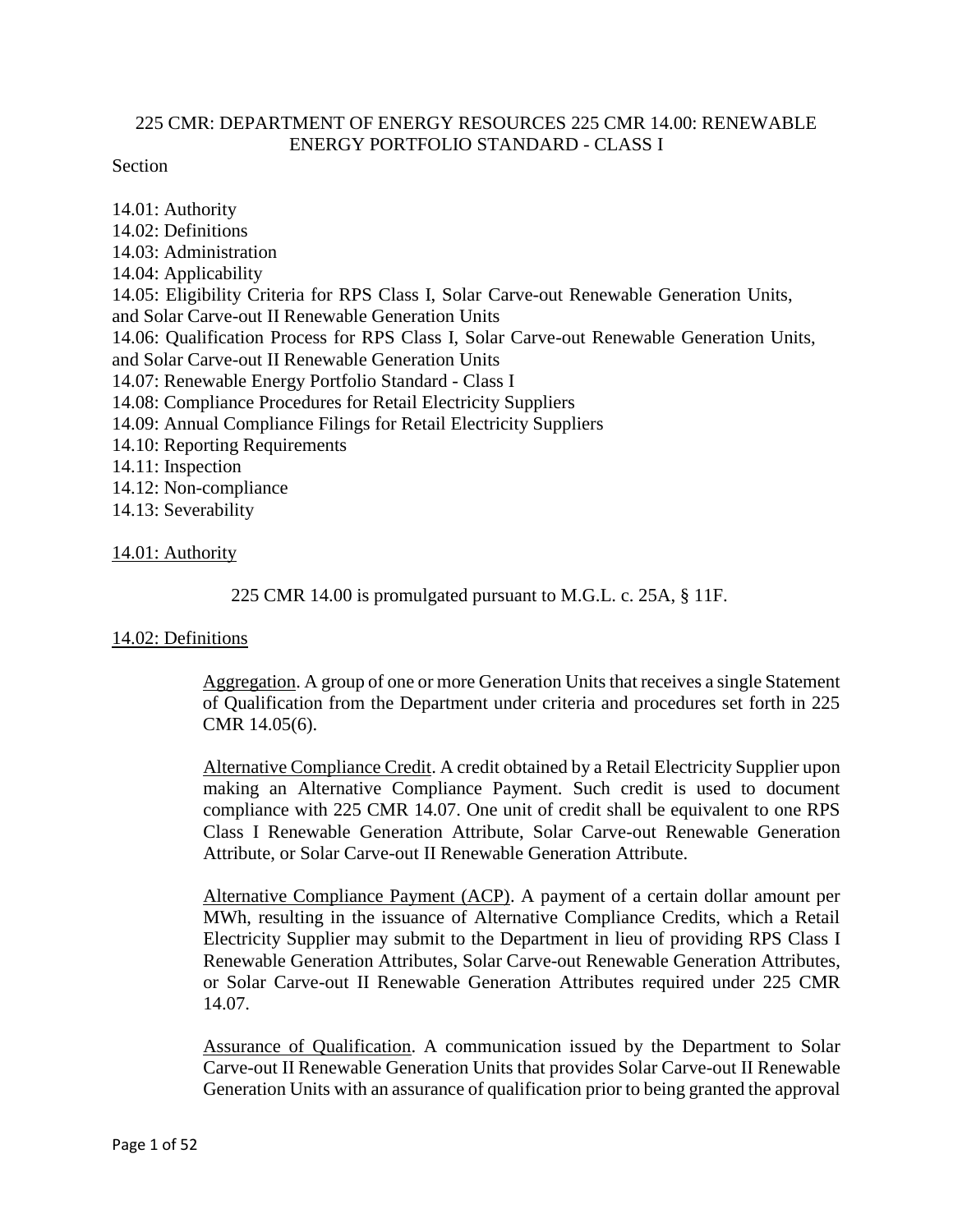to interconnect by their local Distribution Company, and sets deadlines for receiving the approval to interconnect to the grid in order to maintain this Assurance of Qualification.

Authorized Agent. A person or entity that serves under an agreement entered into by each of the Owners or Operators of Generation Units within an Aggregation for all dealings with the Department and with the NEPOOL GIS.

Biomass Fuel Certificate. A certificate issued in accordance with rules established by the Department in the *Guideline on Eligible Biomass Fuel for Renewable Generation Units* that:

(a) quantifies the supply of Eligible Biomass Woody Fuel or Manufactured Biomass Fuel;

(b) specifies the source of the Eligible Biomass Woody Fuel or Manufactured Biomass Fuel; and

(c) specifies the eligibility of the Eligible Biomass Woody Fuel or Manufactured Biomass Fuel as Forest Derived Residues, Forest Derived Thinnings, Forest Salvage, or Non-forest Derived Residues.

Blended Fuel. A liquid or gaseous fuel that is blended from both Eligible RPS Class I Renewable Fuel(s) and ineligible fuel(s), a portion of whose electrical energy output may qualify as RPS Class I Renewable Generation under criteria set forth in 225 CMR  $14.05(3)$ .

Brownfield. A disposal site that has received a release tracking number from MassDEP pursuant to 310 CMR 40.0000: *Massachusetts Contingency Plan*, the redevelopment or reuse of which is hindered by the presence of oil or hazardous materials, as determined by the Department, in consultation with MassDEP. For the purposes of this definition, the terms "disposal site," "release tracking number," "oil," and "hazardous materials" shall have the meanings giving to such terms in 310 CMR 40.0006: *Terminology, Definitions and Acronyms*. No disposal site that otherwise meets the requirements of 225 CMR 14.02: Brownfield shall be excluded from consideration as a Brownfield because its cleanup is also regulated by the Comprehensive Environmental Response, Compensation and Liability Act, 42 U.S.C. §§ 9601-9675, the Resource Conservation and Recovery Act, 42 U.S.C. §§ 6921 - 6939g, or any other federal program.

Building Mounted Solar Generation Unit. A solar photovoltaic Generation Unit with at least 75% of the nameplate capacity of the solar modules used for generating power installed on a building.

Business Day. A business day shall mean Monday through Friday, exclusive of state and federal legal holidays.

Certificates Obligation. A term defined in the NEPOOL GIS Operating Rules at Rule 4.1(b).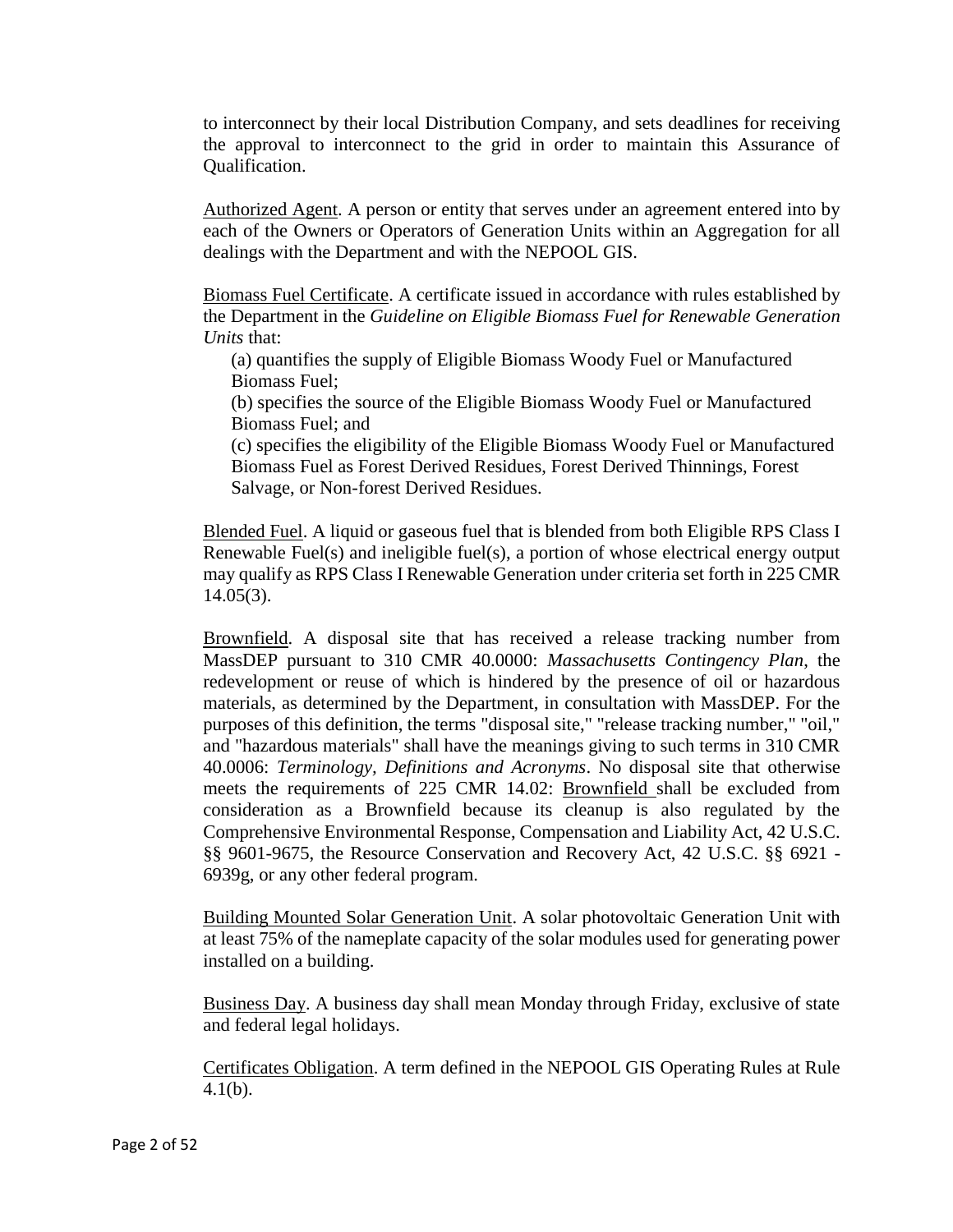Clean Wood. Means Clean Wood as defined in 310 CMR 19.006: Definitions.

Commercial Operation Date. The date that a Generation Unit first produces electrical energy for sale within the ISO-NE Control Area or within an adjacent Control Area. In the case of a Generation Unit that has been moved from a location within the ISO-NE Control Area or within an adjacent Control Area to another location in one of those Control Areas, the date that such Generation Unit first produced electrical energy for sale at its earliest location in those Control Areas. In the case of a Generation Unit that is connected to the End-use Customer's side of the electric meter, the date on which the local Distribution Company grants approval for the Generation Unit to interconnect with the grid. In the case of a Generation Unit that produces Off-grid Generation, the date that such Generation Unit first produces electrical energy. In the case of a Generation Unit that meets the eligibility requirements of 225 CMR 14.05 and co-fires an Eligible RPS Class I Renewable Fuel, the date when the Generation Unit first co-fires such Eligible RPS Class I Renewable Fuel.

Community Shared Solar Generation Unit. A solar photovoltaic Generation Unit that provides net metering credits to three or more utility accounts, whose participants have an interest in the production of the Generation Unit or the entity that owns the Generation Unit, in the form of formal ownership, a lease agreement, or a net metering contract. No more than two participants may receive net metering credits in excess of those produced annually by 25 kW of nameplate DC capacity, and the combined share of said participants' capacity shall not exceed 50% of the total capacity of the Generation Unit.

Compliance Filing. A document filed annually by a Retail Electricity Supplier with the Department documenting compliance with 225 CMR 14.07, consistent with the format set forth in the Guidelines and submitted no later than the first day of July, or the first Business Day thereafter, of the subsequent Compliance Year.

Compliance Year  $(CY)$ . A calendar year beginning January 1<sup>st</sup> and ending December  $31<sup>st</sup>$ , for which a Retail Electricity Supplier must demonstrate that it has met the requirements of 225 CMR 14.07 and 14.08.

Control Area. A geographic region in which a common generation control system is used to maintain scheduled interchange of electrical energy within and without the region.

DCR. The Massachusetts Department of Conservation and Recreation (DCR) established by M.G.L. c. 21 § 1.

Distribution Company. A distribution company as defined in M.G.L. c. 164 § 1.

Department. The Massachusetts Department of Energy Resources (DOER), established by M.G.L. c. 25A.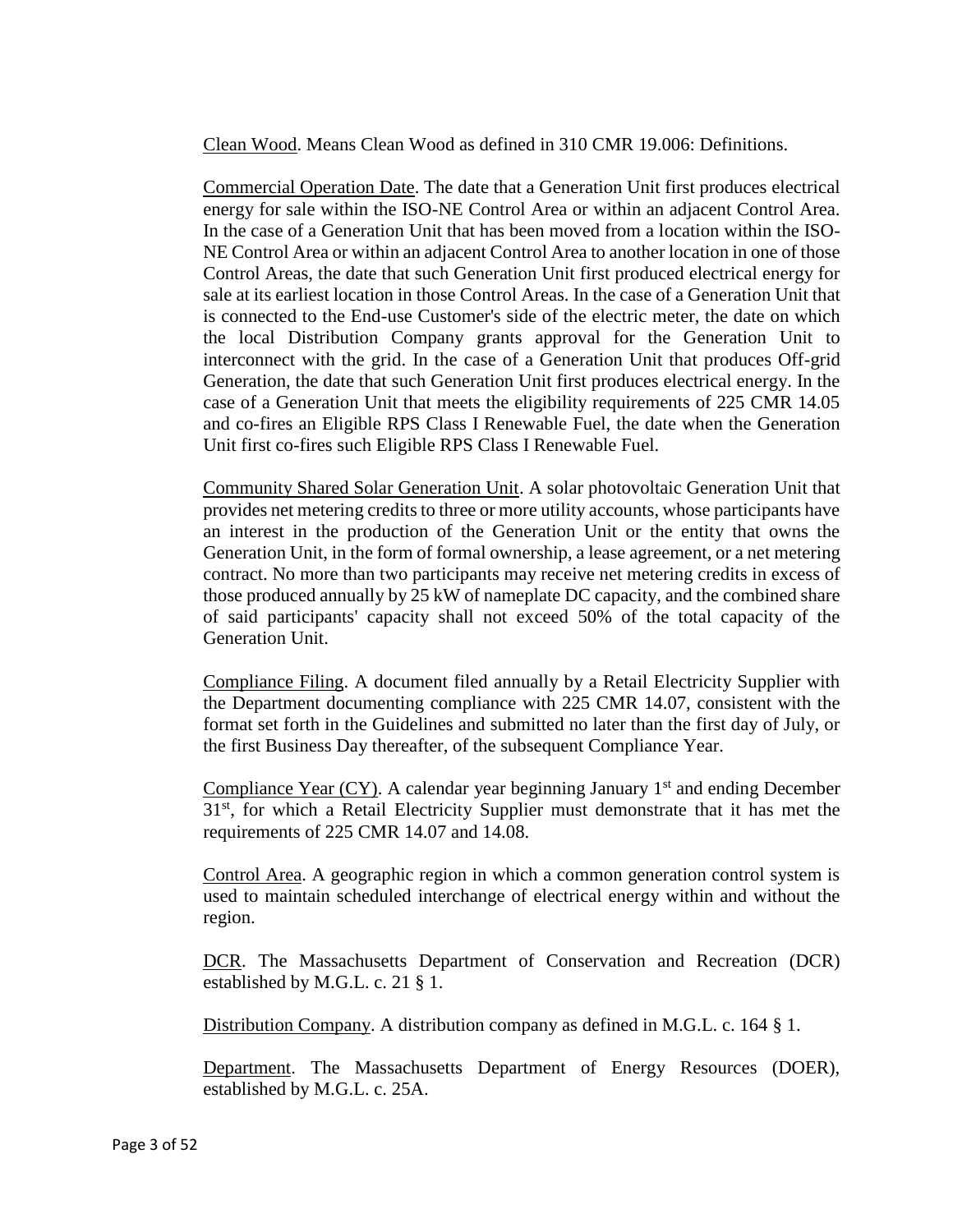Eligible Biogas Fuel. A gaseous fuel that is produced by the contemporaneous bacterial decomposition or thermal gasification of Eligible Biomass Fuel. Eligible Biogas Fuel does not include natural gas, but does include renewable natural gas, which is Eligible Biogas Fuel upgraded to a quality similar to natural gas.

Eligible Biomass Fuel. Fuel sources consisting of the following:

- (a) Eligible Biomass Woody Fuel;
- (b) Manufactured Biomass Fuel;
- (c) Eligible Biogas Fuel;
- (d) by-products or waste from animals or agricultural crops;
- (e) food or vegetative material;
- (f) algae;
- (g) organic refuse derived fuel; and
- (h) Eligible Liquid Biofuel.

Eligible Biomass Woody Fuel. Woody fuels that are derived from the following sources, consistent with the requirements of 225 CMR 14.05(8):

(a) Forest Derived Residues.

1. Tops, crooks and other portions of trees produced as a byproduct, and trees collaterally damaged, during the normal course of harvesting material, such as timber, pulpwood or cordwood in the implementation of a silvicultural prescription as administered by a licensed or certified forester as prescribed in the Department's *Guideline on Eligible Biomass Fuel for Renewable Generation Units*.

2. Trees and portions of trees harvested for the purposed of the restoration and management of habitat for rare & endangered species as listed by the Massachusetts Division of Fisheries and Wildlife. Qualifying harvest areas must be approved by the Massachusetts Division of Fisheries and Wildlife Natural Heritage Program.

3. Other woody vegetation that interferes with regeneration or the natural growth of the forest, limited to locally invasive native species and non-native invasive woody vegetation.

(b) Forest Derived Thinnings

1. Unacceptable growing stock which is defined as trees considered structurally weak or have low vigor and do not have the potential to eventually yield an eight foot sawlog or survive for at least the next ten years. 2. Trees removed during thinning operations, the purpose of which is to reduce stand density and enhance diameter growth and volume of the residual stand.

(c) Forest Salvage.

1. Damaged, dying or dead trees removed due to injurious agents, such as wind or ice storms or the spread of invasive epidemic forest pathogens, insects and diseases or other epidemic biological risks to the forest, but not removed due to competition. Such eligible trees may be removed without limitation for biomass fuel, only if the injurious agent is a threat to forest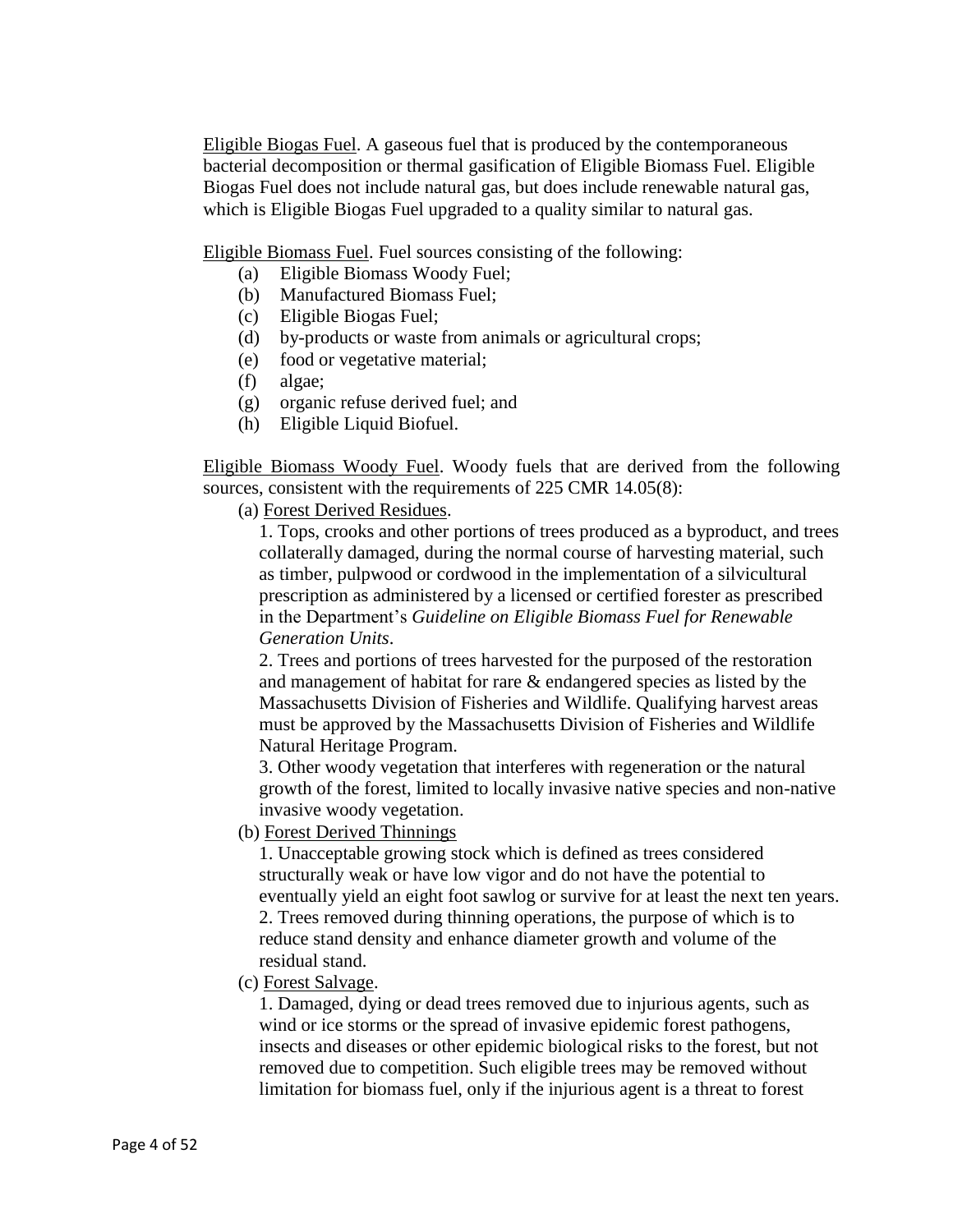health or risk to private or public resources, and if the United States Department of Agriculture Animal and Plant Health Inspection Service, the United States Department of Agriculture Forest Service, or appropriate federal or state governmental agency has issued a declaration, rule, or order declaring a major threat to forest health or risk to private or public resources. 2. Trees removed to reduce fire hazard within fire-adapted forest ecosystems, as certified by a letter to the Department from the state agency responsible for forestry in consultation with the appropriate environmental state agencies.

(d) Non-forest Derived Residues.

1. Forest products industry: Residues derived from wood products manufacturing consisting of Clean Wood.

2. Land use change – agricultural: Trees cut or otherwise removed in the process of converting forest land to agricultural usage, either for new or restored farm land.

3. Wood waste: Post-consumer wood products from Clean Wood; pruned branches, stumps, and whole trees removed during the normal course of maintenance of public or private roads, highways, driveways, utility lines, rights of way, and parks.

4. Agricultural wood waste. Pruned branches, stumps, and whole trees resulting from maintenance activities directly related to the production of an agricultural product.

Eligible Landfill. A landfill that has received an approval from MassDEP for the use of a solar photovoltaic Generation Unit at the landfill as a post-closure use pursuant to 310 CMR 19.143: *Post-closure Use of Landfills*.

Eligible Liquid Biofuel. A liquid fuel that is derived from organic waste feedstock and meets the standards for advanced biofuels under the Environmental Protection Agency's Renewable Fuel Standard (RFS2) program. Organic waste feedstocks shall include, but not be limited to, waste vegetable oils, waste animal fats, or grease trap waste. Eligible Liquid Biofuel shall not include petroleum-based waste or Hazardous Waste as defined in 310 CMR 40.0006: *Terminology, Definitions, and Acronyms*, unless otherwise determined by the Department in consultation with MassDEP.

Eligible RPS Class I Renewable Fuel. An Eligible Biomass Fuel, hydrogen derived from such fuels or hydrogen derived from water using the electrical output of a Renewable Generation Unit, but not hydrogen derived using RPS Class I Renewable Generation if the RPS Class I Renewable Generation Attributes of such Generation are sold, retired, claimed, used or represented as part of electrical energy output or sales, or used to satisfy regulatory obligations in any jurisdictions, and not hydrogen derived directly or indirectly from ineligible fuels.

Emergency Power Generation Unit. A solar photovoltaic Generation Unit installed for the purpose of providing 67% or more of its annual electric output to be used on-site as prescribed by 225 CMR 14.09(a) at critical infrastructure that can be utilized in the event of an emergency or power outage. For purposes of Emergency Power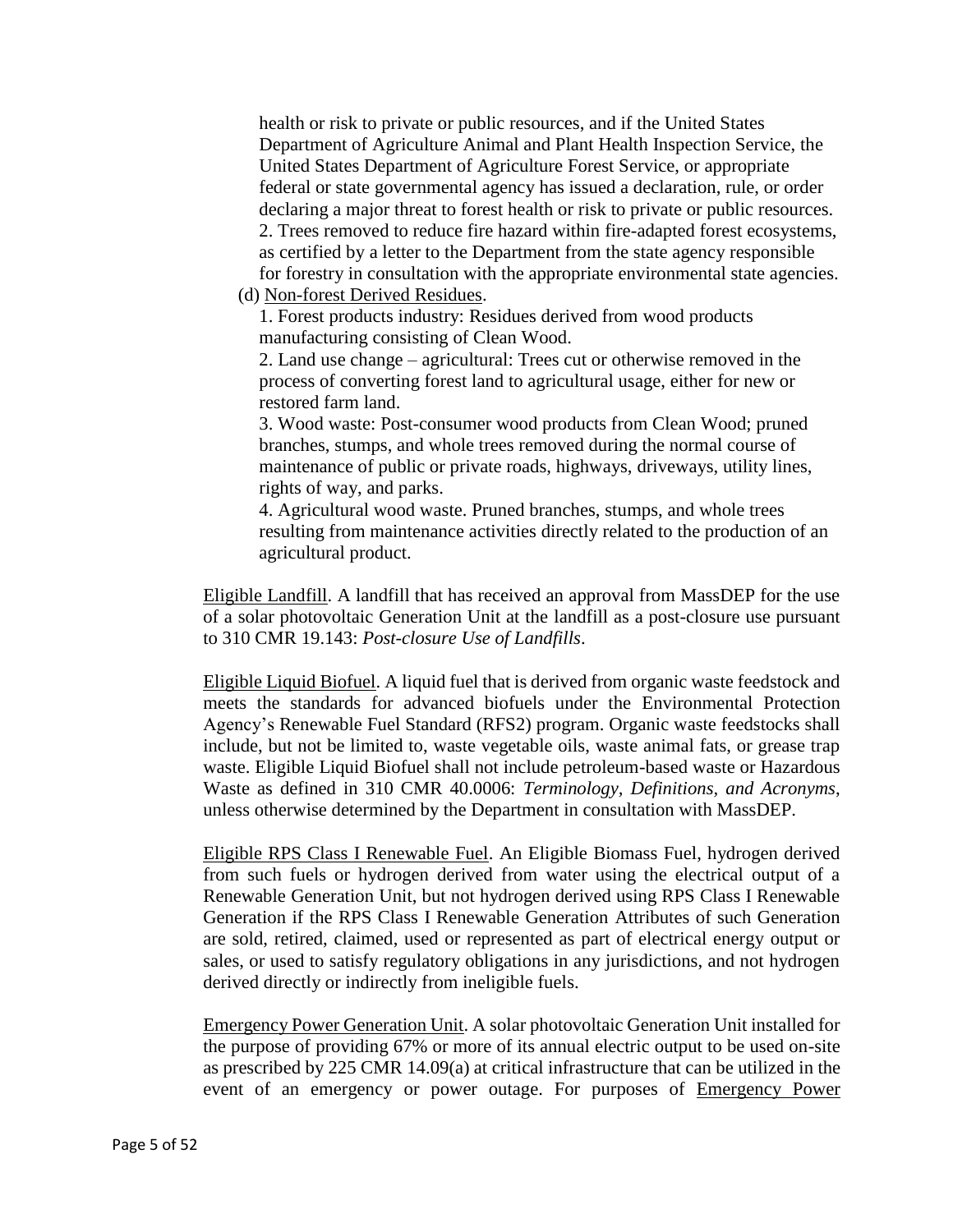Generation Unit, critical infrastructure includes, but is not limited to, the following: hospitals, police and fire stations, airports, emergency management agencies, acute/post-acute medical facilities with life sustaining equipment, water and sewer treatment facilities, pump stations, evacuation centers, and emergency communications centers that serve a life safety function.

End-use Customer. A person or entity in Massachusetts that purchases electrical energy at retail from a Retail Electricity Supplier, except that a Generation Unit taking station service at wholesale from ISO-NE or self-supplying from its owner's other generating stations, shall not be considered an End-use Customer.

Generation Attribute. A non-price characteristic of the electrical energy output of a Generation Unit including, but not limited to, the Generation Unit's fuel type, emissions, vintage and RPS eligibility.

Generation Unit. A facility that converts a fuel or an energy resource into electrical energy.

Geothermal Energy. Heat energy stored in the Earth's crust that can be accessed for electric power generation.

GIS Certificate. An electronic record produced by the NEPOOL GIS that identifies Generation Attributes of each MWh accounted for in the NEPOOL GIS.

Guideline. A set of clarifications, interpretations, and procedures, including forms, developed by the Department to assist in compliance with the requirements of 225 CMR 14.00. The Department may issue new or revised Guidelines from time to time. Each Guideline shall be effective on its date of issuance or on such date as is specified therein, except as otherwise provided in 225 CMR 14.00.

Historical Generation Rate. The average annual electrical production from a Vintage Generation Unit that meets the requirements of 225 CMR 14.05(1)(a), stated in MWhs, for the three calendar years 1995 through 1997, or for the first 36 months after the Commercial Operation Date if that date is after January 1, 1995.

Hydroelectric Energy. Electrical energy from a Generation Unit that uses flowing freshwater as the primary energy resource, with or without a dam structure or other means of regulating water flow, and that is not located at a facility that uses mechanical or electrical energy to pump water into a storage facility (*i.e*., a so-called "pumpedstorage facility").

Impacted Watershed. All water bodies or areas of land hydrologically connected to a hydroelectric facility, whether located upstream or downstream, which may experience any alteration of their physical, biological, or ecological characteristics as a result of the operation or increased capacity expansion of a hydroelectric Generation Unit.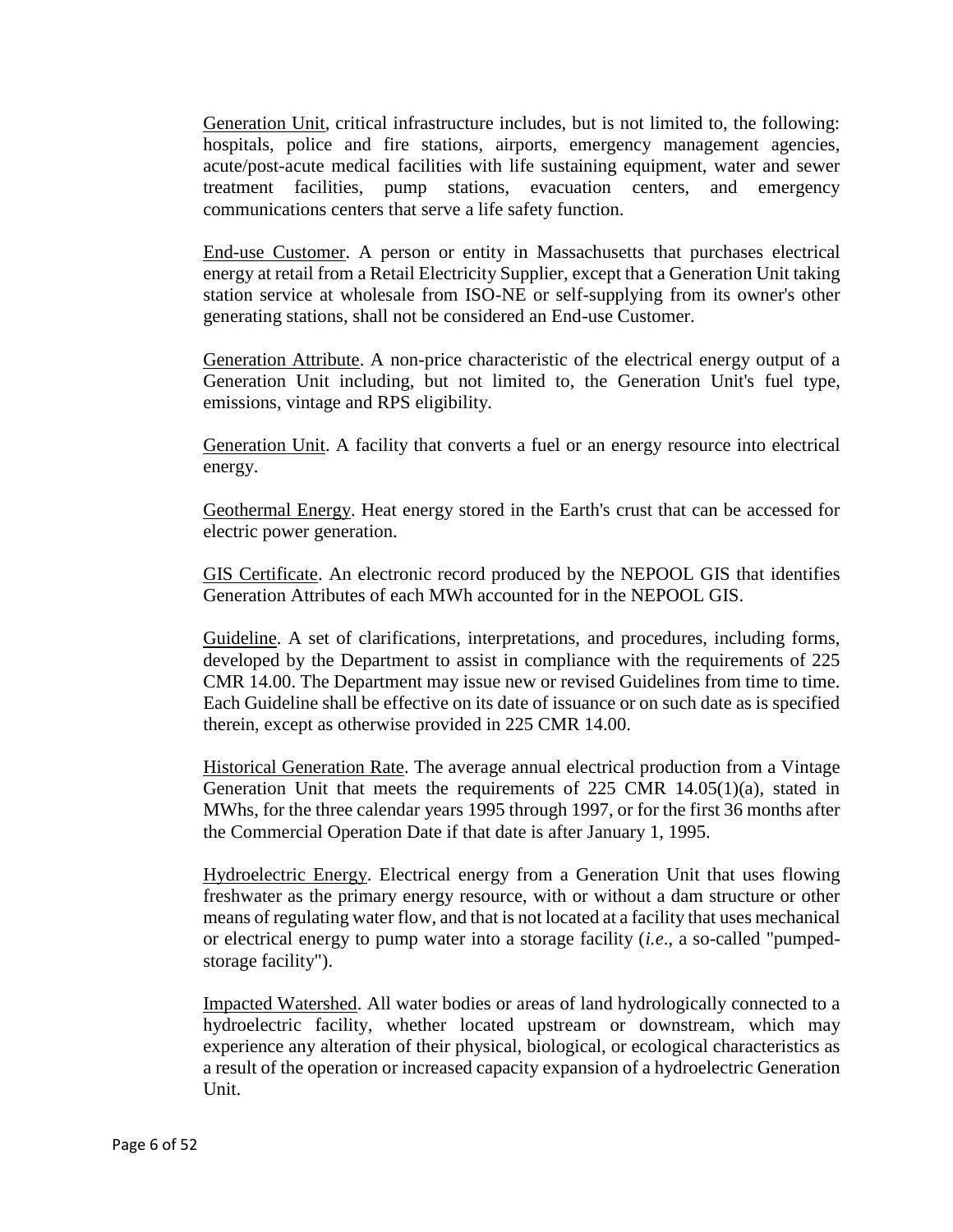ISO-NE. ISO New England Inc., the independent system operator for New England, the regional transmission organization for most of New England, which is authorized by the Federal Energy Regulatory Commission (FERC) to exercise for the New England Control Area the functions required pursuant to the FERC's Order No. 2000, the FERC's corresponding regulations.

ISO-NE Settlement Market System. The ISO-NE's electronic database system into which all real-time load and generation data are entered and from which such data are provided to the NEPOOL GIS.

Low Impact Hydropower Institute (LIHI). A non-profit  $501(c)(3)$  organization whose stated purpose is to reduce the impacts of hydropower generation through the certification of hydropower projects that have avoided or reduced their environmental impacts pursuant to the Low Impact Hydropower Institute's criteria.

Manufactured Biomass Fuel. A biomass fuel that is prepared, other than by means of fuel drying, through a fuel processing facility that is separate from a Generation Unit and that utilizes Eligible Biomass Woody Fuel for production. Examples include, but are not limited to, the mechanical production of wood pellets or bio-dust, and the refinement of bio-oil through pyrolysis.

Marine or Hydrokinetic Energy. Electrical energy derived from waves, tides and currents in oceans, estuaries and tidal areas; free-flowing water in rivers, lakes, streams, and human-made channels, provided that such water is not diverted, impounded, or dammed; or differentials in ocean temperature, called ocean thermal energy conversion.

Massachusetts Clean Energy Technology Center (MassCEC). The center established in M.G.L. c. 23J, § 2.

Massachusetts Renewable Energy Trust. The Trust under M.G.L. c. 23J, § 9, which administers renewable energy programs for the Commonwealth.

MassDEP. The Massachusetts Department of Environmental Protection established by M.G.L. c. 21A, § 7.

Megawatt (MW). A unit of power equal to one million watts.

Megawatt-hour (MWh). A unit of electrical energy or work equivalent to one million watts of power operating for one hour, or, for the purpose of thermal energy, a unit of energy equal to 3,412,000 British Thermal Units (Btu).

Merchantable Bio-products. Products that are refined from a biomass fuel by a biorefinery project in which the Generation Unit is integral. Products include but are not limited to merchantable chemicals such as additives, lubricants, or specialty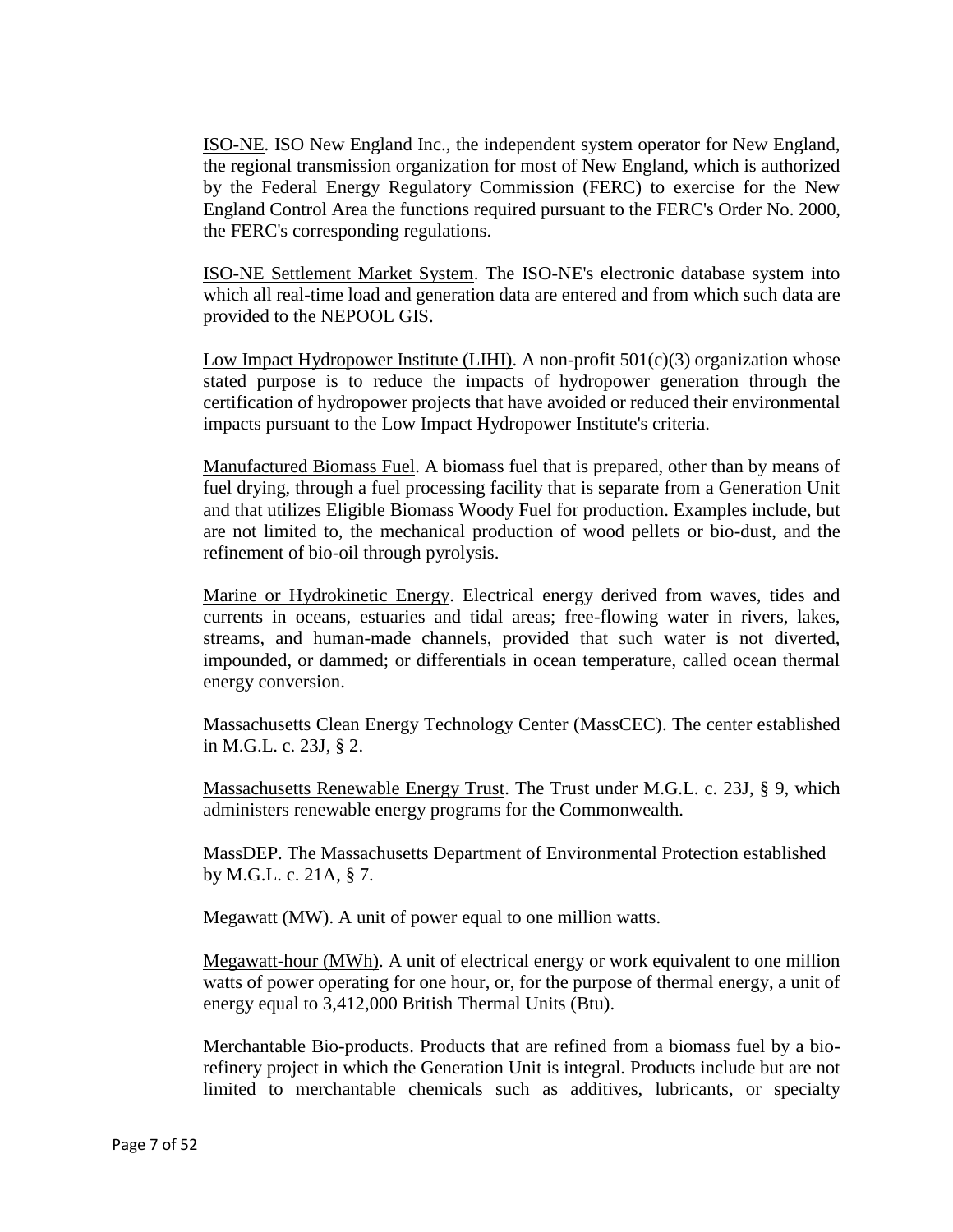chemicals, and other products which can be permanently sequestered for carbon reductions.

NEPOOL GIS. The NEPOOL Generation Information System, which includes a generation information database and certificate system, operated by the New England Power Pool (NEPOOL), its designee or successor entity, that accounts for Generation Attributes of electrical energy consumed and generated within, imported into, or exported from the ISO-NE Control Area.

Off-grid Generation. The electrical energy produced by a Generation Unit that is not connected to a utility transmission or distribution system.

Operator. Any person or entity that has charge or control of a Generation Unit subject to 225 CMR 14.00, including without limitation a duly authorized agent or lessee of the Owner, or a duly authorized independent contractor.

Opt-In Term. The number of calendar quarters that a Solar Carve-out Renewable Generation Unit may generate Solar Carve-out Renewable Generation Attributes that are eligible to be deposited into the Solar Credit Clearinghouse Auction Account, as described in 225 CMR  $14.05(4)$ (c) through (j).

Owner. Any person or entity that, alone or in conjunction with others, has legal ownership, a leasehold interest, or effective control over the real property or property interest upon which a Generation Unit is located, or the airspace above said real property, including without limitation a duly authorized agent of the Owner. For the purposes of 225 CMR 14.02, Owner does not mean a person or entity holding legal title or security interest solely for the purpose of providing financing.

Percent Under-compliance. The difference, if positive, between 50% and the reported percentage reduction in lifecycle greenhouse gas emissions calculated under 225 CMR 14.05(1)(a)7.d. as determined on an annual basis from the quarterly Biomass Fuel Report provided to the Department by an RPS Class I Renewable Generation Unit that utilizes Eligible Biomass Woody Fuel, as provided in 225 CMR 14.05(8)(f).

Power Conversion Technology. The design, process, and equipment by which an energy resource is converted into useful energy, as specified in Guidelines.

Relevant Hydroelectric Agency. A federal, state or provincial agency with oversight over fish and wildlife, water quality, river flows, fish passage and protection, mitigation and enhancement opportunities, related to a hydroelectric facility located in the Impacted Watershed or that impacts downstream or upstream passage of fish and wildlife.

Renewable Generation. The electrical energy output of a Renewable Generation Unit.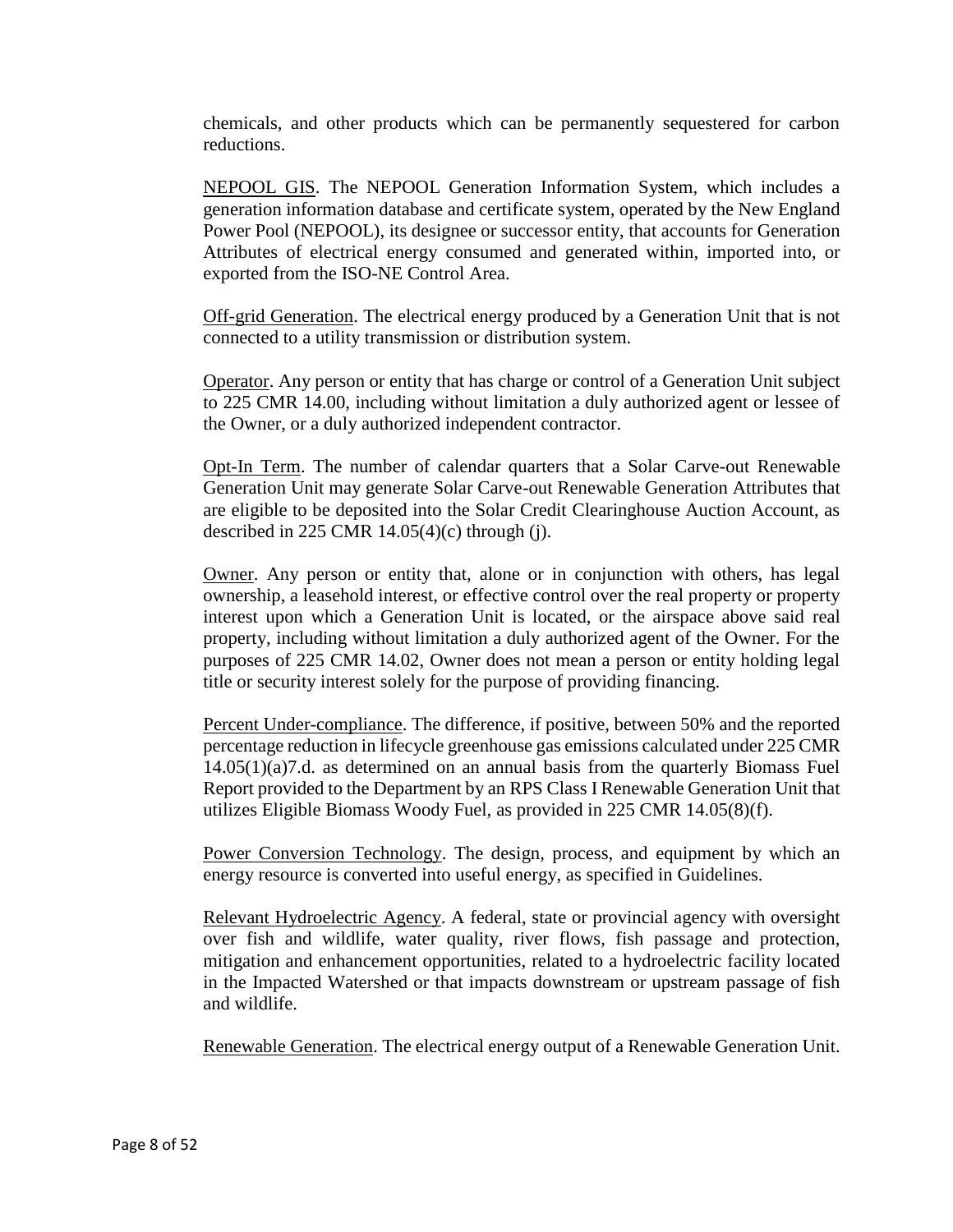Renewable Generation Attribute. The Generation Attribute of the electrical energy output of a specific Generation Unit that derives from the Generation Unit's production of Renewable Generation.

Renewable Generation Unit. A Generation Unit that uses an Eligible RPS Class I Renewable Fuel, Hydroelectric Energy, waste-to-energy that is a component of conventional municipal solid waste plant technology in commercial use, or any of the fuels, energy resources or technologies set forth in 225 CMR 14.05(1)(a).

Retail Electricity Product. An electrical energy offering that is distinguished by its Generation Attributes and that is offered for sale by a Retail Electricity Supplier to End-use Customers.

Retail Electricity Supplier. A person or entity that sells electrical energy to End-use Customers in Massachusetts, including but not limited to Distribution Companies supplying basic service or any successor service to End-use Customers. A Municipal Lighting Plant shall be considered a Retail Electricity Supplier; however, it shall be exempt from the obligations of a Retail Electricity Supplier under 225 CMR 14.00 so long as and insofar as it is exempt from the requirements to allow competitive choice of generation supply pursuant to M.G.L. c. 164, § 47A.

RPS Class I Renewable Generation. The electrical energy output excluding any electrical energy utilized for parasitic load of a RPS Class I Renewable Generation Unit, or that portion of the electrical energy output excluding any electrical energy utilized for parasitic load of an RPS Class I Renewable Generation Unit that qualifies under:

(a) the Special Provisions for Incremental Generating Capacity, pursuant to 225 CMR 14.05(2) issued on or after January 1, 2009;

(b) a Vintage Waiver, pursuant to 225 CMR 14.05(2) issued before January 1, 2009;

(c) a Co-firing and Blended Fuel Waiver, pursuant to 225 CMR 14.05(3);

(d) the Special Provisions for a Generation Unit Located in a Control Area

Adjacent to the ISO-NE Control Area, pursuant to 225 CMR 14.05(5); or

(e) any other applicable provision of 225 CMR 14.00.

RPS Class I Renewable Generation Attribute. The Generation Attribute of the electrical energy output of a specific RPS Class I Renewable Generation Unit that derives from the Generation Unit's production of RPS Class I Renewable Generation.

RPS Class I Renewable Generation Unit. A Generation Unit or Aggregation that has received a Statement of Qualification from the Department, including a Generation Unit or Aggregation termed a New Renewable Generation Unit in a Statement of Qualification issued by the Department pursuant to 225 CMR 14.00 before January 1, 2009, but does not include Solar Carve-out Renewable Generation Units.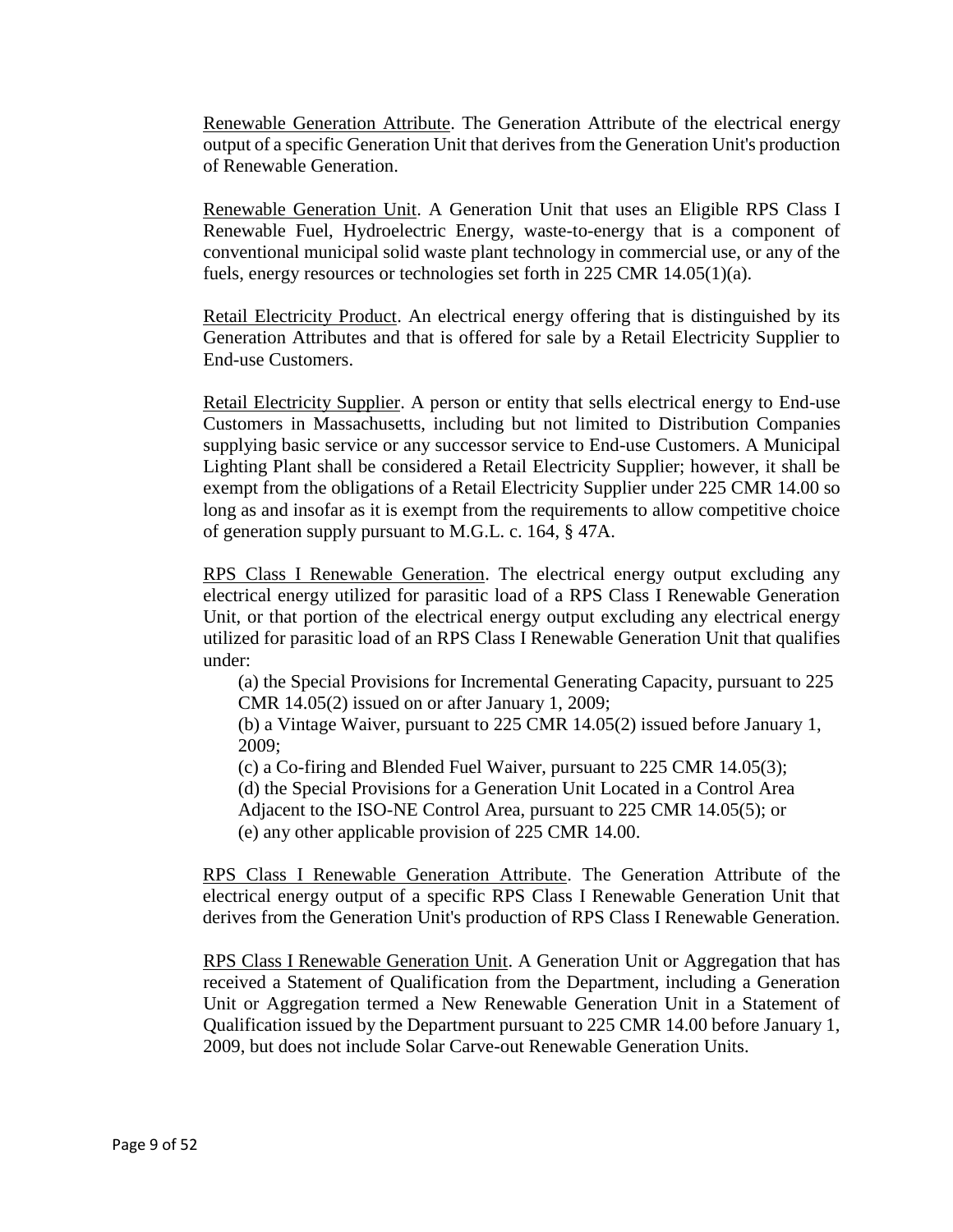Solar Canopy. A solar photovoltaic Generation Unit with at least 75% of the nameplate capacity of the solar modules used for generating power installed on top of a parking surface or above a pedestrian walkway, so as to maintain the parking or pedestrian function of the surface.

Solar Carve-out Program Capacity Cap. The capacity, in MW, of Solar Carve-Out Renewable Generation Units qualified by the Department through June 30, 2014, and as announced on its website by the Department no later than July 31, 2014.

Solar Carve-out II Program Capacity Cap. The aggregate eligible capacity, in MW, of Solar Carve-out II Renewable Generation Units qualified by the Department upon the establishment of a new incentive program, minus the Solar Carve-out Program Capacity Cap.

Solar Carve-out Renewable Generation. The electrical output of a Solar Carve-out Renewable Generation Unit that qualifies for the Solar Carve-out under 225 CMR 14.05(4), excluding any electrical energy utilized for parasitic load.

Solar Carve-out II Renewable Generation. The electrical output of a Solar Carve-out II Renewable Generation Unit that qualifies for the Solar Carve-out II under 225 CMR 14.05(9), excluding any electrical energy utilized for parasitic load.

Solar Carve-out Renewable Generation Attribute. The Generation Attribute of the electrical energy output of a specific Solar Carve-out Renewable Generation Unit that derives from the Generation Unit's production of Solar Carve-out Renewable Generation.

Solar Carve-out II Renewable Generation Attribute. The Generation Attribute of the electrical energy output of a specific Solar Carve-out II Renewable Generation Unit that derives from the Generation Unit's production of Solar Carve-out II Renewable Generation.

Solar Carve-out Renewable Generation Unit. A Generation Unit or Aggregation that has received a Statement of Qualification from the Department that specifies its qualification for participation in the Solar Carve-out under 225 CMR 14.05(4).

Solar Carve-out II Renewable Generation Unit. A Generation Unit or Aggregation that has received a Statement of Qualification from the Department that specifies its qualification for participation in the Solar Carve-out II under 225 CMR 14.05(9).

Solar Renewable Energy Certificate II (SREC II). A GIS Certificate that represents the RPS Class I Renewable Generation Attributes and Solar Carve-out II Renewable Generation Attributes of the Renewable Generation from a Solar Carve-out II Renewable Generation Unit.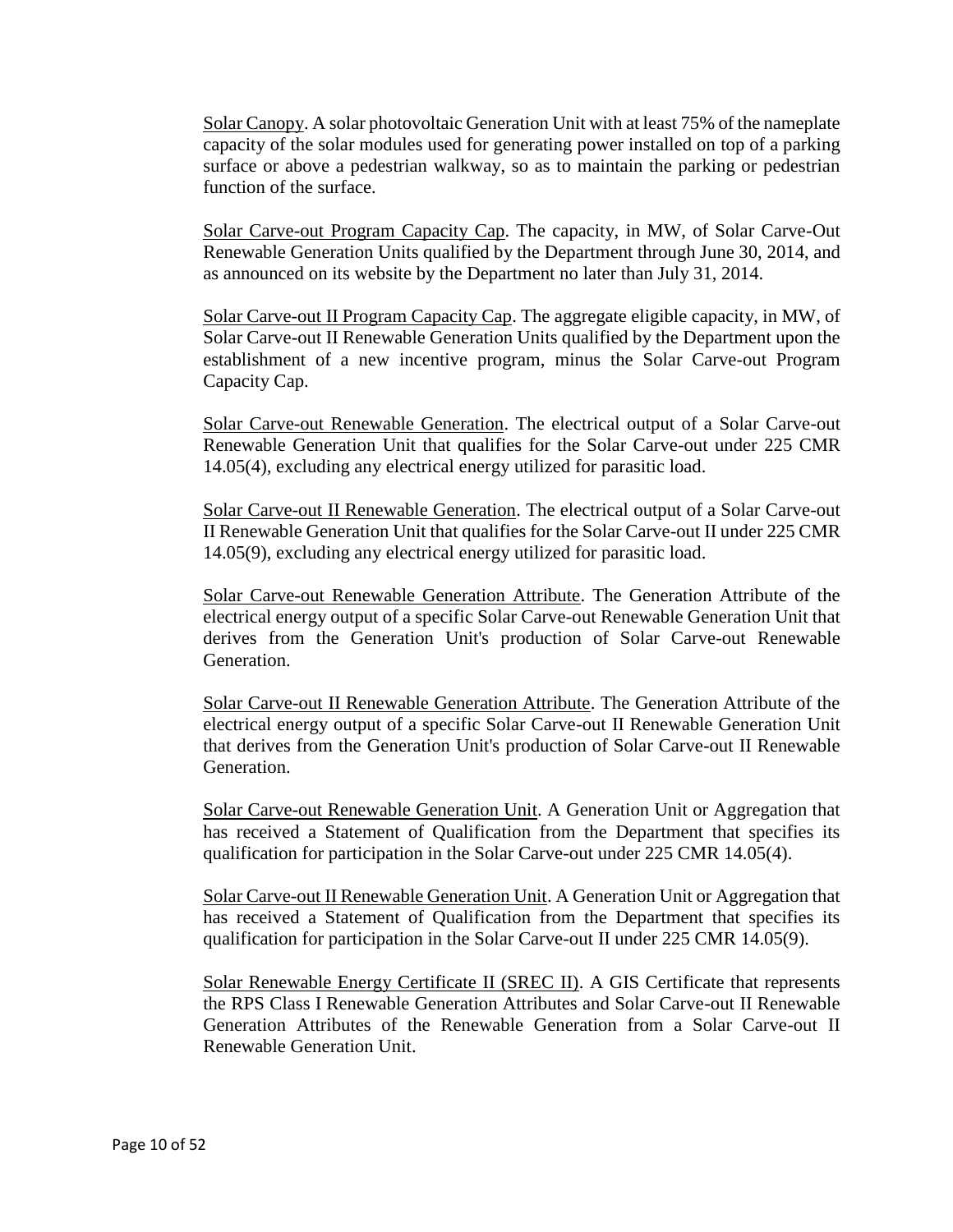Statement of Qualification. A written document from the Department that qualifies a Generation Unit or Aggregation as an RPS Class I Qualified Generation Unit, a Solar Carve-out Renewable Generation Unit, or a Solar Carve-out II Renewable Generation Unit, or that qualifies a portion of the annual electrical energy output of a Generation Unit or Aggregation as RPS Class I Renewable Generation Solar Carve-out Renewable Generation, or Solar Carve-out II Renewable Generation.

Sustainable Forestry Management. Practicing a land stewardship ethic that integrates the reforestation, managing, growing, nurturing, and harvesting of trees for useful products with the conservation of soil, air and water quality, wildlife and fish habitat, and aesthetics and the stewardship and use of forests and forest lands in a way, and a rate, that maintains their biodiversity, productivity, regeneration capacity, vitality, and potential to fulfill, now and in the future, relevant ecological, economic, and social functions at local, national, and global levels, and that does not cause damage to other ecosystems. Criteria for sustainable forestry include:

- (a) conservation of biological diversity;
- (b) maintenance of productive capacity of forest ecosystems;

(c) maintenance of forest ecosystem health and vitality;

(d) conservation and maintenance of soil and water resources;

(e) maintenance of forest contributions to global carbon cycles;

(f) maintenance and enhancement of long-term multiple socioeconomic benefits to meet the needs of societies; and

(g) a legal, institutional, and economic framework for forest conservation and sustainable management.

Useful Thermal Energy. Energy in the form of direct heat, steam, hot water, or other thermal form that is used in production and beneficial measures for heating, cooling, humidity control, process use, or other valid thermal end use energy requirements, for which fuel or electricity would otherwise be consumed. Thermal energy used to produce a dried or refined biomass fuel shall not be considered Useful Thermal Energy if the biomass fuel produced is used to fuel the Generation Unit that dried or refined the biomass fuel.

Valid Air Permit. Within the United States, a current and effective authorization, license, certificate, or like approval to construct and/or operate a source of air pollution, issued or required by the regulatory agency designated in the applicable State Implementation Plan to issue permits under the Clean Air Act, 42 U.S.C. §§ 7401, *et seq*. In jurisdictions outside of the United States, it shall be a document demonstrating an equivalent authorization.

Vintage Generation. The electrical energy output of a Vintage Generation Unit during the period of the Generation Unit's Historical Generation Rate.

Vintage Generation Unit. A Generation Unit that meets the requirements of 225 CMR 14.05(1), that has a Commercial Operation Date of December 31, 1997, or earlier, and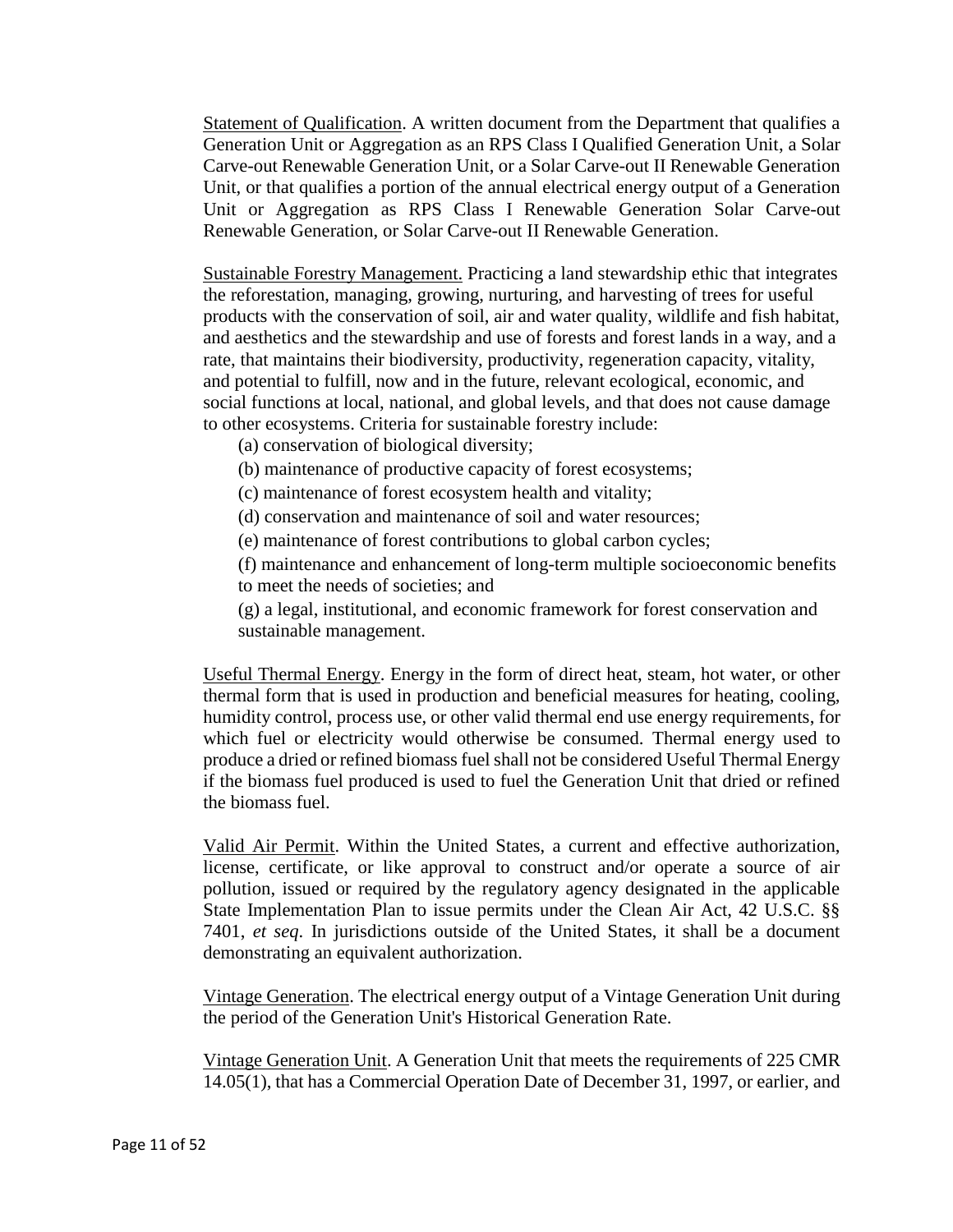for which the Department issued a Statement of Qualification under the Vintage Waiver provision in 225 CMR 14.05(2) before January 1, 2009.

### 14.03: Administration

225 CMR 14.00 shall be administered by the Department.

### 14.04: Applicability

225 CMR 14.00 applies to Retail Electricity Suppliers and to the Owners or Operators of RPS Class I Renewable Generation Units, Solar Carve-out Renewable Generation Units, and Solar Carve-out II Renewable Generation Units.

## 14.05: Eligibility Criteria for RPS Class I, Solar Carve-out Renewable Generation Units, and Solar Carve-out II Renewable Generation Units

(1) Eligibility Criteria. A Generation Unit may qualify as an RPS Class I Renewable Generation Unit, a Solar Carve-out Renewable Generation Unit, or Solar Carve-out II Renewable Generation Unit subject to the limitations in 225 CMR 14.05.

(a) Fuels, Energy Resources and Technologies. The Generation Unit shall use one or more of the fuels, energy resources and/or technologies listed in 225 CMR 14.05(1)(a)1. through 9.

- 1. Solar photovoltaic or solar thermal electric energy.
- 2. Wind energy.
- 3. Ocean thermal, wave or tidal energy.
- 4. Fuel cells using an Eligible RPS Class I Renewable Fuel.

5. Landfill methane gas, provided that such gas is either conveyed directly to the Generation Unit without the use of facilities used as common carriers of natural gas, or transported to a Generation Unit within the ISO-NE Control Area or an adjacent Control Area via a common carrier of natural gas, in which instance the gas would be subject to the following provisions:

a. the gas is produced entirely within the ISO-NE Control Area or an adjacent Control Area;

b. documentation is provided, satisfactory to the Department, regarding the gas transportation and related contracts; and

c. demonstration is provided, satisfactory to the Department, that the gas can be physically delivered to the Generation Unit.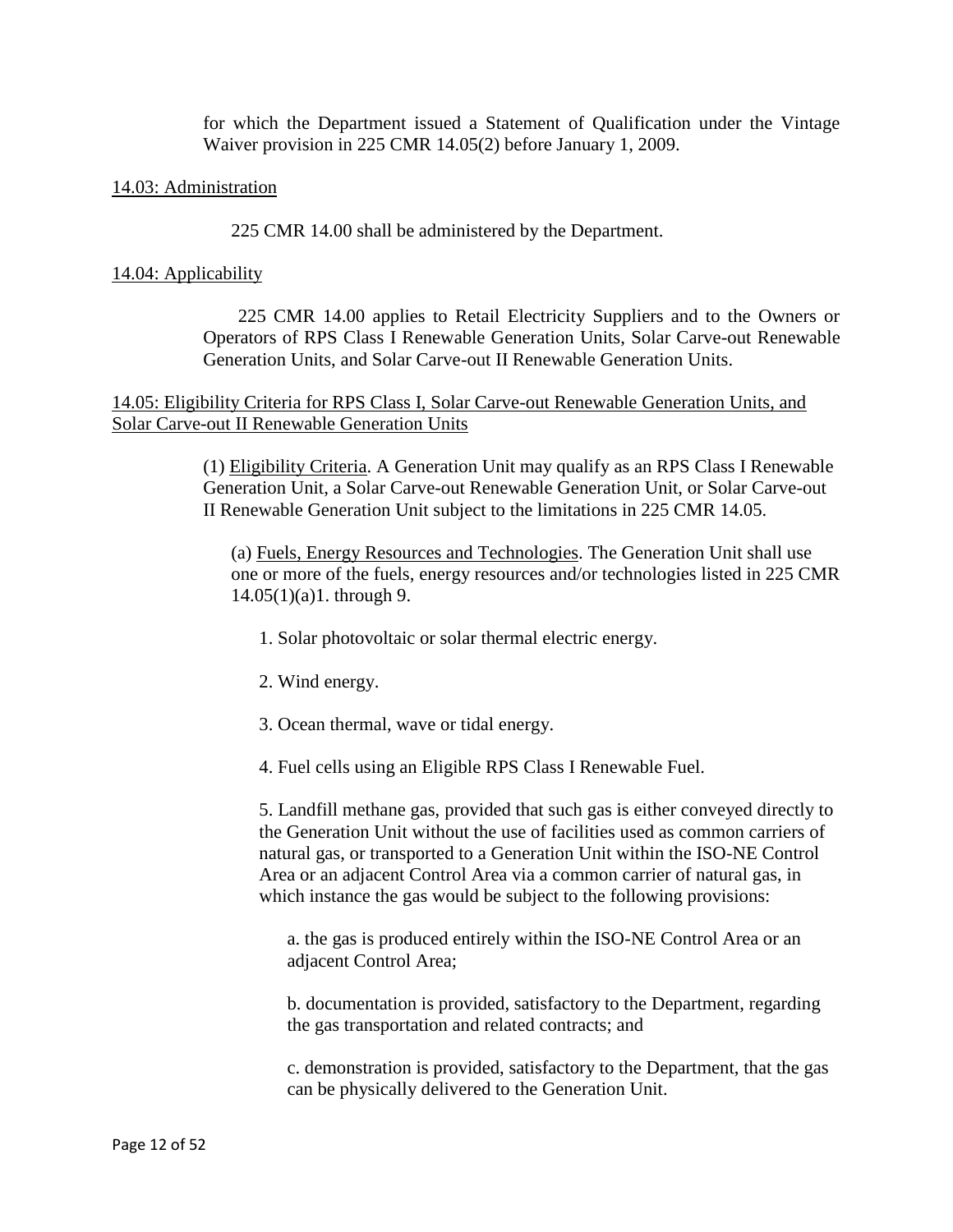6. Hydroelectric. An Generation Unit that uses Hydroelectric Energy may qualify as an RPS Class I Generation Unit, subject to the limitations in 225 CMR 14.05(1)(a)6.

a. The Generation Unit has a nameplate capacity up to 30 megawatts, or increased capacity installed or efficiency improvements implemented after December 31, 1997, the aggregate of which increased capacity or efficiency improvements does not exceed 30 megawatts.

b. The Generation Unit does not involve any dam or water diversion structure constructed after December 31, 1997, or pumped storage of water.

c. The Generation Unit does not generate Marine or Hydrokinetic Energy.

d. The Generation Unit meets appropriate and site-specific standards that address adequate and healthy river flows, water quality standards, fish passage and protection measures and mitigation and enhancement opportunities in the Impacted Watershed, as determined by the Department in consultation with Relevant Hydroelectric Agencies. The Generation Unit shall demonstrate compliance with such standards by submitting the documentation required in either 225 CMR 14.05(1)(a)6.d.i or ii.

i. LIHI Certification of the Generation Unit; except that in either of the two circumstances provided in 225 CMR 14.05(1)(a)6.d.i, the Department may request further information from the applicant and the Relevant Hydroelectric Agencies as part of its review of the applicant's Statement of Qualification Application. The Department shall notify the applicant of any such input from a Relevant Hydroelectric Agency not later than 30 days after receiving such input and shall provide the applicant an opportunity to respond to the Department not later than 30 days after the applicant's receipt of such notice from the Department.

(i). If a Relevant Hydroelectric Agency identified an environmental concern and a proposed remedy to LIHI during the LIHI certification process, and such concern was not addressed in the LIHI certification to the satisfaction of the Agency, and the Agency consulted with the Owner or Operator of the Generation Unit; or

(ii). If, between issuance of the LIHI certification and the Department's determination of the Generation Unit's eligibility, a Relevant Hydroelectric Agency submits to the Department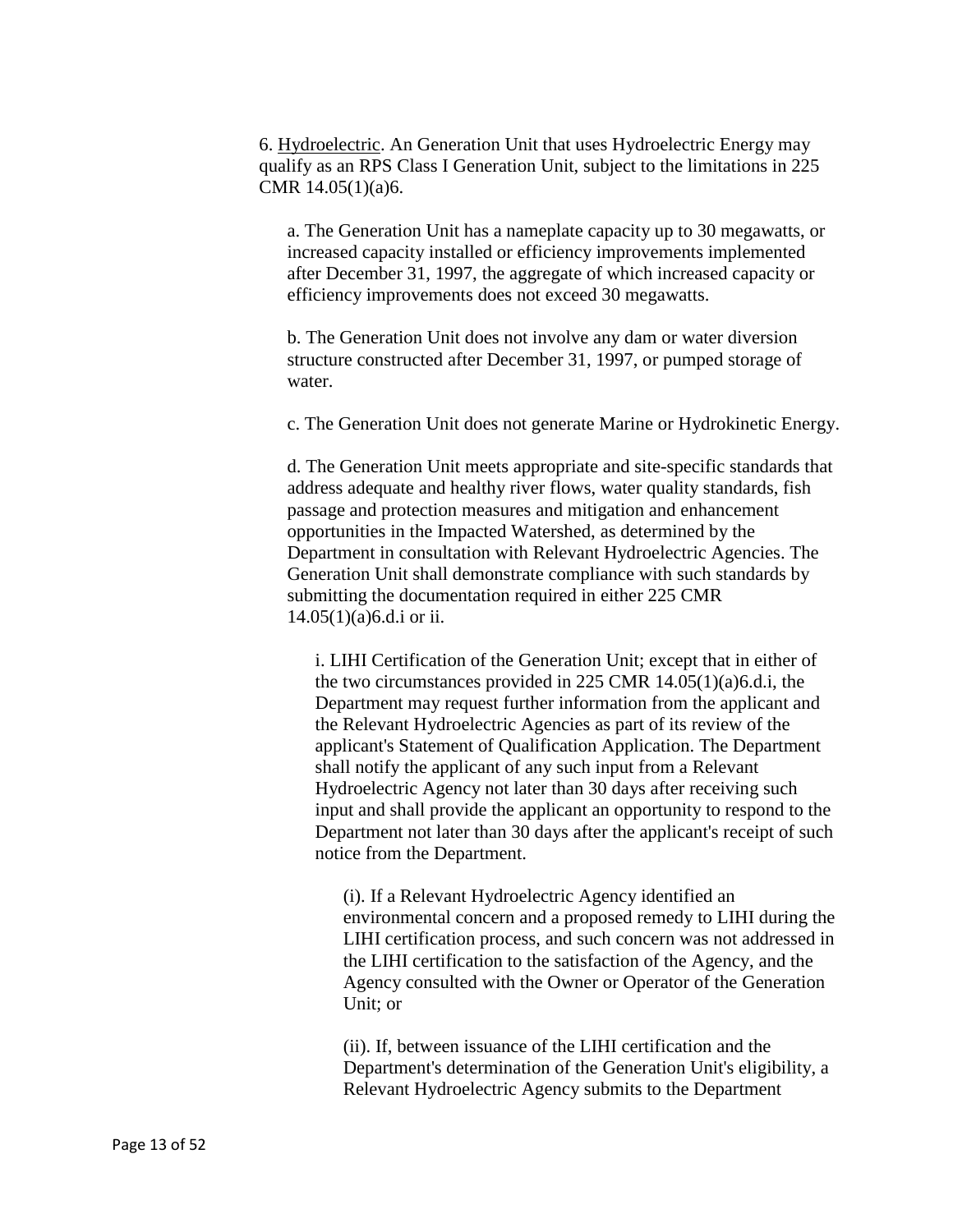evidence of a significant environmental problem not previously known by such Agency, after consulting with the Owner or Operator of the Generation Unit.

ii. A denial of certification from LIHI specifying the reasons the certification was denied and the applicant's proposed rationale for why the project should nevertheless receive a Statement of Qualification. In this instance, the Department shall notify and seek input from the Relevant Hydroelectric Agencies, which shall have 30 days from the date of their receipt of such notification to provide feedback to the Department. The Owner or Operator of the Generation Unit shall be notified of any such input and shall have 30 days from receipt of such notice to respond to the satisfaction of the Department as to why its Application should be approved. The Department thereafter shall make finding of whether the Generation Unit meets appropriate environmental safeguards despite the lack of LIHI certification.

e. The Owner or Operator of the Generation Unit must serve notice to all Relevant Hydroelectric Agencies of its application for LIHI certification. The Owner or Operator of the Generation Unit also must serve notice to all Relevant Hydroelectric Agencies, and provide opportunity for comment within 30 days of such notice, with regard to its submission of a Statement of Qualification Application. Notice of such service must be provided to the Department.

f. If LIHI fails to act to certify or deny certification within 180 days from the date of submission of the Generation Unit's application to LIHI, the Owner or Operator shall file notice of such event with the Department. The Department shall review the federal, state or provincial permits for the Generation Unit and any submissions to LIHI by Relevant Hydroelectric Agencies, and shall make a final determination as to whether the Generation Unit meets environmental standards specified in 225 CMR 14.05(1)(a)6.d.

g. If LIHI is unable to review for certification a Generation Unit that is located in a Control Area adjacent to the ISO-NE Control Area and outside the United States of America, the Owner or Operator of such Generation Unit may petition the Department for certification using the LIHI standards by an independent third party acceptable to the Department.

h. A Generation Unit that has received a certification from LIHI and a Statement of Qualification from the Department shall not be required to obtain a recertification from LIHI in order to retain its Statement of Qualification.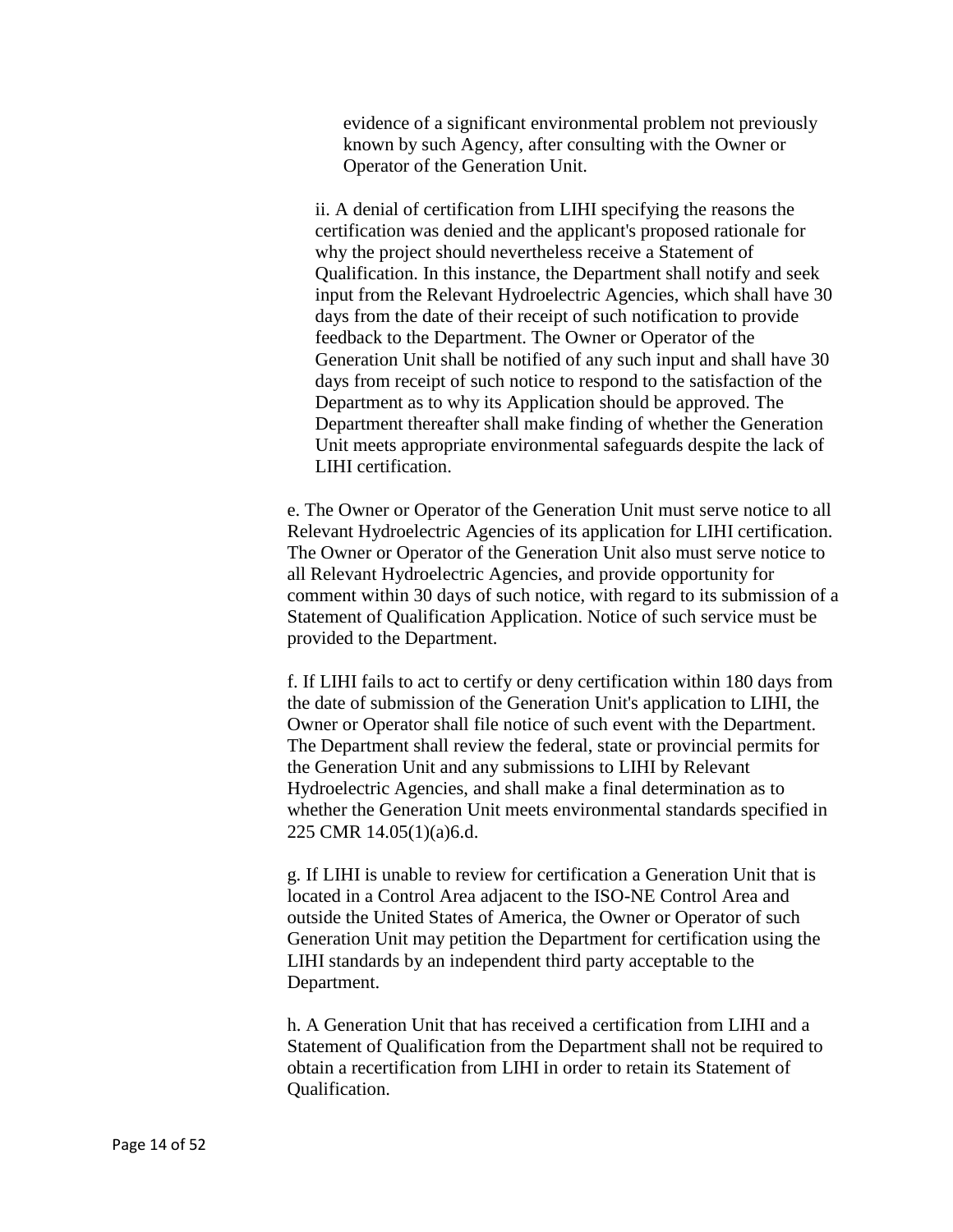7. Low-emission, Advanced Biomass Power Conversion Technologies Using an Eligible Biomass Fuel. A Generation Unit may qualify as an RPS Class I Renewable Generation Unit, provided it uses an Eligible Biomass Fuel, subject to the limitations in 225 CMR  $14.05(1)(a)7$ .

a. A Generation Unit utilizing an Eligible Biomass Fuel, that is required to obtain an air permit in its jurisdiction, must possess a Valid Air Permit.

b. The Department shall set forth in Guidelines low-emission eligibility criteria which will become effective on their date of issuance. Any emission eligibility criteria in subsequently revised regulations or Guidelines shall become effective 12 months from their date of issuance. A Generation Unit utilizing an Eligible Biomass Fuel that is not a solid fuel, such as Eligible Liquid Biofuel, or does not use a steam boiler, shall follow the low-emission eligibility criteria process described in the Departments' *Guideline on Eligible Biomass Fuel for Renewable Generation Units*. In the case of a Generation Unit for whose size, type, or fuel the Department's Guidelines do not provide applicable emission limits, the Department will determine appropriate limits in consultation with the MassDEP.

c. A Generation Unit utilizing an Eligible Biomass Woody Fuel or Manufactured Biomass Fuel that has 5% or more of its fuel sourced from Forest Derived Residues and Forest Derived Thinnings must achieve an overall efficiency of at least 50% on a quarterly basis. A Generation Unit utilizing an Eligible Biomass Woody Fuel or Manufactured Biomass Fuel that has over 95% of its fuel sourced from Forest Salvage and Non-Forest Derived Residues on a quarterly basis shall have no applicable overall efficiency requirement. The procedure for calculating whether the Generation Unit meets the 50% overall efficiency requirement can be found in the Department's *Guideline on Overall Efficiency and Greenhouse Gas Analysis.*

d. A Generation Unit utilizing an Eligible Biogas Fuel, Eligible Biomass Woody Fuel, Eligible Liquid Biofuel or Manufactured Biomass Fuel shall reduce life-cycle greenhouse gas emissions, over a 30-year lifecycle, by at least 50% compared to the operation of a new combined cycle natural gas electric generating facility using the most efficient commercially available technology as of the date of the Statement of Qualification Application for the portion of electricity delivered by the Generation Unit and, if applicable, the operation of the fossil fuel fired thermal energy unit being displaced, or in the case of new Useful Thermal Energy, a gas-fired thermal energy unit using the most efficient commercially available technology as of the date of Statement of Qualification Application for the portion of the Useful Thermal Energy delivered by the Generation Unit. The procedure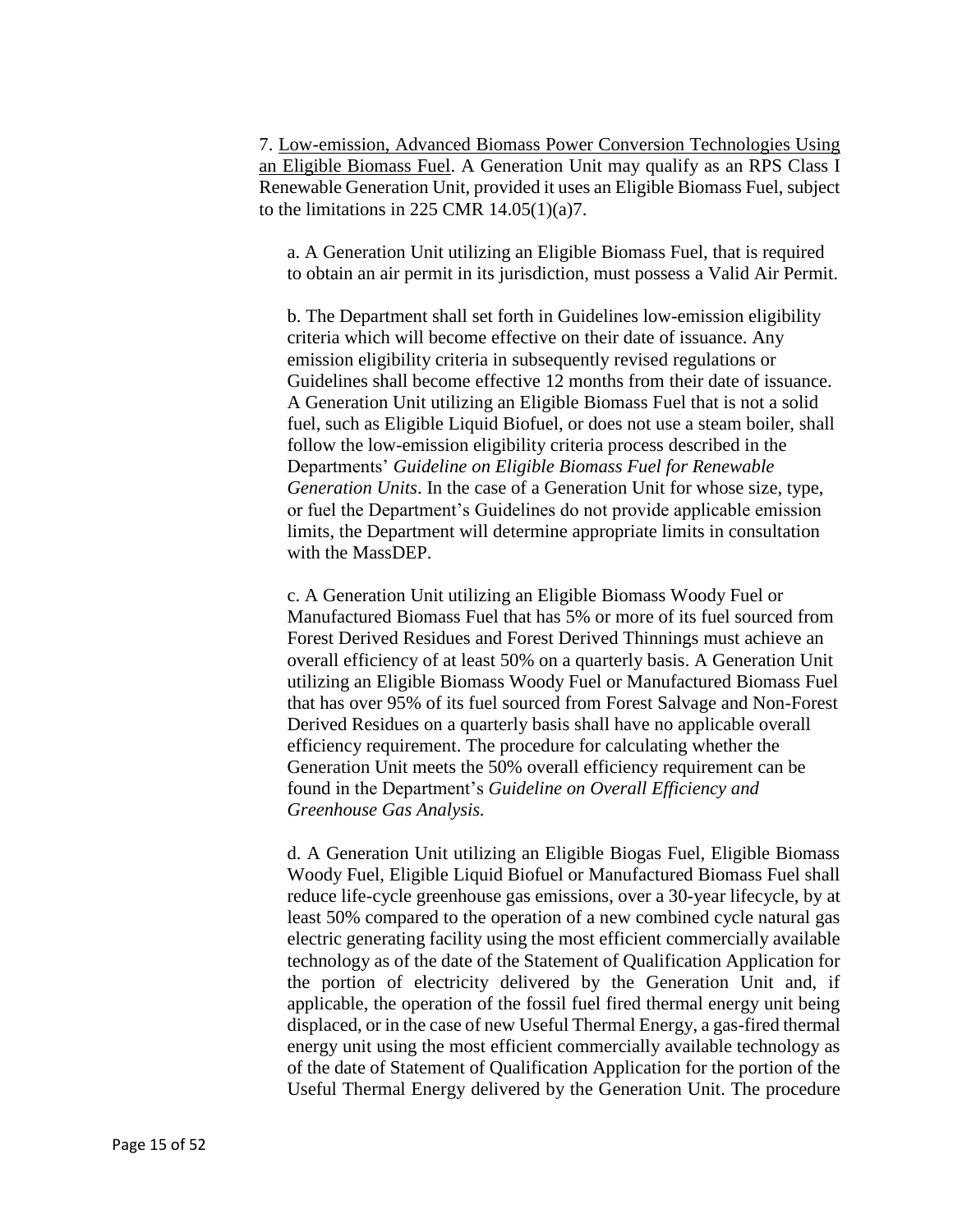for calculating whether a Generation Unit meets the 50% reduction can be found in the Department's *Guideline on Overall Efficiency and Greenhouse Gas Analysis*.

e. In the case of a Generation Unit that uses Eligible Biogas Fuel, the Eligible Biogas Fuel may be either conveyed directly to the Generation Unit without the use of facilities used as common carriers of natural gas, or transported to a Generation Unit within the ISO-NE Control Area or an adjacent Control Area via a common carrier of natural gas, in which instance the gas would be subject to the following provisions:

i. the gas is produced entirely within the ISO-NE Control Area or an adjacent Control Area;

ii. documentation is provided, satisfactory to the Department, regarding the gas transportation and related contracts; and

iii. demonstration is provided, satisfactory to the Department, that the gas can be physically delivered to the Generation Unit.

8. Marine or hydrokinetic energy.

9. Geothermal energy.

(b) Commercial Operation Date. The Commercial Operation Date shall be after December 31, 1997, unless the Generation Unit received a Statement of Qualification with a Vintage Waiver prior to January 1, 2009. In the case of a Solar Carve-out Renewable Generation Unit, the Commercial Operation Date shall be after December 31, 2007. In the case of a Solar Carve-out II Renewable Generation Unit, the Commercial Operation Date shall be after December 31, 2012.

(c) Metering. The electrical energy output from a Generation Unit shall be verified by the ISO-NE or by an independent verification system or person participating in the NEPOOL GIS accounting system as an independent Third Party Meter Reader, as defined in Rule 2.5(j) of the NEPOOL GIS Operating Rules, or any successor rule, and approved by the Department.

(d) Location. The Generation Unit location is subject to the limitations in 225 CMR 14.05(1)(d).

1. Off-grid Generation. If the Generation Unit produces Off-grid Generation, such Generation Unit must be located in Massachusetts.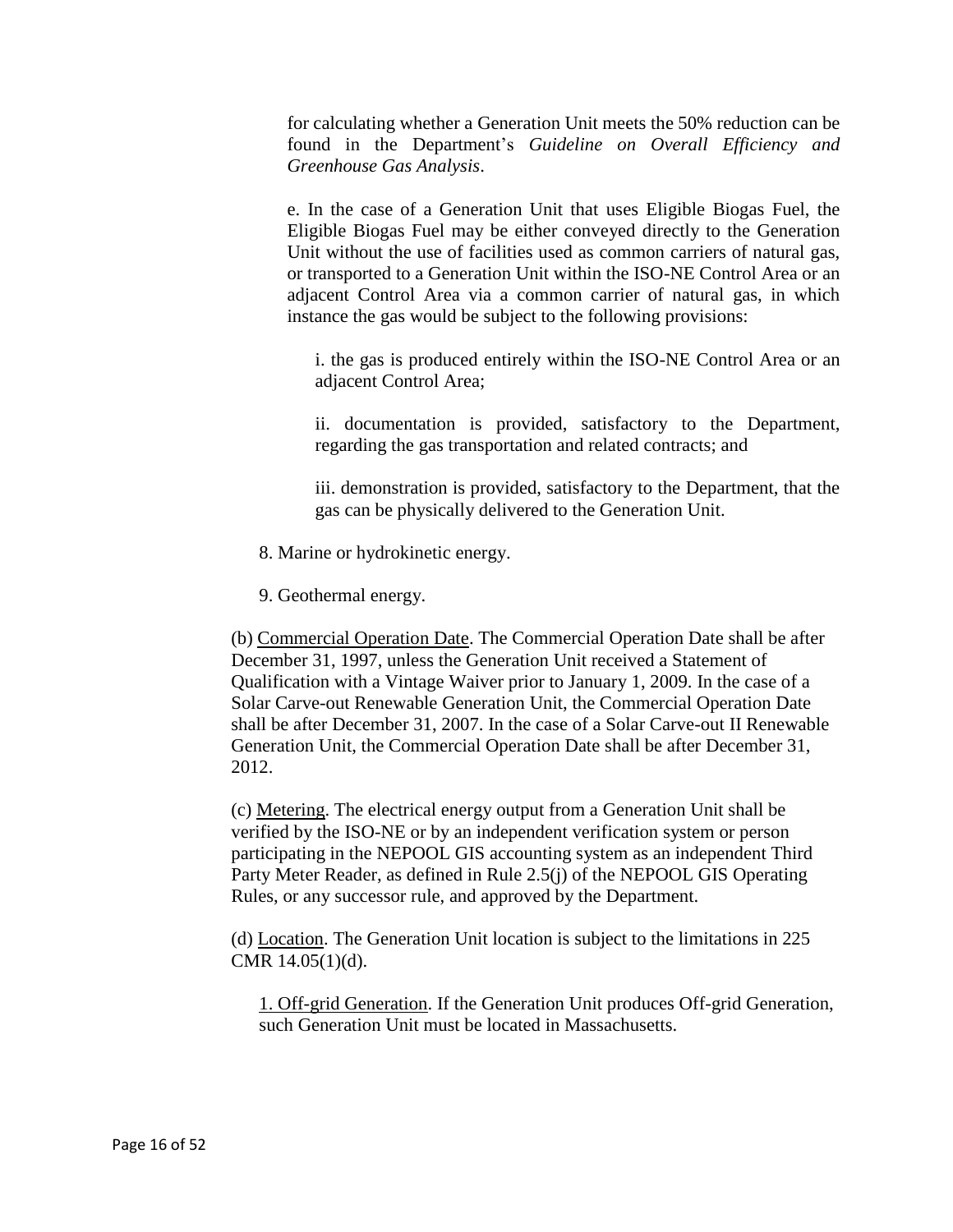2. Behind-the-meter Generation. If the Generation Unit is wired to the electrical system on the End-use Customer's side of a retail electric meter, such Generation Unit must be located within the ISO-NE Control Area.

(2) Special Provisions for Incremental Generation. An increase in electrical energy output of a Generation Unit with a Commercial Operation Date on or before December 31, 1997, may qualify as RPS Class I Renewable Generation, subject to the limitations in CMR 14.05(2).

(a) The Generation Unit must meet the eligibility requirements of 225 CMR 14.05 with the exception of 225 CMR 14.05(1)(b).

(b) The portion of the total electrical energy output of the Generation Unit that qualifies as RPS Class I Renewable Generation in a given calendar year shall be the portion attributable to incremental new generating capacity or efficiency improvements installed or implemented after December 31, 1997, using equipment that was not utilized in any Renewable Generation Unit within the ISO-NE Control Area or within Control Areas adjacent thereto on or before December 31, 1997.

(c) The portion of the electrical energy output of a Generation Unit that does not qualify as RPS Class I Renewable Generation under the provisions of 225 CMR 14.05(2)(c) or under a Statement of Qualification granted to a Vintage Generation Unit prior to January 1, 2009, may qualify as RPS Class II Renewable Generation if it applies for and meets the eligibility standards of the RPS Class II Regulations set forth in 225 CMR 15.00: *Renewable Energy Portfolio Standard – Class II*.

(d) The portion of electrical energy output of a Generation Unit that replaces the output of an RPS Class I Renewable Generation Unit qualified under 225 CMR 14.05(1)(a)5. at the same location, or proximate thereto, and utilizes the fuel resource of that location, shall not be qualified as Incremental Generation, unless a Generation Unit meets the requirements of 225 CMR 14.05(7)(d).

(3) Co-firing and Blended Fuel Waiver. All or a portion of the electrical energy output of a Generation Unit that uses ineligible fuel in conjunction with an Eligible RPS Class I Renewable Fuel, whether by co-firing such fuels or by using a Blended Fuel, may qualify as RPS Class I Renewable Generation provided the Generation Unit meets the eligibility requirements of 225 CMR 14.05, subject to the limitations in 225 CMR 14.05(3).

(a) The portion of the total electrical energy output that qualifies as RPS Class I Renewable Generation in a given time period shall be equal to the ratio of the net heat content of the Eligible RPS Class I Renewable Fuel consumed to the net heat content of all fuel consumed in that time period.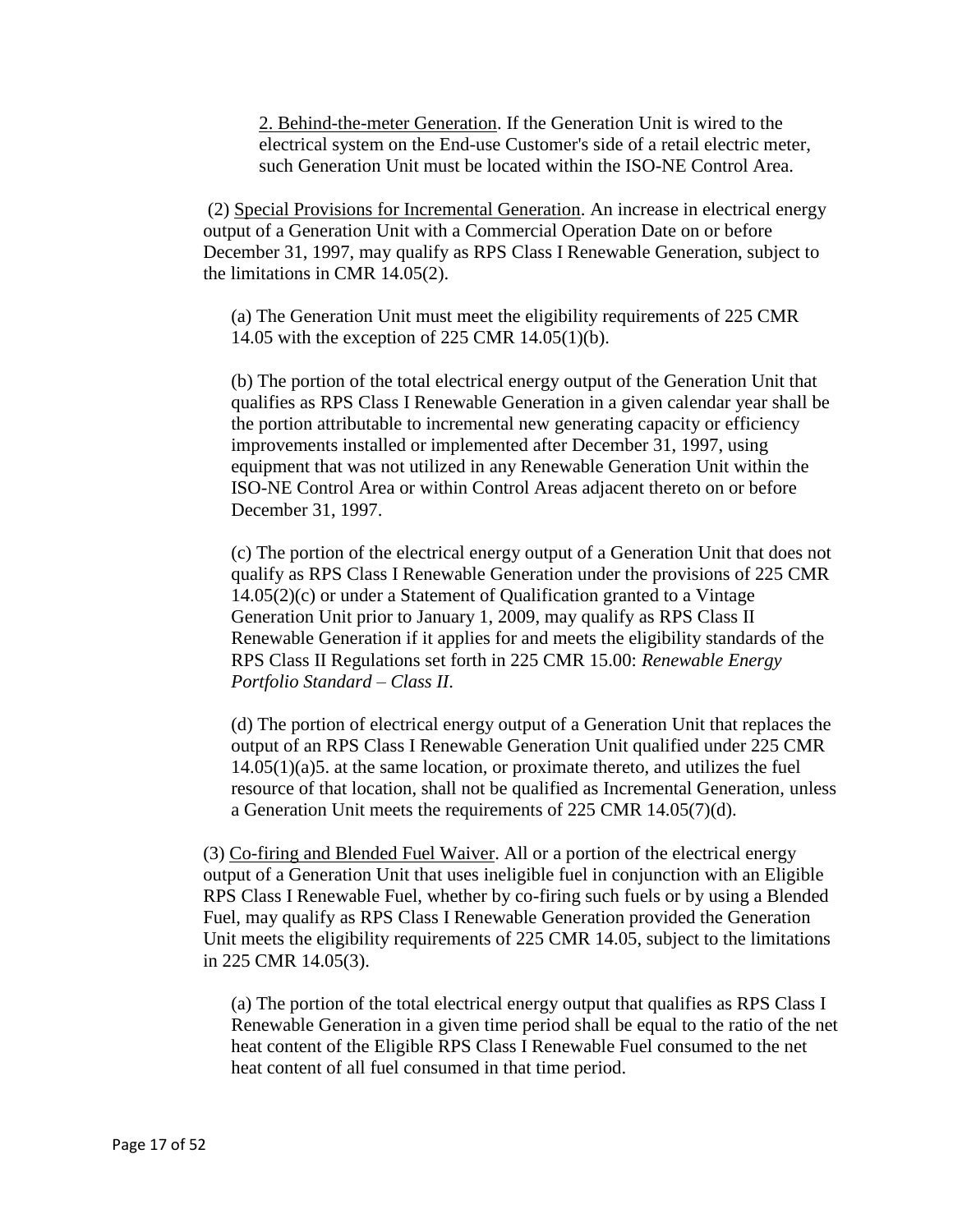(b) If using a Blended Fuel of which the eligible portion is an Eligible Biomass Fuel or if co-firing an ineligible fuel with an Eligible Biomass Fuel, the entire Generation Unit must meet the requirements set forth in 225 CMR 14.05(1)(a)7.

(c) If using an Eligible Biomass Fuel, the Generation Unit must demonstrate to the satisfaction of the Department that the emission rates for the entire Generation Unit are consistent with rates prescribed by the MassDEP for comparably fueled Generation Units in the Commonwealth. The Department may require the Generation Unit Owner or Operator to retain at its own expense a third-party consultant deemed satisfactory to the Department, to provide the Department and the MassDEP with assistance in this determination.

(d) The Generation Unit must provide with its Statement of Qualification Application a fuel supply plan that specifies each and every fuel that it intends to use, in what relative proportions either in co-firing or in a Blended Fuel, and with what individual input heat values. Such plan shall include the procedures by which the Unit will document to the satisfaction of the Department its compliance with the plan.

(e) The provisions of 225 CMR 14.05(3) shall not apply to the incidental use of ineligible fuels for the purpose of cold starting a Generation Unit that otherwise exclusively uses an Eligible RPS Class I Renewable Fuel.

(4) Special Provisions for a Solar Carve-out Generation Unit. All references to kW or MW in 225 CMR 14.05(4) shall be measured on a nameplate capacity basis in direct current (DC).

(a) The Solar Carve-out Renewable Generation Unit must use solar photovoltaic technology, be used on-site, located in the Commonwealth of Massachusetts, and be interconnected with the electric grid. On-site use includes any new or existing load located at the site of the Generation Unit including any parasitic load that may result from the installation of the Generation Unit, and that is wired to receive a portion of the electrical energy output from the Generation Unit before the balance of such output passes through the Generation Unit's metered interconnection onto the electric grid. The maximum capacity of a Generation Unit shall be 6 MW, as measured on a nameplate capacity basis in direct current and shall be determined based on the total capacity located on a single parcel of land. For any parcel of land for which a Solar Carve-out Generation Unit has submitted a Statement of Qualification Application, if its current boundaries are the result of a subdivision recorded after January 1, 2010, the Owner or Operator shall make a demonstration to the Department that the subdivision was not for the purpose of eligibility in the Solar Carve-out Program. If the Department is not satisfied by such showing, the 6 MW limit shall apply to the metes and bounds of the parcel as recorded prior to the subdivision. Any subsequent additional solar photovoltaic Generation Units that would result in excess of 6 MW of capacity installed on the same parcel of land and meeting all other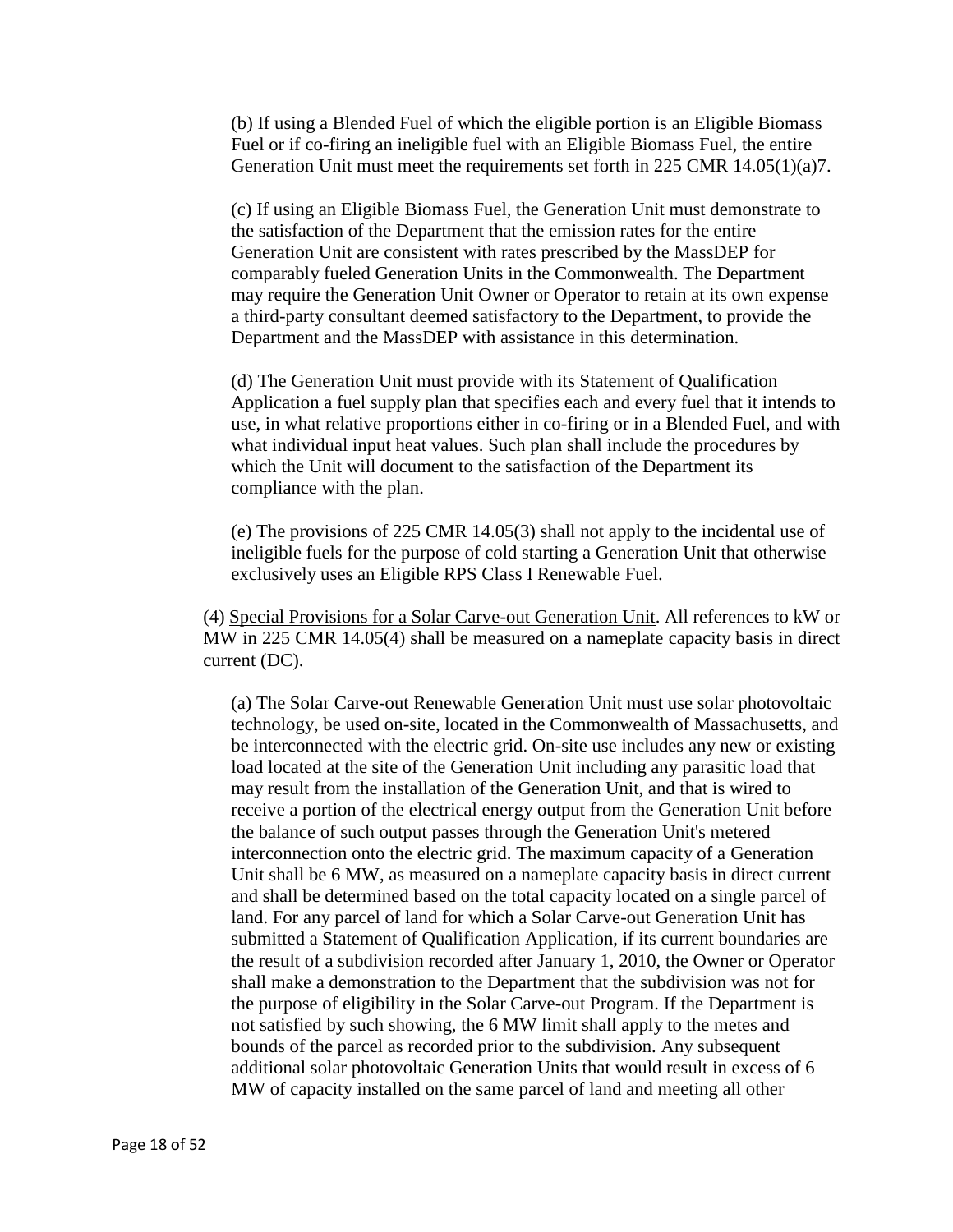requirements under 225 CMR 14.00 may qualify only for RPS Class I Renewable Generation Attributes.

(b) If the construction and installation of a Generation Unit was funded through a program administered prior to January 1, 2010, by the Massachusetts Renewable Energy Trust, or if the Generation Unit was funded substantially from American Recovery and Reinvestment Act, P.L. 111-5 (ARRA) for the installation of that Generation Unit, the Generation Unit shall not be eligible to participate in the Solar Carve-out. Substantial shall mean for this purpose more than 67% of total installed cost. Notwithstanding 225 CMR 14.05(4)(b), if the substantial funding that a Generation Unit receives is from a payment in *lieu* of tax credit under § 1603 of ARRA, the Generation Unit shall be eligible for Solar Carve-out Renewable Generation Attributes.

(c) Any entity that owns Solar Carve-out Renewable Generation Attributes is eligible to make deposits into the Solar Credit Clearinghouse Auction provided the Attributes deposited into the Auction were generated during the Opt-in Term specified in the Statement of Qualification of the Generation Unit. The Department or its agent shall maintain an account, known as Solar Credit Clearinghouse Auction Account on the NEPOOL GIS into which Solar Carveout Renewable Generation Attributes may be deposited. The Solar Credit Clearinghouse Auction Account shall be available for deposit of Attributes only from May 16 to June 15.

(d) An entity that opts to deposit Solar Carve-out Generation Renewable Attributes into the Solar Credit Clearinghouse Auction Account shall be assessed, at the completion of the auction, a usage fee of 5% of the auction price for each such Attribute deposited into Solar Credit Clearinghouse Auction Account. This usage fee shall be deposited into the Alternative Compliance Payment fund under 225 CMR 14.08(3). This usage fee will not apply to Attributes that remain unsold following the final round of the Solar Credit Clearinghouse Auction as provided in 225 CMR 14.05(4)(i).

(e) Those Attributes deposited into Solar Credit Clearinghouse Auction Account shall then be retired and reissued by NEPOOL GIS as Re-minted Auction Account Attributes. These Attributes shall be eligible in either of the two subsequent Compliance Years from the year in which they were generated to meet obligations under the Massachusetts Solar Carve-out Minimum Standard. The Department or its agent shall conduct an auction for those Attributes. Any entity wishing to purchase Re-minted Auction Account Attributes may participate and enter a bid. Each bid shall be for the number of Re-minted Auction Account Attributes that the bidder wishes to purchase at a fixed price of \$300 per Re-minted Auction Account Attribute.

(f) The Solar Credit Clearinghouse Auction shall be held not later than July 31. If the Auction clears, meaning that the total number of Re-minted Auction Account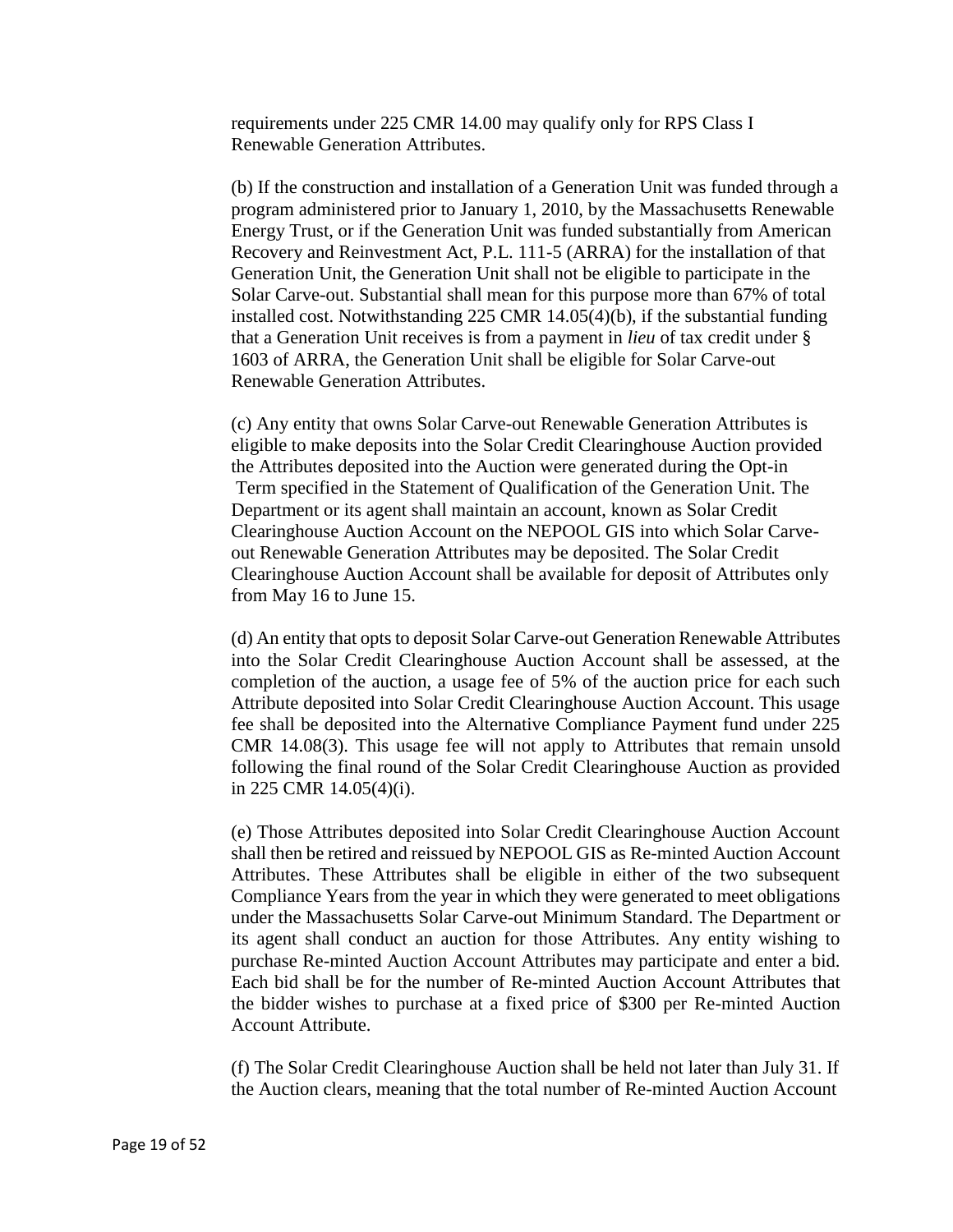Attributes bid for in the auction was equal to or more than the number of Solar Carve-out Renewable Generation Attributes deposited, then the total amount of deposited Attributes will be distributed to the bidders in a pro-rated manner such that each bidder receives the same percentage of their bid volume. If the auction does not clear, meaning that the total number of Re-minted Auction Account Attributes bid for in the auction was less than the number of Solar Carve-out Renewable Generation Attributes deposited, the Department or its agent shall void the auction.

(g) If the auction under 225 CMR 14.05(4)(f) does not clear, the Department shall conduct a new auction within three Business Days, in which any Attributes purchased shall be eligible in any of the three subsequent Compliance Years from the year in which they were generated to meet obligations under the Massachusetts Solar Carve-out Minimum Standard. If the auction does not clear, the Department or its agent shall void the auction.

(h) If the auction under 225 CMR  $14.05(4)(g)$  does not clear, the Department or its agent shall conduct another auction within three Business Days, at which point the Attributes shall be eligible in any of the three subsequent Compliance Years from the year in which they were generated to meet obligations under the Massachusetts Solar Carve-out Minimum Standard. Prior to this Auction, the Department shall also re-calculate the Massachusetts Solar Carve-out Minimum Standard under 225 CMR 14.07(2).

(i) If the auction under 225 CMR 14.05(4)(h) does not clear, the Re-minted Auction Account Attributes deposited in the Solar Credit Clearinghouse Auction Account shall be allocated to the bidders in a pro-rated manner so that an equal percentage of Re-minted Auction Account Attributes are allocated from each Generation Unit that deposited Solar Carve-out Renewable Generation Attributes. The remaining Re-minted Auction Account Attributes shall be returned to the entity that made the deposit. These Attributes shall be eligible in any of the three subsequent Compliance Years from the year in which they were generated to meet obligations under the Massachusetts Solar Carve-out Minimum Standard.

(j) Re-minted Auction Account Attributes may not be placed into the Solar Credit Clearinghouse Auction Account in subsequent years.

(k) Within two weeks from June 28, 2013, the Department shall establish and provide on its website a list of all projects that are within the 400 MW capacity limit and the set of Generation Units that are outside of the 400 MW capacity limit. The Department shall provide Statement of Qualifications to all Generation Units with Statement of Qualification Applications as follows, provided such Generation Units meet all other eligibility criterion of 225 CMR 14.00.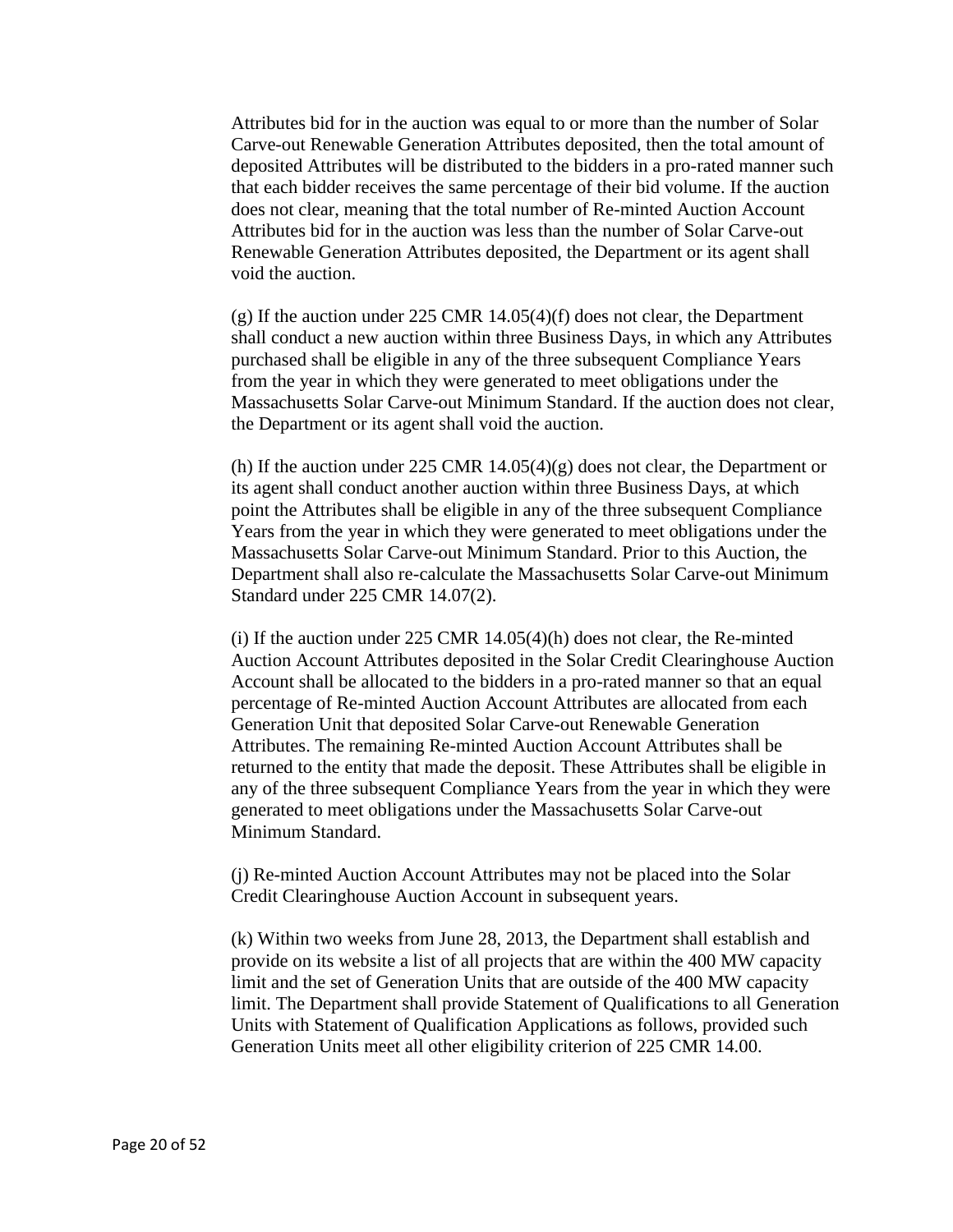1. A Generation Unit greater than 100 kW that has received a Statement of Qualification or has submitted a Statement of Qualification Application that is within the 400 MW capacity limit shall be provided a Statement of Qualification only if the Generation Unit meets the project construction timelines prescribed in 225 CMR 14.05(4)(k)4. Notwithstanding 225 CMR 14.06(4), the RPS Effective Date of the Generation Unit shall be no later than December 31, 2013, regardless of when the Unit's Commercial Operation Date occurs.

2. A Generation Unit greater than 100 kW that has submitted a Statement of Qualification Application that is outside the 400 MW capacity limit shall be provided a Statement of Qualification only if the Generation Unit is authorized to interconnect by its local Distribution Company on or before June 28, 2013 or has received an interconnection service agreement from its local Distribution Company that is fully executed by both the interconnecting customer and the Distribution Company and dated on or before June 7, 2013, and meets the project construction timelines prescribed in 225 CMR 14.05(4)(k)4. The Generation Unit shall have one week after June 28, 2013 to provide the Department with a copy of the executed Interconnection Service Agreement or its Statement of Qualification Application will be rejected. Notwithstanding 225 CMR 14.06(4), the RPS Effective Date of the Generation Unit shall be no later than December 31, 2013, regardless of when the Generation Unit's Commercial Operation Date occurs.

3. A Generation Unit that has a rated capacity equal to or less than 100 kW, or has qualified as a Community Solar Project by the MassCEC under its Commonwealth Solar II Rebate Program, which has received its authorization to interconnect or permission to operate from its local Distribution Company by the effective date of a new solar carve-out program established by the Department, or by June 30, 2014, whichever is earlier, and haves submitted a Statement of Qualification Application shall be provided a Statement of Qualification. Notwithstanding 225 CMR 14.06(4), the RPS Effective Date of the Generation Unit shall be no later than December 31, 2013, regardless of when the Generation Unit's Commercial Operation Date occurs. For the purpose of 225 CMR 14.05(4)(k)3., the Generation Unit's capacity shall be measured as the total capacity of qualified Solar Carve-out Renewable Generation on a single parcel of land or on a roof of a single building, whichever is less.

4. A Generation Unit greater than 100 kW must meet the following construction timelines to receive a Statement of Qualification.

a. A Generation Unit must receive its authorization to interconnect or permission to operate from its local Distribution Company on or before December 31, 2013.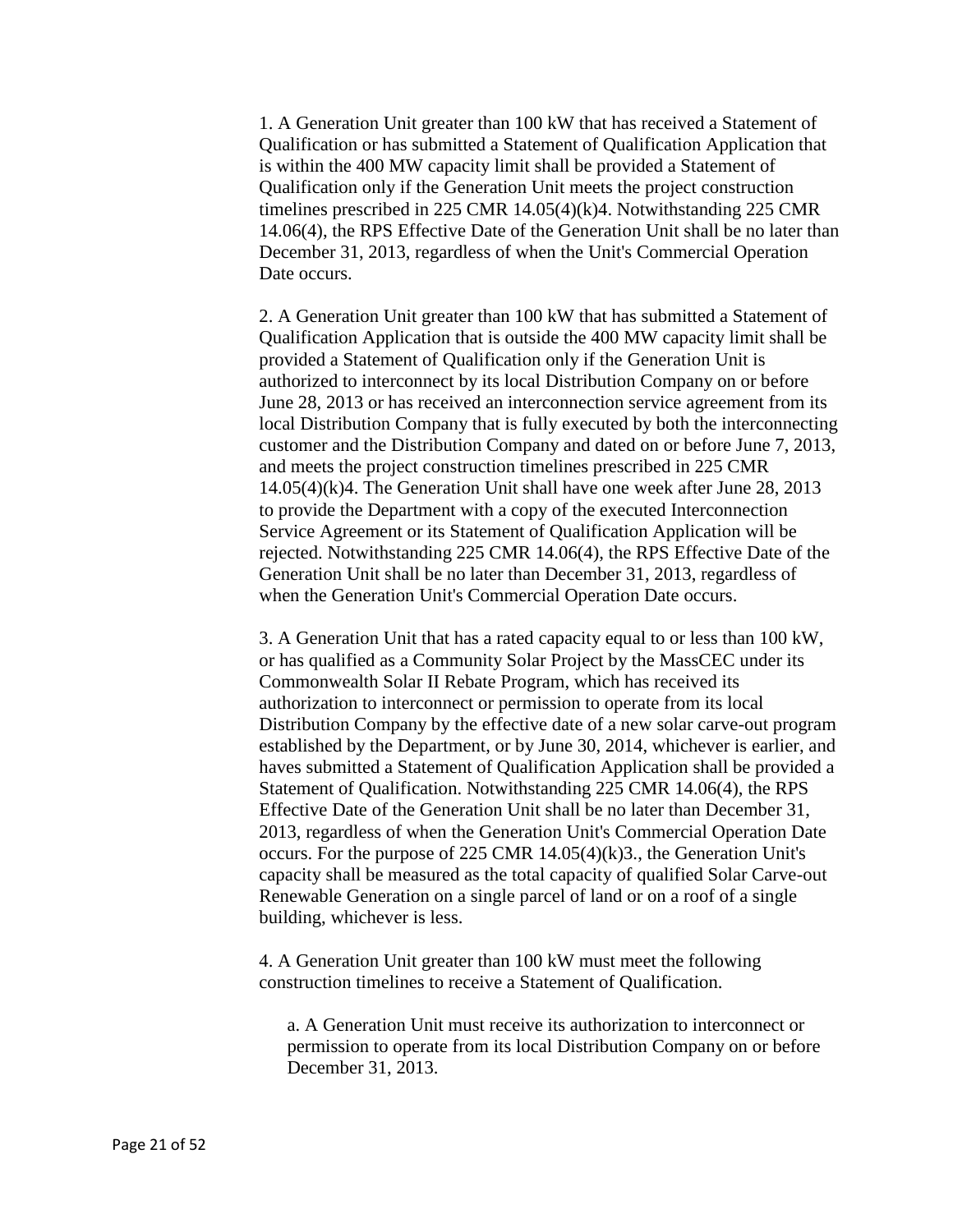b. A Generation Unit that has not received an authorization to interconnect or permission to operate on or before December 31, 2013 will be provided an extension to June 30, 2014 only if it can demonstrate to the satisfaction of the Department that the project has expended at least 50% of its total construction costs by December 31, 2013. A Generation Unit provided such an extension must receive its authorization to interconnect or permission to operate on or before June 30, 2014.

c. If a Generation Unit can demonstrate to the Department's satisfaction that either of these two timelines have been met, but that interconnection depends only on the receipt of notice of authorization to interconnect or its permission to operate, and such receipt is delayed only by the local Distribution Company or due to remaining steps required by other parties for safe and reliable interconnection, then the Generation Unit will be provided an extension until the authorization to interconnect or permission to operate is received.

5. Any Solar Carve-out Renewable Generation Unit that has submitted a Statement of Qualification Application or received a Statement of Qualification as of June 28, 2013 will not be eligible to generate Solar Carveout Renewable Generation Attributes for incremental new generating capacity that is in excess of the capacity that was applied for in its Statement of Qualification Application.

(5) Special Provisions for a Generation Unit Located in a Control Area Adjacent to the ISO-NE Control Area. The portion of the total electrical energy output of an RPS Class I Renewable Generation Unit located in a Control Area adjacent to the ISO-NE Control Area that qualifies as RPS Class I Renewable Generation shall meet the requirements in Rule 2.7(c) and all other relevant sections of the NEPOOL GIS Operating Rules, and the requirements in 225 CMR 14.05(5).

(a) The Generation Unit Owner or Operator shall provide documentation, satisfactory to the Department that the RPS Class I Renewable Generation Attributes have not otherwise been, nor will be, sold, retired, claimed, used or represented as part of electrical energy output or sales, or used to satisfy obligations in jurisdictions other than Massachusetts.

(b) The Generation Unit Owner or Operator must provide an attestation in a form to be provided by the Department that it will not itself or through any affiliate or other contracted party, knowingly engage in the process of importing RPS Class I Renewable Generation into the ISO-NE Control Area for the creation of RPS Class I Renewable GIS Certificates, and then exporting that energy or a similar quantity of other energy out of the ISO-NE Control Area during the same hour.

(c) The quantity of electrical energy output from an RPS Class I Renewable Generation Unit outside the ISO-NE Control Area that can qualify as RPS Class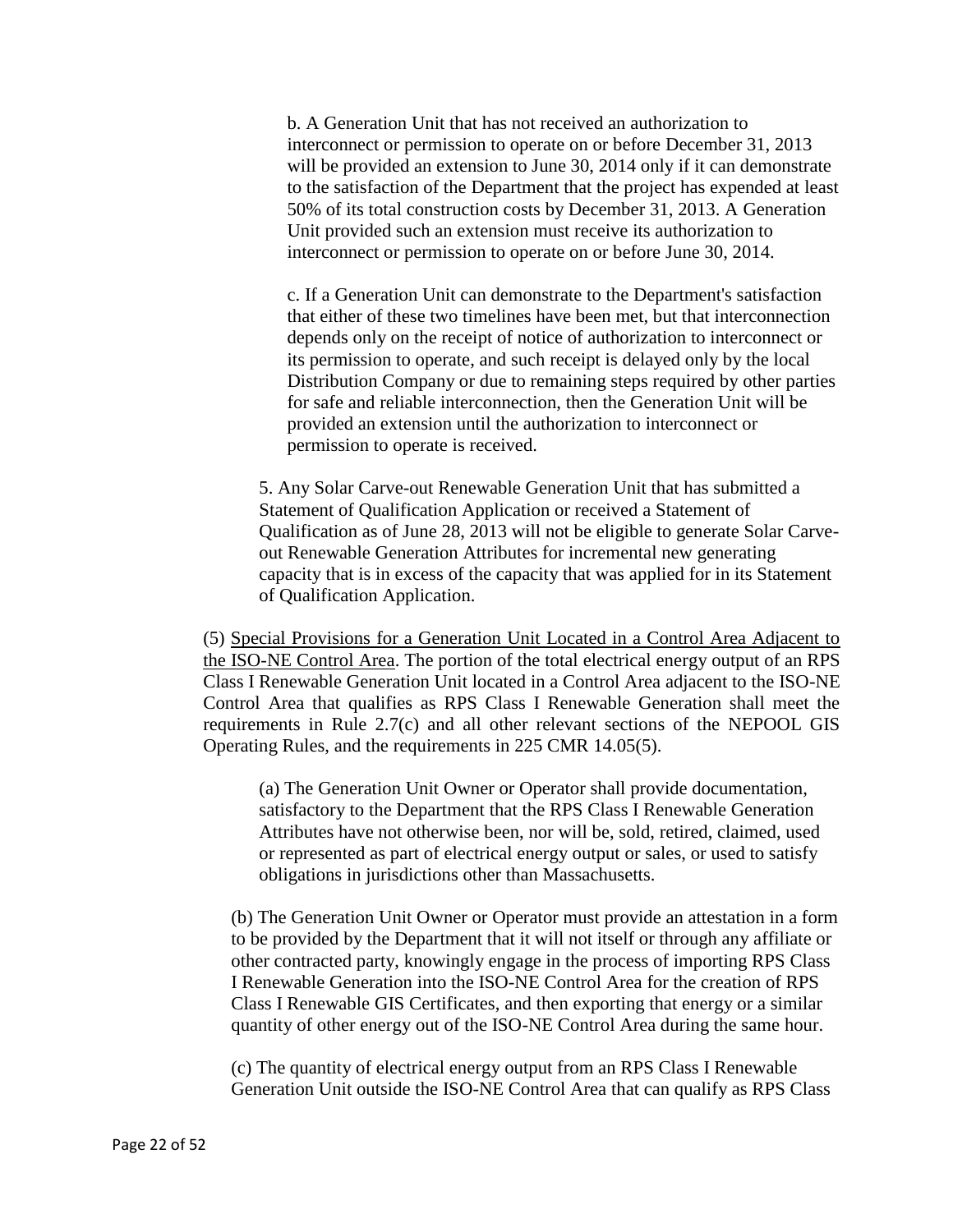I Renewable Generation at the NEPOOL GIS during each hour is limited to the lesser of the RPS Class I Renewable Generation actually produced by the Generation Unit or the RPS Class I Renewable Generation actually scheduled and delivered into the ISO-NE Control Area.

(6) Special Provisions for Aggregations. An Aggregation of Generation Units that are located behind the customer meter or that are Off-grid Generation Units, each of which could independently meet the relevant requirements of 225 CMR 14.05, may receive a single Statement of Qualification and be treated as a single RPS Class I Renewable Generation Unit, Solar Carve-out Renewable Generation Unit, or Solar Carve-out II Renewable Generation Unit under the criteria and procedures in 225 CMR 14.05(6).

(a) Each Generation Unit in such Aggregation must be located within the same state and use the same fuel, energy resource and technology as all other Generation Units in the Aggregation. In the instance of an Aggregation that includes a Solar Carve-out Renewable Generation Unit, the Aggregation shall only include Generation Units that are eligible for the Solar Carve-out under 225 CMR 14.05(4). In the instance of an Aggregation that includes a Solar Carve-out II Renewable Generation Unit, the Aggregation shall only include Generation Units that are eligible for the Solar Carve-out II under 225 CMR 14.05(9).

(b) Each of the Owners or Operators of Generation Units within the Aggregation must enter into an agreement with a person or entity that serves as the Authorized Agent for the Aggregation in all dealings with the Department and with the NEPOOL GIS, and such agreement must include procedures by which the electrical energy output of each Generation Unit shall be monitored and reported to the NEPOOL GIS.

(c) The Authorized Agent of the Aggregation must establish and maintain a Generator account at the NEPOOL GIS under the NEPOOL GIS Operating Rules, including all provisions for Non-NEPOOL Generator Representatives, as that term is defined in Rule  $2.1(a)(vi)$ .

(d) The electrical energy output of each of the Generation Units in the Aggregation must be individually monitored and recorded, and it must be reported to the NEPOOL GIS, by an independent Third Party Meter Reader as defined in Rule 2.5(j) of the NEPOOL GIS Operating Rules, and approved by the Department.

(7) Special Provisions for Relocated, Repowered, and Replacement Generation Units. The Department may provide a Statement of Qualification to a Generation Unit that meets one of the following categories and criteria, as well as all other relevant provisions of 225 CMR 14.05: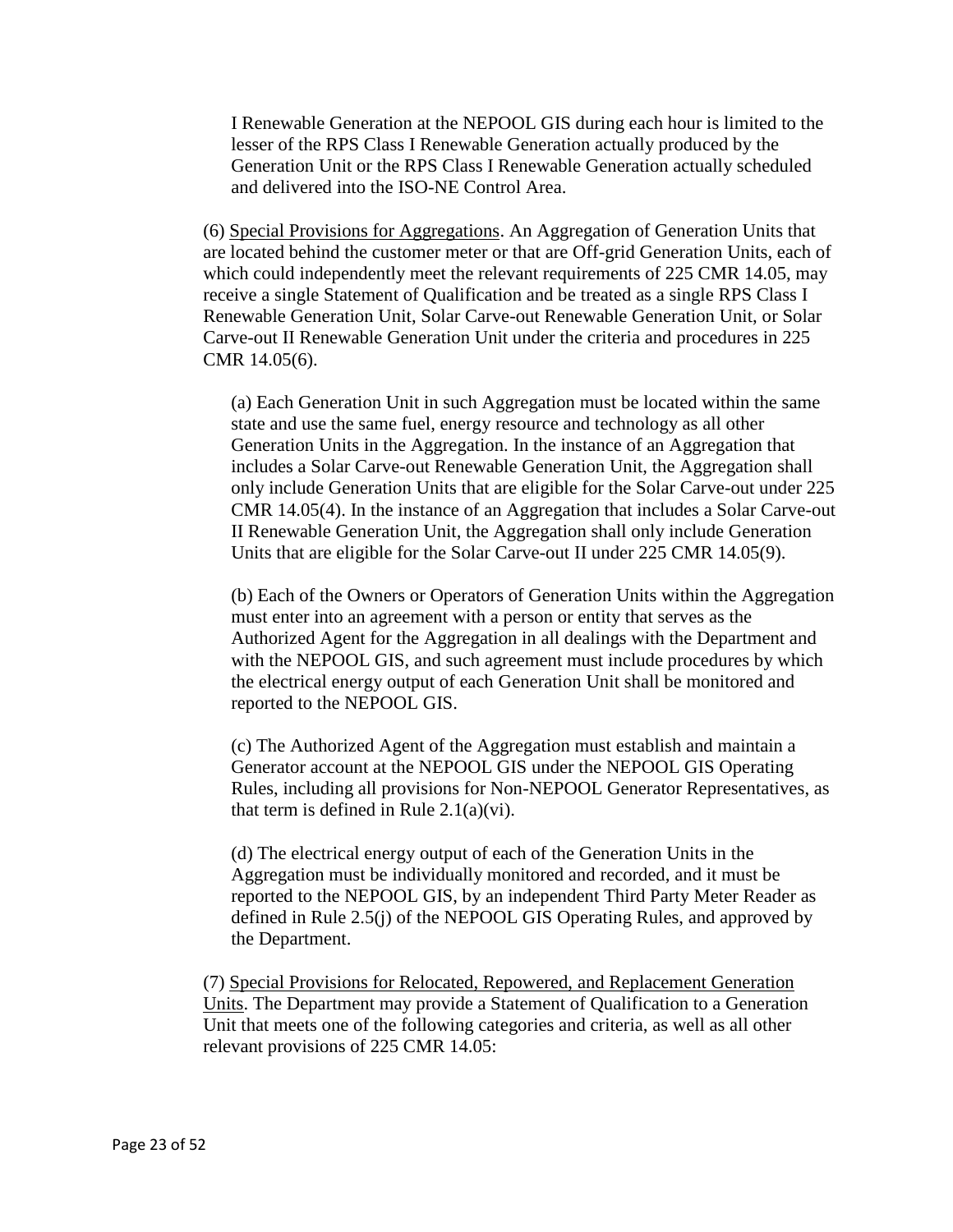(a) Relocated RPS Class I Renewable Generation Unit. A Generation Unit whose Power Conversion Technology was used on or before December 31, 1997, to generate electrical energy outside of both the ISO-NE Control Area and Control Areas adjacent thereto, and that is relocated into one of said Control Areas after December 31, 1997, provided that any components of the Power Conversion Technology that were not used outside of said Control Areas were first used in a Generation Unit after December 31, 1997.

(b) Repowered RPS Class I Renewable Generation Unit. A Generation Unit that did not utilize an Eligible RPS Class I Renewable Fuel at any time on or before December 31, 1997.

(c) Replacement RPS Class I Renewable Generation Unit. A Generation Unit that replaces a mothballed or decommissioned Generation Unit that had operated on the same site on or before December 31, 1997, provided the entire Power Conversion Technology of the existing Generation Unit is replaced with equipment manufactured after December 31, 1997.

(8) Special Provisions for Generation Units Using Eligible Biomass Woody Fuelsor Manufactured Biomass Fuels. An Owner, Operator, or Authorized Agent of a Generation Unit that uses an Eligible Biomass Woody Fuel or a Manufactured Biomass Fuel must meet the following provisions.

(a) Sustainable Forest Management. Forest Derived Residues and Forest Derived Thinnings shall only be sourced from forests meeting Sustainable Forestry Management practices, as independently verified through the attestation of a licensed forester, certified forester or independent certification.

(b) Overall Efficiency. A Generation Unit utilizing Eligible Biomass Woody Fuel or Manufactured Biomass Fuel that does not comply with the overall efficiency requirements in 225 CMR 14.05(1)(a)7.c. shall be subject the following:

1. A Generation Unit utilizing Eligible Biomass Woody Fuel or Manufactured Biomass Fuel that has 5% or more of its fuel sourced from Forest Derived Residues and Forest Derived Thinnings and does not achieve an overall efficiency of at least 50% in a particular calendar quarter of the Compliance Year, pursuant to 225 CMR 14.05(1)(a)7.c., shall not be eligible to report RPS Class I Renewable Generation Attributes to the NEPOOL GIS for that calendar quarter.

2. A Generation Unit utilizing Eligible Biomass Woody Fuel or Manufactured Biomass Fuel that has over 95% of its fuel sourced from Forest Salvage and Non-Forest Derived Residues in a particular calendar quarter of the Compliance Year, shall only be eligible to receive RPS Class I Renewable Generation Attributes at NEPOOL GIS in a proportion equal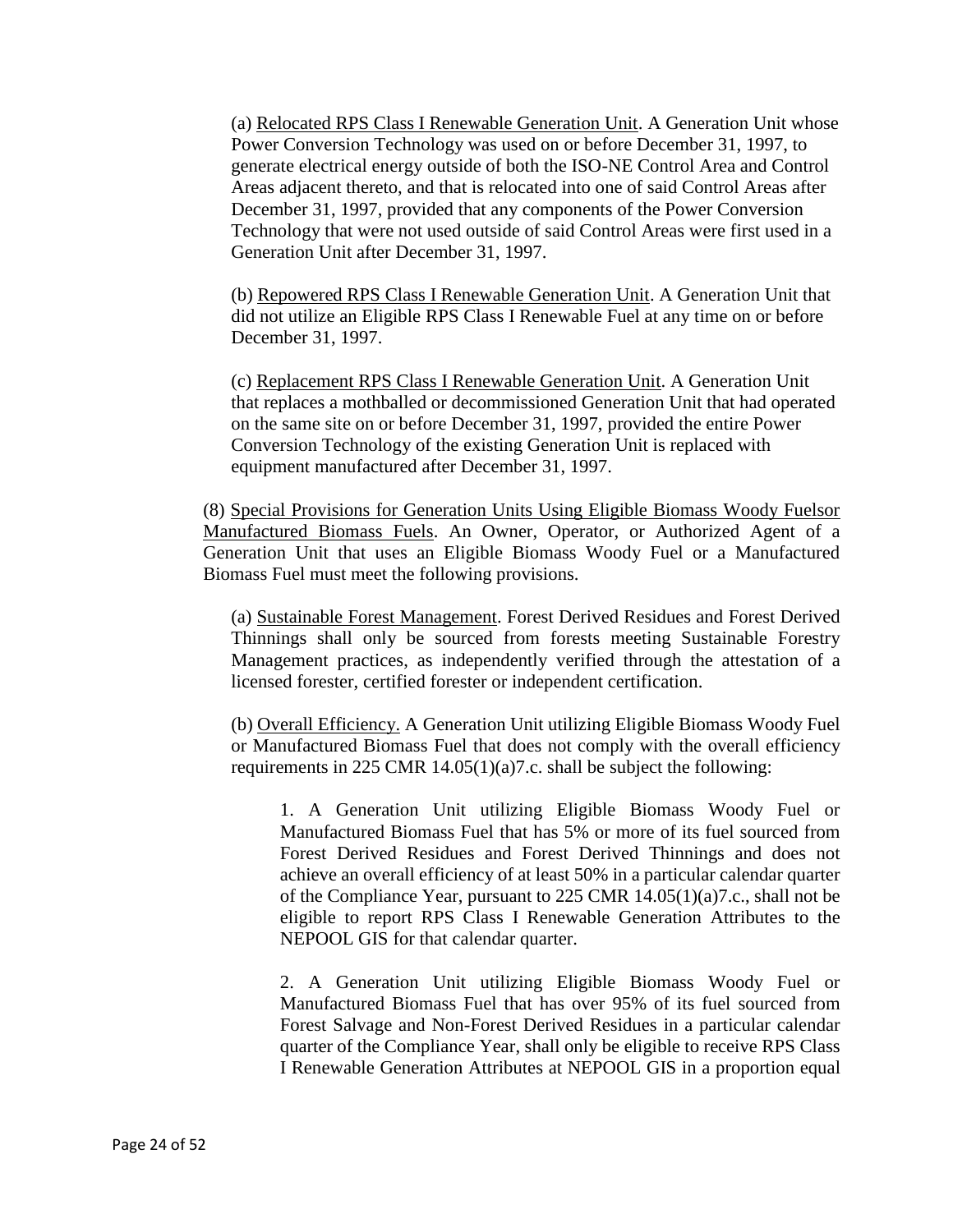to the percentage of fuel sourced from Forest Salvage and Non-Forest Derived Residues for that calendar quarter.

(c) Reporting Requirements for Generation Units using Eligible Biomass Woody Fuel or Manufactured Biomass Fuel. An Owner, Operator, or Authorized Agent of a Generation Unit using Eligible Biomass Woody Fuel or Manufactured Biomass Fuel shall provide to the Department on a quarterly basis the Biomass Fuel Report as prescribed in the Department's *Guideline on Eligible Biomass Fuel for Renewable Generation Units*.

(d) Verification of Eligible Biomass Woody Fuel. In order to verify the use of Eligible Biomass Woody Fuel, an RPS Class I Renewable Generation Unit utilizing Eligible Biomass Woody Fuel shall report the following to the Department on a quarterly basis in a manner outlined in the Department's *Guideline on Eligible Biomass Fuel for Renewable Generation Units*:

- 1. Supplier of the fuel;
- 2. Amount of fuel delivered; and
- 3. Date of delivery.

(e) Biomass Fuel Certificate. The tonnage of all Eligible Biomass Woody Fuel or Manufactured Biomass Fuel reported in the Quarterly Biomass Fuel Report shall be documented by ownership of the Biomass Fuel Certificates. The tonnage input for Eligible Biomass Fuel noted on the Biomass Fuel Certificate shall equal or be greater than the tonnage of Eligible Biomass Fuel consumed at the Generation Unit. For Manufactured Biomass Fuel, the Biomass Fuel Certificates shall be for the required tonnage of Eligible Biomass Woody Fuel necessary for the production of the delivered volume of Manufactured Biomass Fuel. The Biomass Fuel Certificates shall be originated, procured, and transacted in accordance with the *Guideline on Eligible Biomass Fuel for Renewable Generation Units*.

(f) Probationary Status. A Generation Unit that report a Percent Under-compliance shall be placed in a probationary status and the Department shall notify the Owner that its Statement of Qualification shall be revoked at the end of one Compliance Year following the Compliance Year for which the Percent Under-compliance was reported, as provided under 225 CMR 14.06(9). A Generation Unit that is subject to a probationary status shall provide to the Department a revised fuel supply plan demonstrating corrective action from previous year's procurement practices that will provide for the necessary annual supply to comply with 225 CMR 14.05(1)(a)7.d. The revised fuel supply plan must be provided to the Department within 30 days of a notification that the Generation Unit has been placed into a probationary status. To determine compliance, the fuel supply plan will be compared with annual results of lifecycle greenhouse gas emissions reported in the Biomass Fuel Report as prescribed in the Department's *Guideline on Eligible Biomass Fuel for Renewable Generation Units.* The Generation Unit's probationary status shall be rescinded and the Generation Unit's Statement of Qualification shall no longer be subject to revocation if the Generation Unit's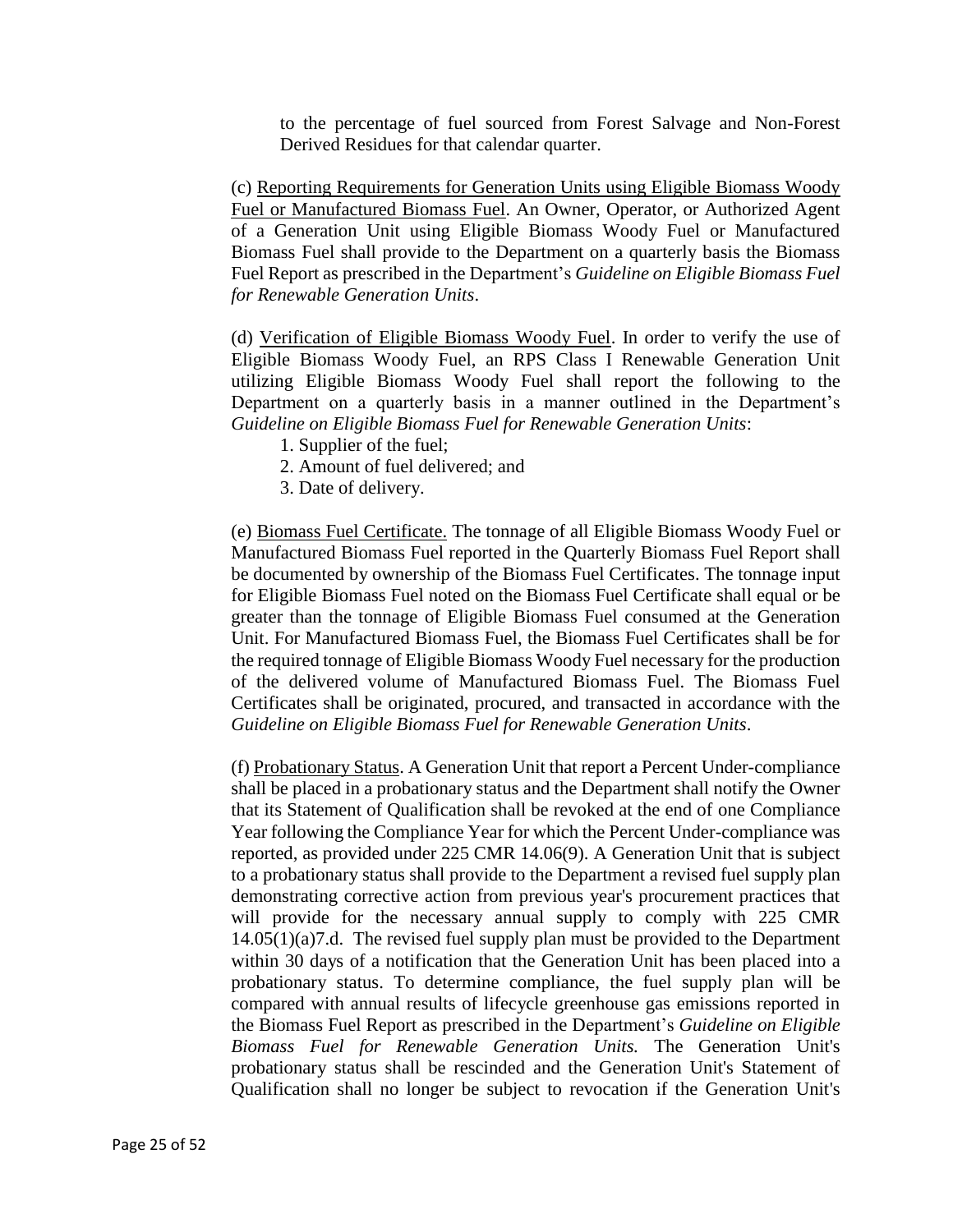accumulated Percent Under-compliance is offset by any net over-compliance with the lifecycle greenhouse gas emissions requirement as demonstrated in the Generation Unit's Annual Compliance Reports during the probationary period.

(g) Forest Impact Assessment. Every five years, beginning in 2020, the Department, in coordination with DCR, will conduct an assessment of the impacts on Massachusetts and regional forests resulting from biomass fuel removals. The five-year assessment shall also consider information on the Eligible Biomass Woody Fuel utilized by qualified Generation Units and the extent to which such fuels come from the categories of Non-forest Derived Residues, Forest Derived Residues, Forest Derived Thinnings, and Forest Salvage. If the Department concludes its findings would likely result in significant impacts on long term forest sustainability or accurate greenhouse gas accounting, the Department shall consult with the MassDEP, and DCR on any changes that may be required by the Department, MassDEP, or DCR to maintain long term forest sustainability and climate change mitigation.

(9) Special Provisions for a Solar Carve-out II Renewable Generation Unit. All references to kW or MW in 225 CMR 14.05(9) shall be measured on a nameplate capacity basis in direct current (DC).

(a) The Solar Carve-out II Renewable Generation Unit must use solar photovoltaic technology on-site and be interconnected with the electric grid in the Commonwealth of Massachusetts. On-site use includes any new or existing load located at the site of the Solar Carve-out II Renewable Generation Unit, including any parasitic load that may result from the installation and operation of the Solar Carve-out II Renewable Generation Unit, and that is wired to receive a portion of the electrical energy output from the Solar Carve-out II Renewable Generation Unit before the balance of such output passes through the Solar Carve-out II Renewable Generation Unit's metered interconnection onto the electric grid. The maximum capacity of a Solar Carve-out II Renewable Generation Unit shall be six MW and shall be determined based on the total capacity of Solar Carve-out Renewable Generation Units and Solar Carve-out II Renewable Generation Units located on a single parcel of land. For any parcel of land for which a Solar Carve-out II Renewable Generation Unit has submitted a Statement of Qualification Application, if its current boundaries are the result of a subdivision recorded after January 1, 2010, the Owner or Operator shall demonstrate to the Department that the subdivision was not for the purpose of obtaining eligibility as a Solar Carve-out II Renewable Generation Unit. If the Owner or Operator fails to make such a showing to the Department, the six MW limit shall apply to the metes and bounds of the parcel as recorded prior to the subdivision. Any solar photovoltaic Generation Units that would result in excess of six MW of capacity installed on the same parcel of land and meeting all other requirements under 225 CMR 14.00 may qualify only for RPS Class I Renewable Generation Attributes.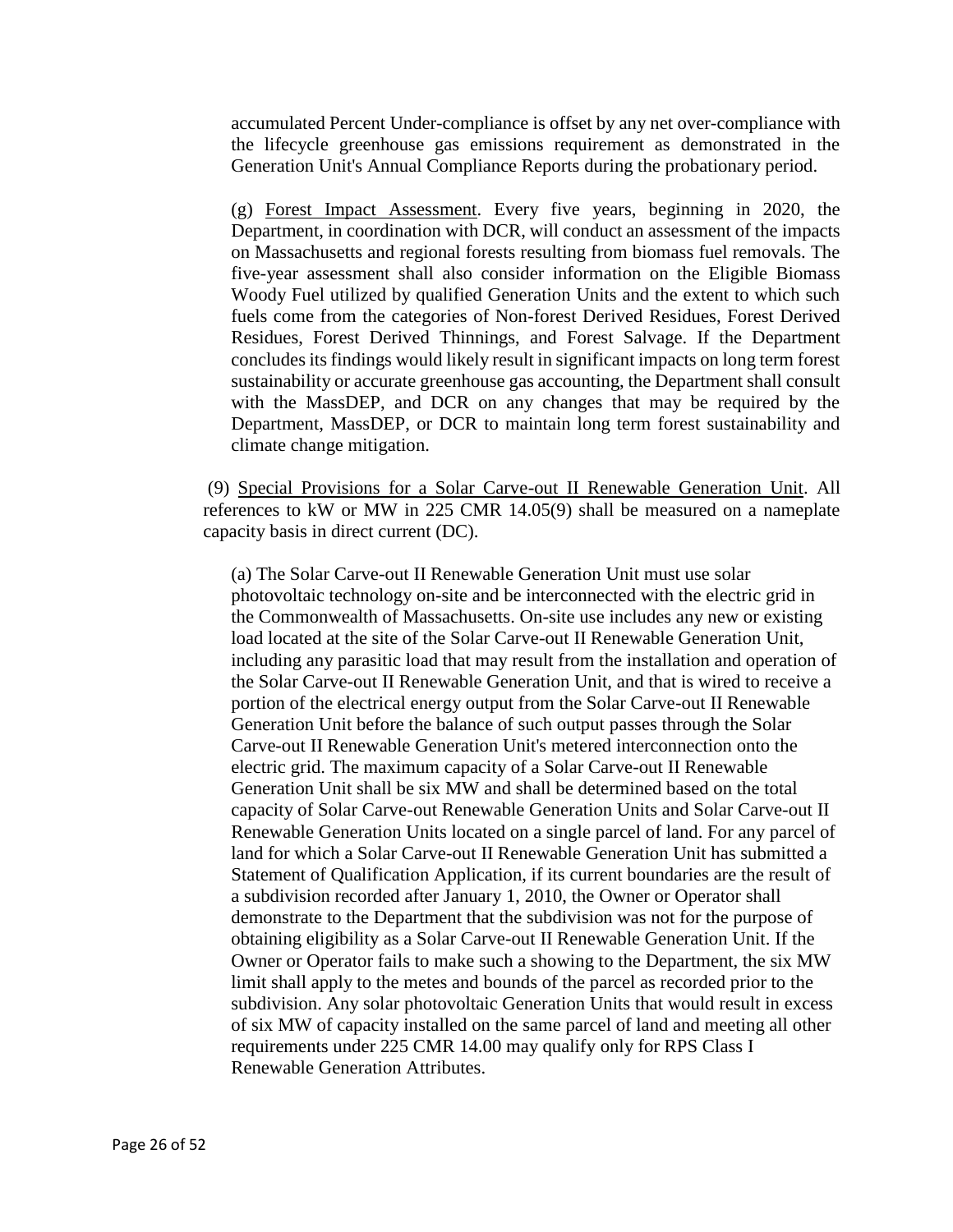(b) A Solar Carve-out II Renewable Generation Unit must have a Commercial Operation Date on or after January 1, 2013 and must not be qualified as a Solar Carve-out Renewable Generation Unit under provisions in 225 CMR 14.05(4).

(c) Any entity that owns Solar Carve-out II Renewable Attributes generated by a Solar Carve-Out II Renewable Generation Unit is eligible to make deposits into the Solar Credit Clearinghouse Auction-II. The Department or its agent shall maintain a Solar Credit Clearinghouse Auction-II Account on the NEPOOL GIS into which eligible Solar Carve-out II Renewable Generation Attributes may be deposited. The Solar Credit Clearinghouse Auction-II Account shall be available for deposit of Attributes only from May 16<sup>th</sup> through June 15<sup>th</sup>.

(d) An entity that opts to deposit Solar Carve-out II Renewable Attributes into the Solar Credit Clearinghouse Auction-II Account shall be assessed, at the completion of the auction, a usage fee of five percent of the auction price for each such Attribute deposited into Solar Credit Clearinghouse Auction-II Account. This usage fee shall be deposited into the Alternative Compliance Payment fund under 225 CMR 14.08(3). This usage fee will not apply to Attributes that remain unsold following the final round of the Solar Credit Clearinghouse Auction-II as provided in 225 CMR 14.05(9)(i).

(e) Those Solar Carve-out II Renewable Generation Attributes deposited into the Solar Credit Clearinghouse Auction-II Account shall then be retired and reissued by NEPOOL GIS as re-minted auction-II account Generation Attributes. These re-minted auction-II account Generation Attributes shall be eligible for compliance in either of the two subsequent Compliance Years from the year in which they were generated to meet obligations under the Massachusetts Solar Carve-out II Minimum Standard. The Department or its agent shall conduct an auction for those re-minted auction-II account Generation Attributes. Any entity wishing to purchase re-minted auction-II account Generation Attributes may participate and enter a bid. Each bid shall be for the number of re-minted auction-II account Generation Attributes that the bidder wishes to purchase at a fixed price. The fixed price shall vary each Compliance Year according to the following schedule.

| <b>Compliance Year</b> | <b>Solar Credit Clearinghouse</b><br><b>Auction-II Fixed Price, \$ per</b><br><b>Generation Attribute</b> |
|------------------------|-----------------------------------------------------------------------------------------------------------|
| 2014                   | \$300                                                                                                     |
| 2015                   | \$300                                                                                                     |
| 2016                   | \$300                                                                                                     |
| 2017                   | \$285                                                                                                     |
| 2018                   | \$271                                                                                                     |
| 2019                   | \$257                                                                                                     |
| 2020                   | \$244                                                                                                     |
| 2021                   | \$232                                                                                                     |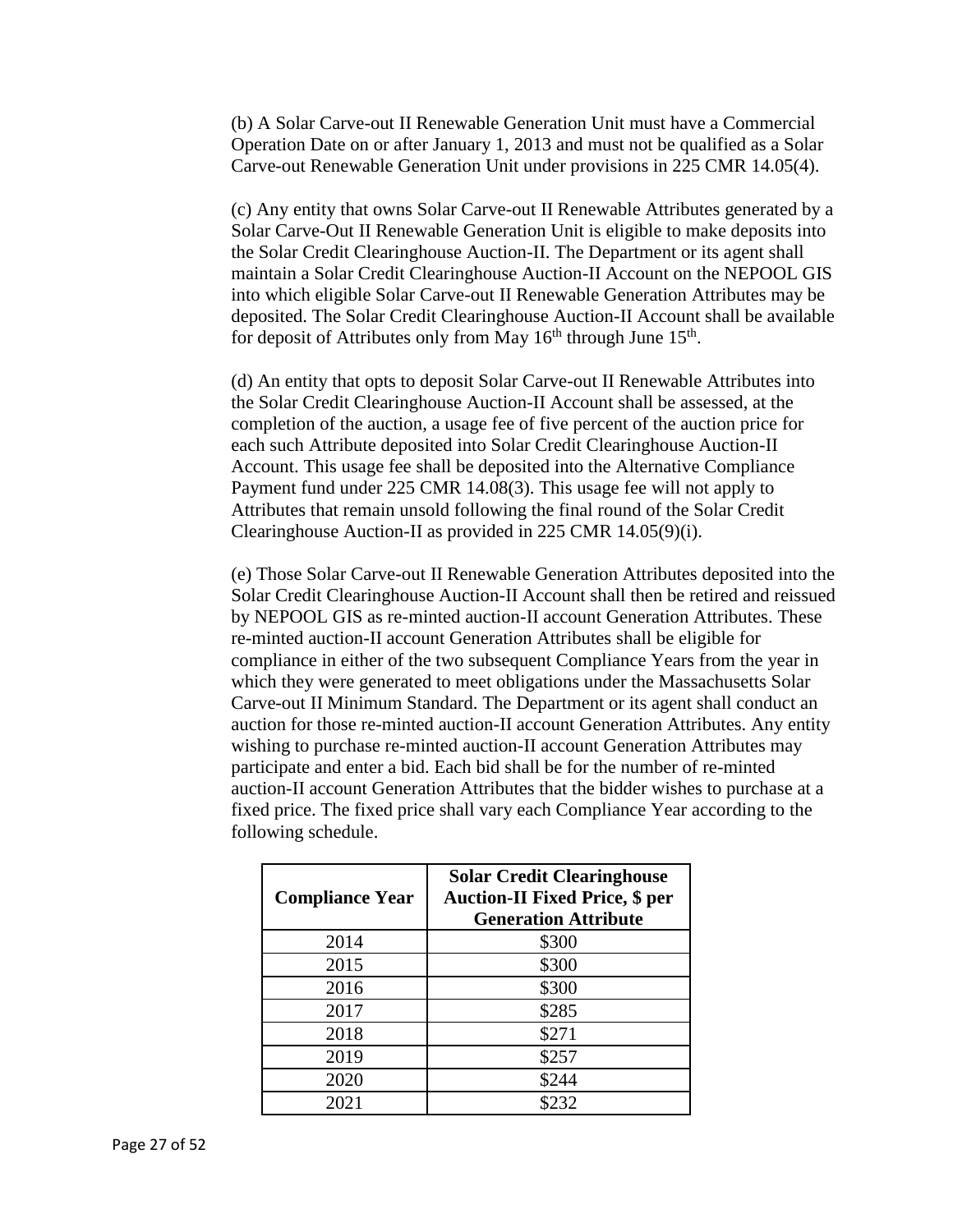| 2022           | \$221 |
|----------------|-------|
| 2023           | \$210 |
| 2024           | \$199 |
| 2025           | \$189 |
| 2026           | \$180 |
| 2027 and after | \$171 |

(f) The Solar Credit Clearinghouse Auction-II shall be held not later than July  $31<sup>st</sup>$  each year as necessary. If this Auction clears, meaning that the total number of re-minted auction-II account Generation Attributes bid for in the auction was equal to or more than the number of Solar Carve-out II Renewable Generation Attributes deposited, then the total amount of re-minted auction-II account Generation Attributes will be distributed to the bidders in a pro-rated manner such that each bidder receives the same percentage of their bid volume.

(g) If the auction under 225 CMR 14.05(9)(f) does not clear, meaning that the total number of re-minted auction-II account Generation Attributes bid for in the auction was less than the number of Solar Carve-out II Renewable Generation Attributes deposited, the Department or its agent shall void the auction. The Department shall then conduct a second auction within three Business Days of the first auction under 225 CMR 14.05(9)(f), in which any re-minted auction-II Generation Attributes purchased shall be eligible in any of the three subsequent Compliance Years from the year in which they were generated to meet obligations under the Massachusetts Solar Carve-out II Minimum Standard.

(h) If the second auction under  $225$  CMR  $14.05(9)(g)$  does not clear, the Department or its agent shall void the auction. The Department shall then conduct a third auction within three Business Days of the second auction under 225 CMR  $14.05(9)(g)$ , at which point the re-minted auction-II Generation Attributes shall be eligible in any of the three subsequent Compliance Years from the year in which they were generated to meet obligations under the Massachusetts Solar Carve-out II Minimum Standard. Prior to the third auction under 225 CMR 14.05(9)(h), the Department shall also re-calculate the Massachusetts Solar Carve-out II Minimum Standard under 225 CMR 14.07(3).

(i) If the third auction under 225 CMR 14.05(9)(h) does not clear, the re-minted auction-II account Generation Attributes deposited in the Solar Credit Clearinghouse Auction-II Account shall be allocated to the bidders in a pro-rated manner so that an equal percentage of re-minted auction-II account Generation Attributes are allocated from each Generation Unit that deposited Solar Carveout II Renewable Generation Attributes. The remaining re-minted auction-II account Generation Attributes that were not allocated to the bidders shall be returned to the entity that made the deposit. These re-minted auction-II account Generation Attributes shall be eligible in any of the three subsequent Compliance Years from the year in which they were generated to meet obligations under the Massachusetts Solar Carve-out II Minimum Standard.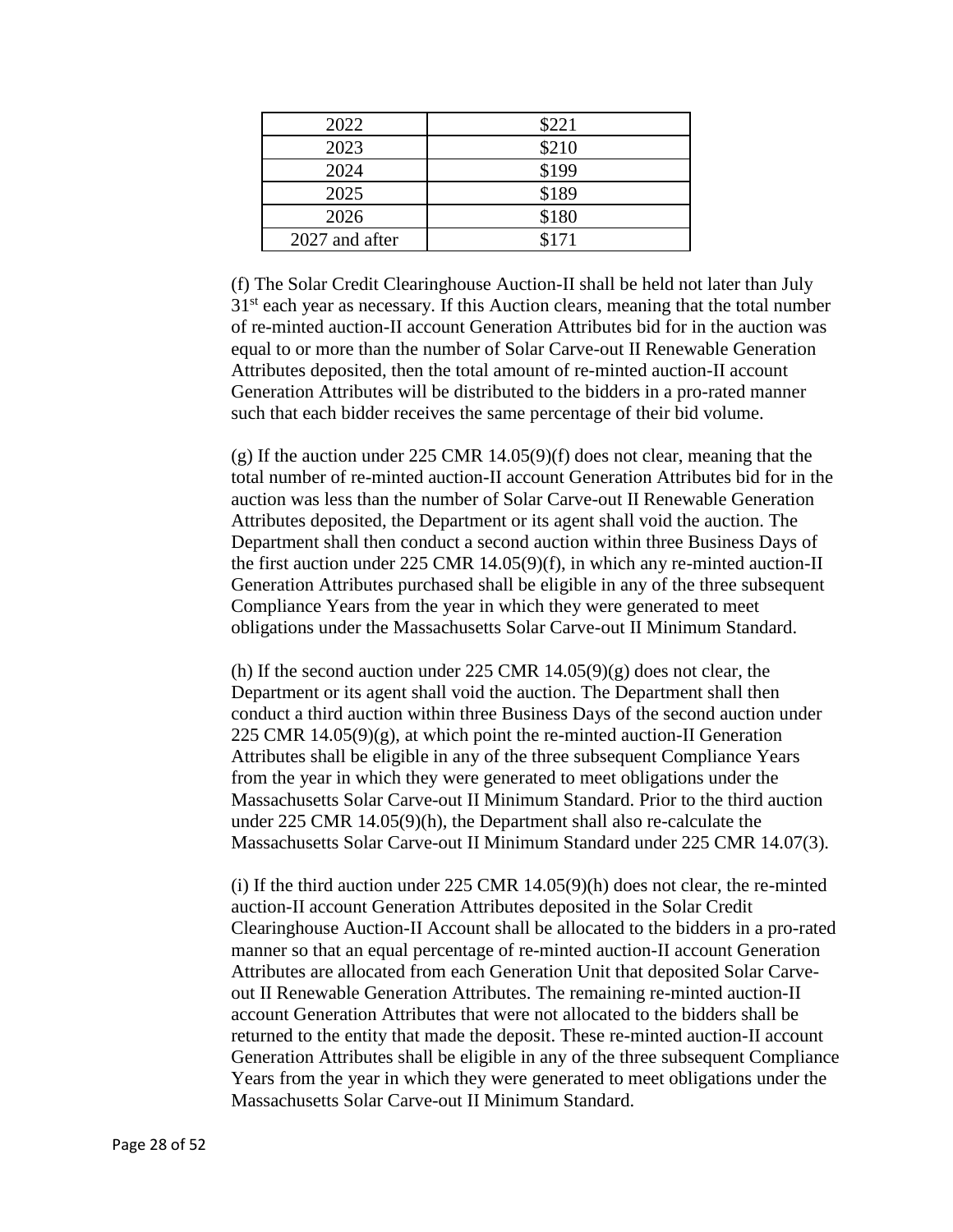(j) Re-minted auction-II account Generation Attributes may not be placed into the Solar Credit Clearinghouse Auction-II Account in subsequent years.

(k) For each MWh of electricity generation, a Solar Carve-out II Renewable Generation Unit shall generate two types of GIS Certificates. The first type of GIS Certificate shall be encoded as solar photovoltaic, but without RPS Class I Renewable Generation Attributes or Solar Carve-out II Renewable Generation Attributes. The second type of GIS Certificate shall be a Solar Renewable Energy Certificate II (SREC II). The proportion of each of type of GIS Certificate that a Solar Carve-out II Renewable Generation Unit shall generate will be determined subject to the following:

1. Beginning with the calendar quarter in which each Solar Carve-out II Renewable Generation Unit's RPS Effective Date occurs, as prescribed in 225 CMR 14.06(4), the number of GIS Certificates encoded as solar photovoltaic without RPS Class I Renewable Generation Attributes or Solar Carve-out II Renewable Generation Attributes that each Generation Unit generates shall be equal to one minus the SREC Factor, as determined under 225 CMR 14.05(9)(l), times the number of MWh generated. The number of SREC IIs each Generation Unit generates shall be equal to the SREC Factor, as determined under 225 CMR 14.05(9)(l), times the number of MWh generated. This shall apply for as long as the Solar Carve-out II Renewable Generation Unit is eligible to generate Solar Carve-out II Renewable Generation Attributes pursuant to 225 CMR 14.05(9)(l)4.

2. The Solar Carve-out II Renewable Generation Unit Owner or Operator must include within its Statement of Qualification Application an attestation that any GIS Certificate encoded as solar photovoltaic, but without RPS Class I Renewable Generation Attributes or Solar Carve-out II Renewable Generation Attributes, shall be retired at NEPOOL GIS and its ownership shall not be transferred to any other party.

3. Upon the termination of the eligibility period established under 225 CMR 14.05(9)(l)4., a Solar Carve-out II Renewable Generation Unit shall cease to generate SREC IIs and will generate RPS Class I Renewable Generation Attributes for 100% of the MWh it generates.

(l) SREC Factor. The Department assigns to each Solar Carve-out II Renewable Generation Unit an SREC Factor that determines the proportion of the two types of GIS Certificates the Generation Unit will generate as prescribed in 225 CMR 14.05(9)(k). The SREC Factor for any Solar Carve-out II Renewable Generation Unit shall be established as follows: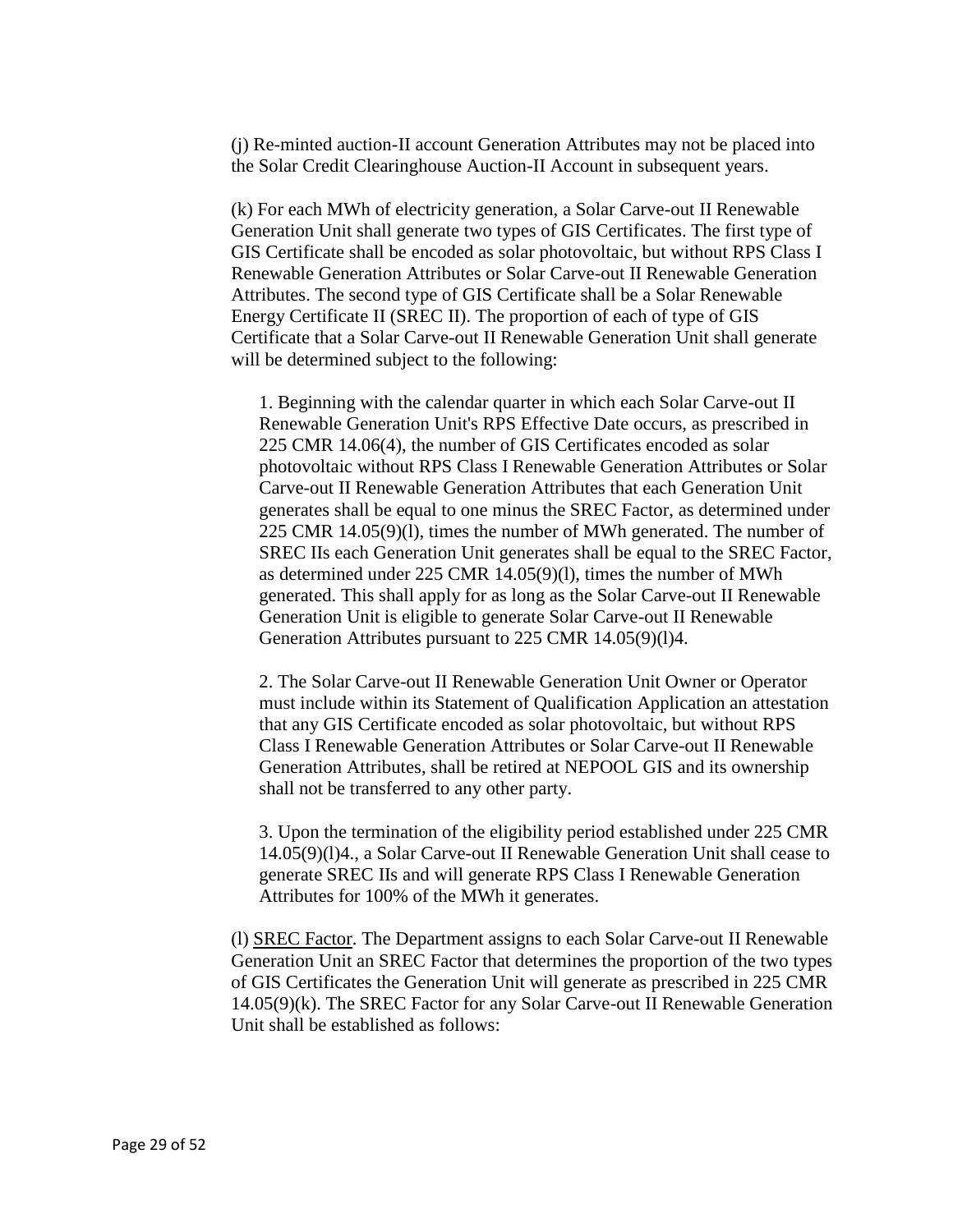1. The Department shall publish an SREC Factor Guideline that prescribes SREC Factors differentiated by solar market sectors as specified in 225 CMR 14.05(9)(l)2. to support solar policy objectives.

2. An SREC Factor under 225 CMR 14.05(9)(l)1. shall apply to Generation Units installed in the following market sectors:

a. Market Sector A. The following types of Generation Units will qualify as Solar Carve-out II Renewable Generation Units under Market Sector A provided they meet the eligibility criteria prescribed in 225 CMR  $14.05(9)(a)$ :

- i. Generation Units with a capacity equal to or less than 25 kW;
- ii. Solar Canopy Generation Units;
- iii. Emergency Power Generation Units;
- iv. Community Shared Solar Generation Units; or

v. Generation Units that provide all of their generation output in the form of electricity or net metering credits to low or moderate income housing, as defined under M.G.L. c. 40B, § 20.

For the purposes of 225 CMR 14.05(9)(l)2.a., a Generation Unit's capacity shall be measured as the total nameplate capacity of the qualified Solar Carve-out II Renewable Generation Unit on a single parcel of land or on a roof of a single building.

b. Market Sector B. The following types of Generation Units will qualify as Solar Carve-out II Renewable Generation Units under Market Sector B provided they meet the eligibility criteria prescribed in 225 CMR 14.05(9)(a):

i. Building Mounted Generation Units with a capacity of greater than 25 kW; or

ii. Ground mounted Generation Units with a capacity of greater than 25 kW for which 67% or more of its annual electric output is used on-site as prescribed in 225 CMR 14.05(9)(a).

c. Market Sector C. The following types of Generation Units will qualify as Solar Carve-out II Renewable Generation Units under Market Sector C provided they meet the eligibility criteria prescribed in 225 CMR 14.05(9)(a):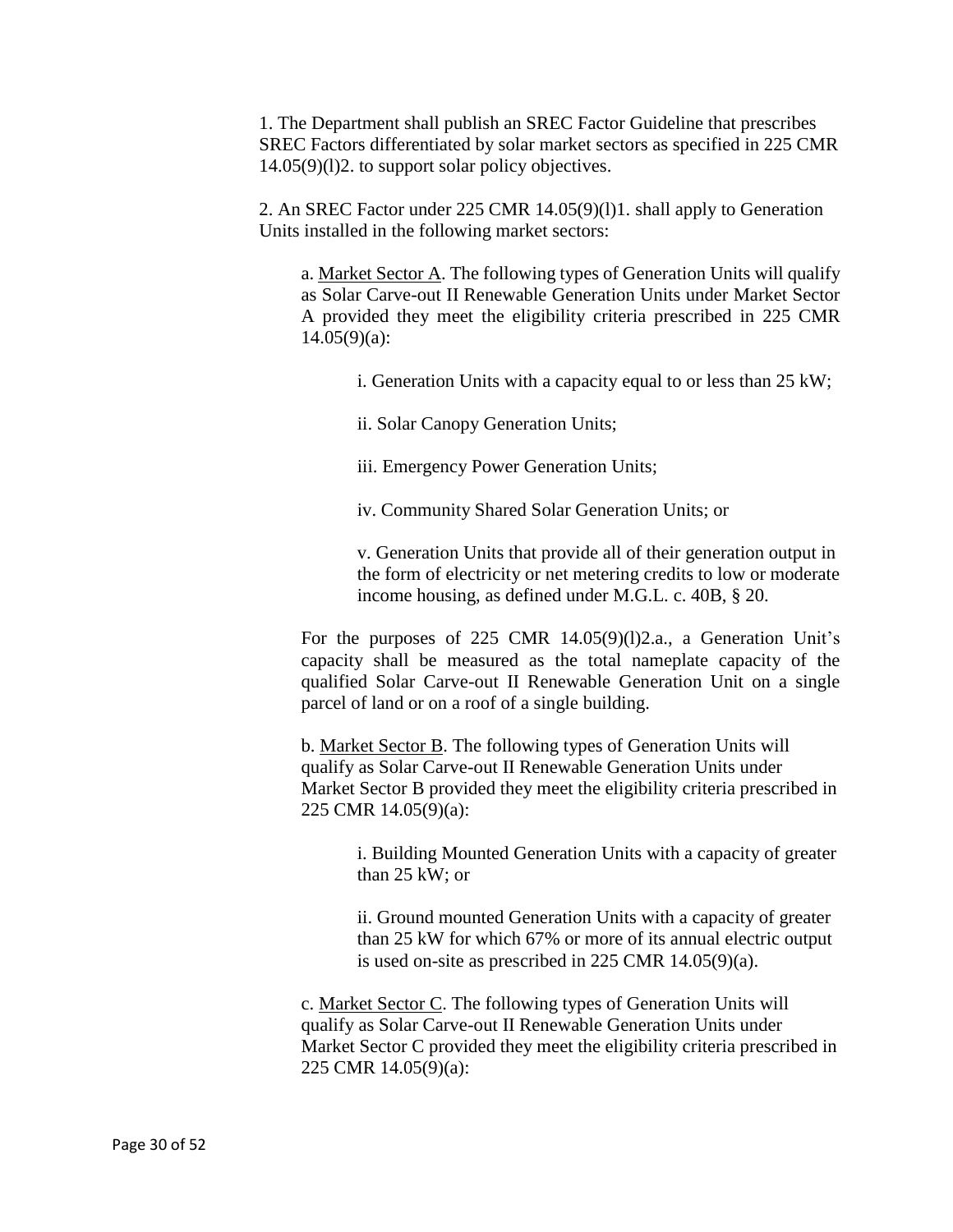i. Generation Units with 75% or more of the nameplate capacity of the solar modules used for generating power installed at an Eligible Landfill or Brownfield; or

ii. Ground mounted Generation Units with a nameplate capacity of less than or equal to 650 kW for which less than 67% of its annual electrical output is used on-site as prescribed in 225 CMR 14.05(9)(a). For the purposes of 225 CMR 14.05(9)(l)2.c., a Unit's capacity shall be measured as the total capacity of qualified Solar Carve-out II Renewable Generation Units on a single parcel of land.

d. Managed Growth Sector. Any Solar Carve-out II Renewable Generation Unit that does not meet the solar market sectors specified in 225 CMR  $14.05(9)(1)$ 2.a. through c. shall eligible to qualify as Managed Growth. There shall be no more than 126 MW of Managed Growth Solar Carve-out II Renewable Generation Units.

3. The SREC Factor assigned to a Unit in its Statement of Qualification shall remain its SREC Factor for its entire term it is eligible to generate Solar Carve-out II Renewable Generation Attributes subject to the limitations in 225 CMR 14.05(9)(l)4.

4. Solar Carve-out II Renewable Generation Units with an RPS Effective Date on or before March 31, 2018 will be eligible to receive Solar Carve-out II Renewable Generation Attributes for 40 quarters. However, no Solar Carve-out II Renewable Generation Unit will generate Solar Carve-out II Renewable Generation Attributes after Compliance Year 2027.

5. Notwithstanding 225 CMR 14.05(9)(l)3, any Solar Carve-out II Renewable Generation Unit that has a nameplate capacity equal to or less than 25 kW and receives an authorization to interconnect after January 8, 2017 or that qualifies for an extension under 225 CMR  $14.05(9)(p)4.a$  will receive a lower SREC Factor that shall be established in a revision to the SREC Factor Guideline on or before August 31, 2016.

(m) The Department shall issue a Guideline outlining the process for providing Assurance of Qualification or queuing position to Solar Carve-out II Renewable Generation Units as outlined in 225 CMR 14.05(9)(n) and (o). The Guideline may consider accommodations for small Generation Units and will provide a queuing system for Generation Units awaiting an Assurance of Qualification. The content of the Guideline will be subject to stakeholder review and comment.

(n) A Generation Unit seeking a Statement of Qualification as a Solar Carve-out II Renewable Generation Unit must submit a Statement of Qualification Application.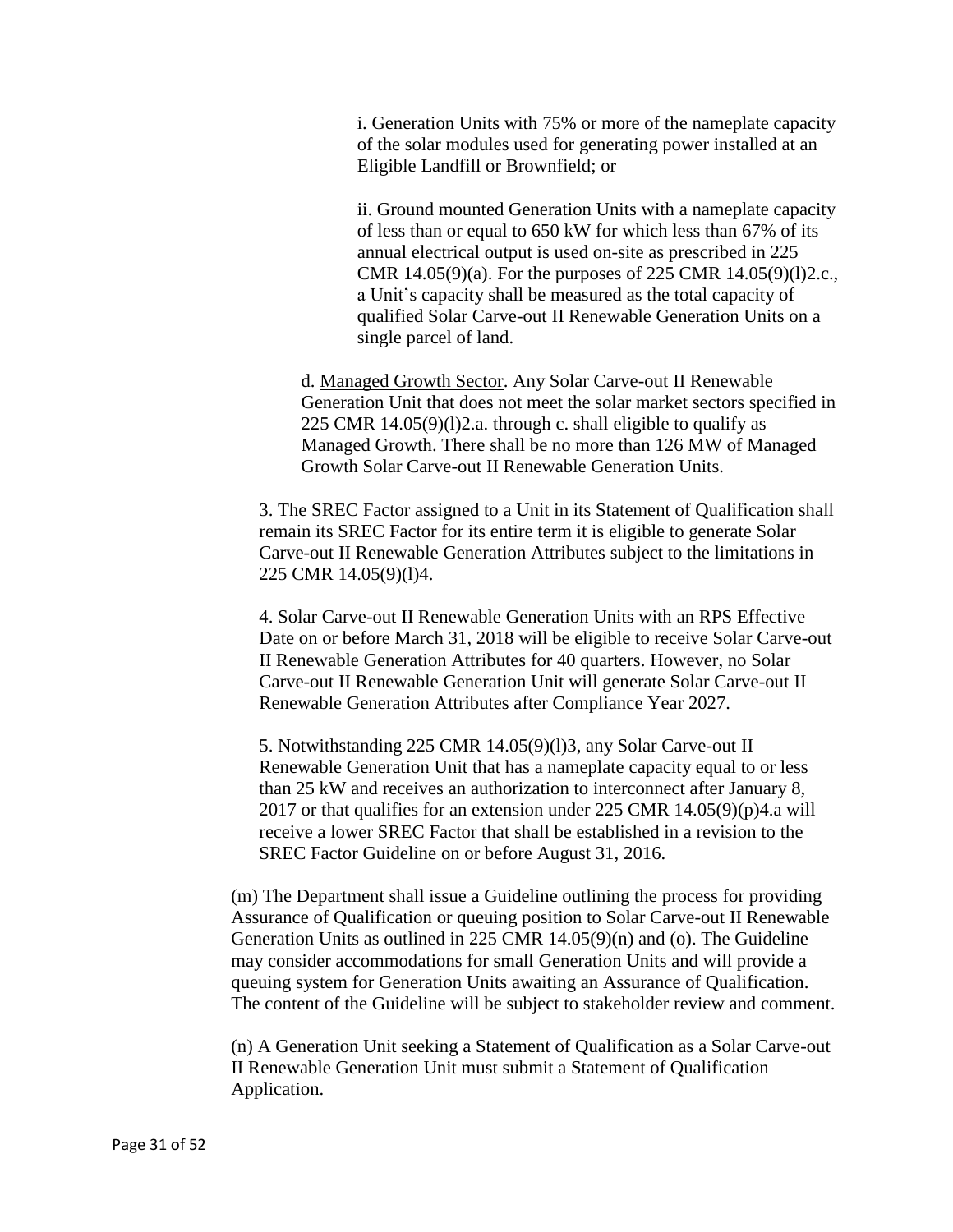(o) The Department shall grant a Statement of Qualification to Solar Carve-out II Renewable Generation Units that have submitted a complete Statement of Qualification Application and meet the eligibility criteria prescribed in 225 CMR 14.05(9).

(p) As of April 8, 2016, the Department shall provide Statements of Qualifications to all Solar Carve-out II Renewable Generation Units with submitted Statement of Qualification Applications as follows, provided such Solar Carve-out II Renewable Generation Units meet all other eligibility criteria of 225 CMR 14.00.

1. A Solar Carve-out II Renewable Generation Unit with a rated capacity greater than 25 kW that has received an Assurance of Qualification under the Solar Carve-out II Program Capacity Cap as of April 8, 2016, shall immediately be granted a Statement of Qualification. The Solar Carve-out II Renewable Generation Unit will retain its Statement of Qualification only if the Generation Unit meets the project construction timelines prescribed in 225 CMR 14.05(9)(p)4.

2. A Solar Carve-out II Renewable Generation Unit with a rated capacity greater than 25 kW that submits a complete Statement of Qualification Application shall be provided a Statement of Qualification. The Solar Carveout II Renewable Generation Unit will retain its Statement of Qualification only if the Generation Unit meets the project construction timelines prescribed in 225 CMR 14.05(9)(p)4.

3. A Solar Carve-out II Renewable Generation Unit that has a rated capacity equal to or less than 25 kW, which has both received its authorization to interconnect or permission to operate from its local Distribution Company and submitted a Statement of Qualification Application by the SMART Program Effective Date, as defined in 225 CMR 20.05(2): *SMART Program Effective Date*, shall be provided a Statement of Qualification provided it meets all other applicable eligibility criteria of 225 CMR 14.00. For the purpose of this subparagraph, the Generation Unit's capacity shall be measured as the total capacity of qualified Solar Carve-Out Renewable Generation and Solar Carve-Out II Renewable Generation on a single parcel of land or on a roof of a single building, whichever is less.

4. A Solar Carve-out II Renewable Generation Unit with a rated capacity greater than 25 kW that has received a Statement of Qualification must receive its authorization to interconnect or permission to operate from its local Distribution Company on or before January 8, 2017, in order to retain its Statement of Qualification. However, a Solar Carve-out II Renewable Generation Unit that does not receive its authorization to interconnect or permission to operate from its local Distribution Company on or before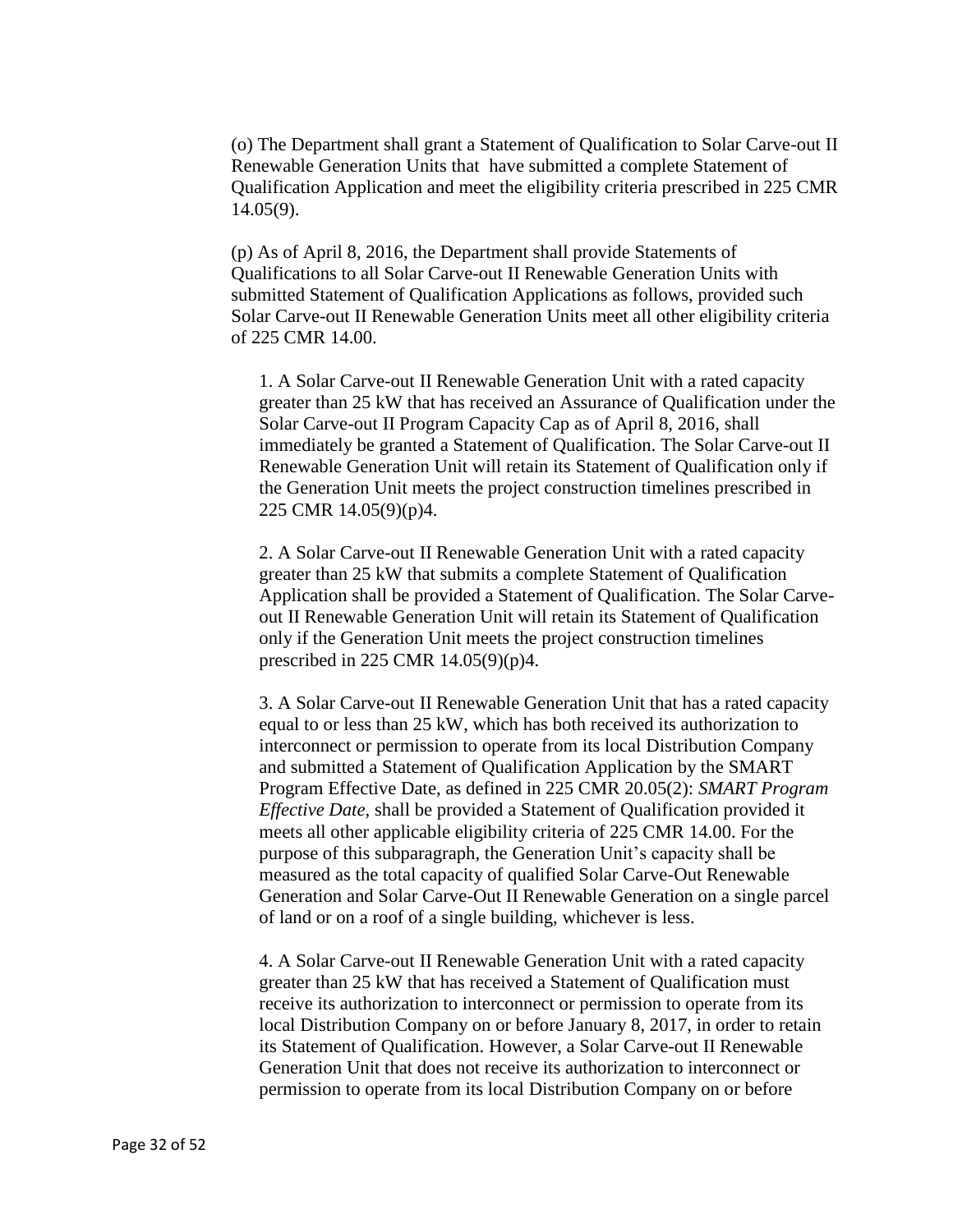January 8, 2017, may also retain its Statement of Qualification if it can meet the following criteria:

a. If a Solar Carve-out II Renewable Generation Unit can demonstrate to the Department's satisfaction that it has expended at least 50% of its total construction costs by January 8, 2017, it will be provided an extension through May 8, 2017, at which point the Generation Unit must provide evidence that it has received its authorization to interconnect or permission to operate, or that it meets the criteria to qualify for an additional extension under 225 CMR  $14.05(9)(p)4.b$  or c.

b. If a Solar Carve-out II Renewable Generation Unit can demonstrate to the Department's satisfaction that its interconnection depends only upon receipt of notice of authorization to interconnect from the Distribution Company, its Statement of Qualification shall be extended indefinitely until such notice is received or denied.

c. If a Solar Carve-out II Renewable Generation Unit can demonstrate to the Department's satisfaction that good cause warrants an extension outside of that permitted under 225 CMR 14.05(9)(p)4.a or b, its Statement of Qualification shall be extended by an amount of time to be determined by the Department.

d. Details on additional deadlines and eligibility criteria can be found in the Department's *SREC Factor Guideline*.

14.06: Qualification Process for RPS Class I, Solar Carve-out Renewable Generation Units, and Solar Carve-out II Renewable Generation Units

> (1) Statement of Qualification Application. A Statement of Qualification Application shall be submitted to the Department by the Owner or Operator of the Generation Unit or by the Authorized Agent for an Aggregation, as provided in 225 CMR 14.05(6)(b). The applicant must use the most current forms and associated instructions provided by the Department, and must include all information, documentation, and assurances required by such forms and instructions.

# (2) Review Procedures.

(a) The Department will notify the applicant when the Statement of Qualification Application is administratively complete or if additional information is required pursuant to 225 CMR 14.06(1).

(b) The Department may, in its sole discretion, provide an opportunity for public comment on any Statement of Qualification Application.

(3) Issuance or Non-issuance of a Statement of Qualification.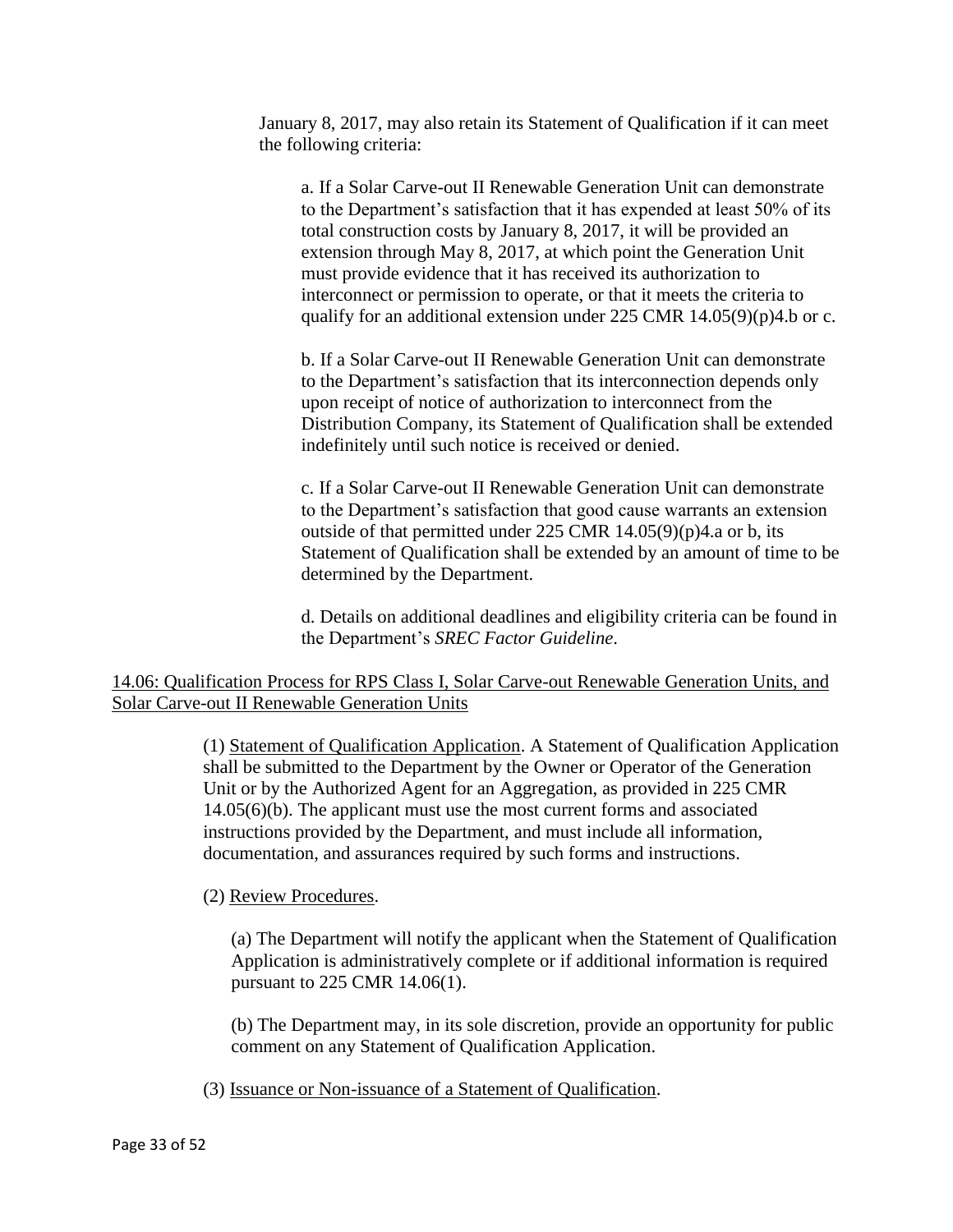(a) If the Department finds that all or a portion of the electrical energy output of a Generation Unit or of an Aggregation meets the requirements for eligibility as RPS Class I Renewable Generation, Solar Carve-out Renewable Generation, or Solar Carve-out II Renewable Generation pursuant to 225 CMR 14.05, the Department will provide the Owner or Operator of such Generation Unit or the Authorized Agent for such Aggregation with a Statement of Qualification.

(b) The Statement of Qualification shall include any applicable restrictions and conditions that the Department deems necessary to ensure compliance by a particular Generation Unit or Aggregation with the provisions of 225 CMR 14.00. After June 28, 2013, a Statement of Qualification shall be issued to a Solar Carve-out Renewable Generation Unit only if it meets the conditions of 225 CMR 14.05(4)(k).

(c) If the Generation Unit or Aggregation does not meet the requirements for eligibility as an RPS Class I Renewable Generation Unit, a Solar Carve-out Renewable Generation Unit, or Solar Carve-out II Renewable Generation Unit, the Department shall provide written notice to the Owner or Operator or to the Authorized Agent for an Aggregation, including the Department's reasons for such finding.

(d) A Solar Carve-out Renewable Generation Unit shall receive a Statement of Qualification that states that the Generation Unit is eligible for the Massachusetts Solar Carve-out and that specifies a term of calendar quarters, referred to as the Opt-in Term, during which period the Generation Unit is eligible to participate in the Solar Credit Clearinghouse Auction. The Opt-in Term shall be set at the time that the Generation Unit receives its Statement of Qualification, and the Opt-in Term shall commence with the earlier of either the first day of the calendar quarter during which occurs the RPS Effective Date, as such date is provided in 225 CMR 14.06(4), or, at the request of the applicant or in the case that the Generation Unit has not yet been granted the approval to interconnect to the grid by the local Distribution Company, the first day of the subsequent calendar quarter from the date of the Statement of Qualification.

(e) The length of the Opt-in Term shall be 40 quarters for all Solar Carve-out Renewable Generation Units that receive a Statement of Qualification.

(f) Starting in the calendar quarter after the end of a Solar Carve-out Renewable Generation Unit's Opt-in Term, it shall no longer be eligible to generate Solar Carve-out Renewable Generation Attributes, but will remain qualified to generate RPS Class I Renewable Generation Attributes.

(g) A Solar Carve-out II Renewable Generation Unit shall be issued a Statement of Qualification provided that it meets the provisions of 225 CMR 14.05(9).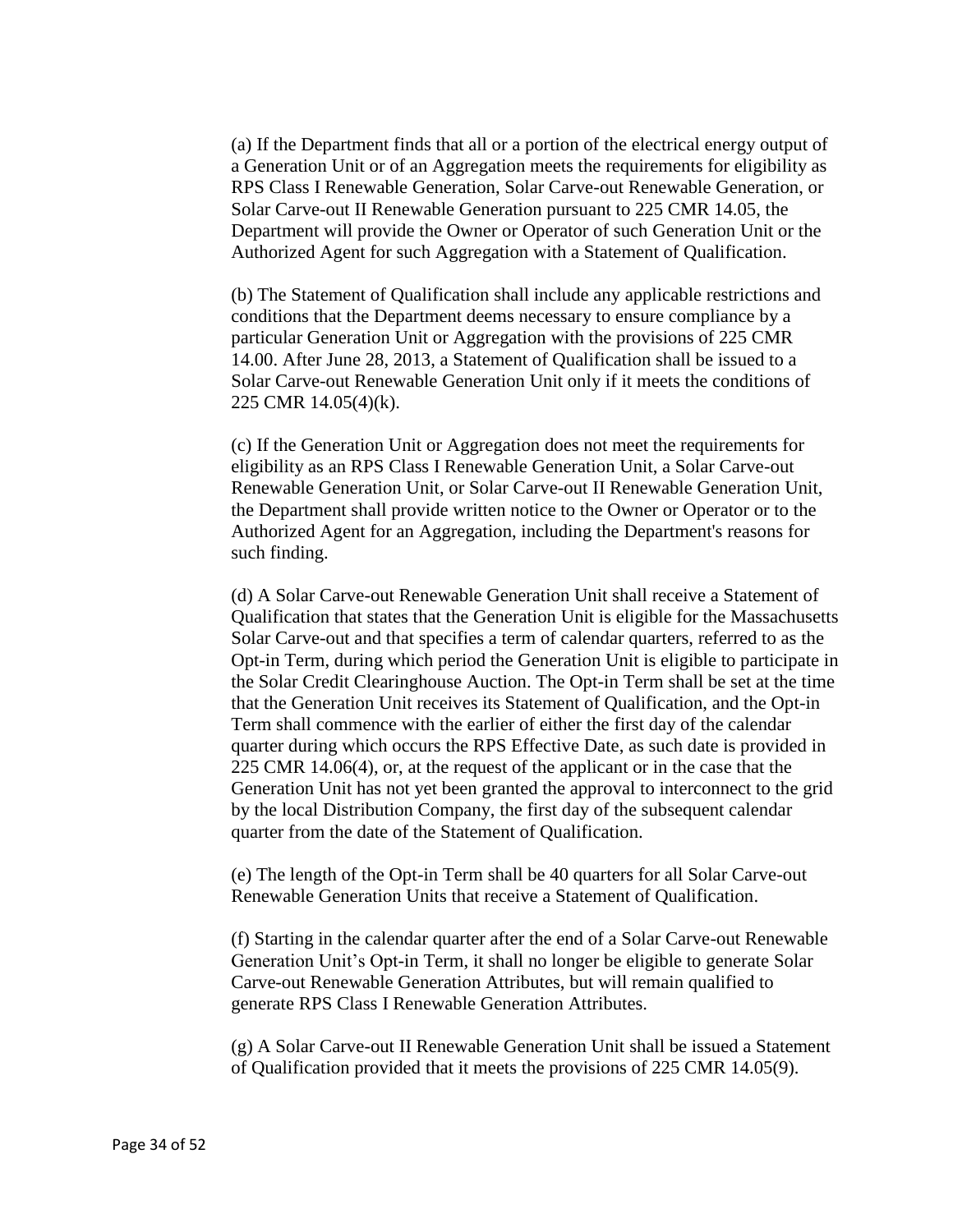(4) RPS Effective Date. The RPS Effective Date shall be the earliest date on or after the Commercial Operation Date on which electrical energy output of an RPS Class I Renewable Generation Unit, Solar Carve-out Renewable Generation Unit, or Solar Carve-out II Renewable Generation Unit can result in the creation of RPS Class I Renewable Generation Attributes, Solar Carve-out Renewable Generation Attributes, or Solar Carve-out II Renewable Generation Attributes except that:

(a) in the case of a Generation Unit using Eligible Biomass Fuel, the RPS Effective Date shall not be earlier than the date on which the Department determines that the Generation Unit has commenced compliance with the lowemission conditions in its Statement of Qualification;

(b) in the case of a Hydroelectric Energy Generation Unit, the RPS Effective Date shall not be earlier than the date on which the Department determined that the Generation Unit has commenced compliance with the environmental conditions in its Statement of Qualification; and

(c) in the case of Solar Carve-out II Renewable Generation Units, the Generation Unit Owner may elect to have their RPS Effective Date established as the first day of the calendar quarter following their Commercial Operation Date. In the case of a Solar Carve-out II Renewable Generation Unit in the Managed Growth Sector, its RPS Effective Date will be no earlier than the first day of the calendar year of the Annual Capacity Block under which the Solar Carve-out II Renewable Generation Unit is qualified.

(5) Notification Requirements for Change in Eligibility Status. The Owner or Operator of an RPS Class I Renewable Generation Unit, Solar Carve-out Renewable Generation Unit, or Solar Carve-out II Renewable Generation Unit shall notify the Department of any changes in the technology, operation, emissions, fuel sources, energy resources, capacity commitment, or other characteristics of the Generation Unit that may affect the eligibility of the Generation Unit as an RPS Class I Renewable Generation Unit, Solar Carve-out Renewable Generation Unit, or Solar Carve-out II Renewable Generation Unit. The Owner or Operator shall submit the notification to the Department no later than five days following the end of the month during which such changes were implemented. The notice shall state the date the changes were made to the RPS Class I Renewable Generation Unit, Solar Carve-out Renewable Generation Unit, or Solar Carve-out II Renewable Generation Unit and describe the changes in sufficient detail to enable the Department to determine if a change in eligibility is warranted.

(6) Notification Requirements for Change in Ownership, Generation Capacity, or Contact Information. The Owner or Operator of an RPS Class I Renewable Generation Unit, Solar Carve-out Generation Unit, or Solar Carve-out II Renewable Generation Unit shall notify the Department of any changes in the ownership, operating entity, generation capacity, NEPOOL GIS account, independent verification system for the Generation Unit's or Aggregation's electrical energy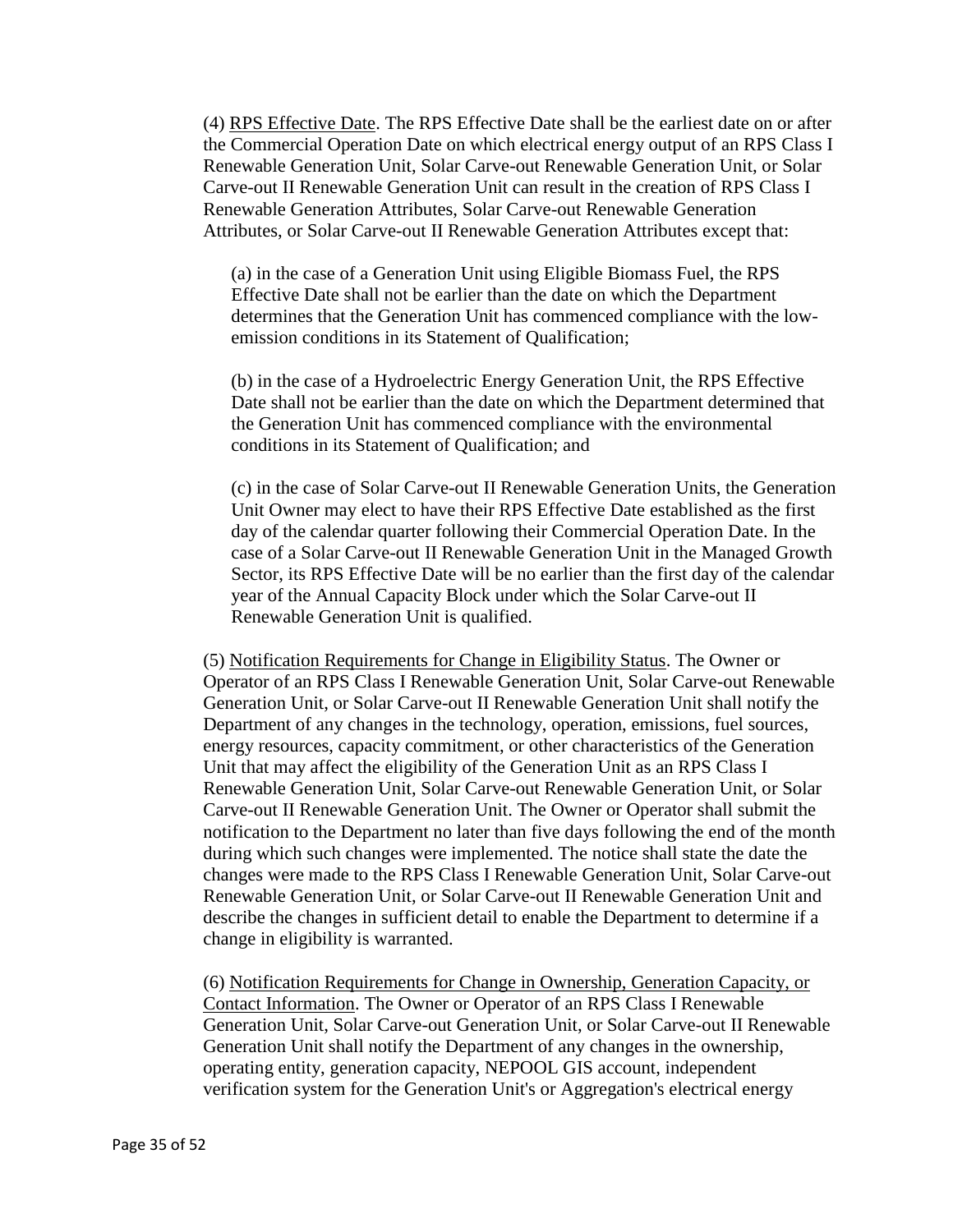output, or contact information for the Generation Unit or Aggregation. The Owner or Operator shall submit the notification to the Department no later than five days following the end of the month during which such changes were implemented.

(7) Time Limit for Project Implementation. Any Statement of Qualification issued on or after March 31, 2009 shall expire 24 months after the issuance date of the Statement of Qualification (the Expiration Date) unless the Commercial Operation Date of the Generation Unit or Aggregation is on or before the Expiration Date, with the exception of any Statement of Qualification issued to a Solar Carve-out Generation Unit, which shall expire per the terms outlined in 225 CMR 14.05(4)(k). Any Statement of Qualification issued to a Solar Carve-out II Renewable Generation Unit shall expire pursuant to the terms outlined in 225 CMR 14.05(9)(q). The Department may, at its discretion, grant an extension of the Expiration Date of the Statement of Qualification upon petition by the Owner or Operator of the Generation Unit or Aggregation. If the Owner or Operator of such Generation Unit or Aggregation desires an extension, such Owner or Operator must submit a new Statement of Qualification Application, and the decision of the Department on such new application may be made in accordance with the regulations and criteria that are applicable on the date that the Department receives that application.

(8) Expiration of Advisory Rulings. An advisory ruling issued by the Department for any proposed Generation Unit for which an administratively complete Statement of Qualification Application has not been submitted as of January 7, 2011, shall be deemed to have expired on January 7, 2011.

(9) Suspension or Revocation of Statement of Qualification. The Department may suspend or revoke a Statement of Qualification if the Owner or Operator of an RPS Class I Renewable Generation Unit, Solar Carve-out Renewable Generation Unit, or Solar Carve-out II Renewable Generation Unit or Authorized Agent of an Aggregation fails to comply with 225 CMR 14.00 or if a Generation Unit does not operate during a consecutive 12-month period.

# 14.07: Renewable Energy Portfolio Standard - Class I

(1) RPS Class I Minimum Standard. The total annual sales of each Retail Electricity Product sold to Massachusetts End-use Customers by a Retail Electricity Supplier shall include a minimum percentage, as specified in the table in 225 CMR 14.07, of electrical energy sales with RPS Class I Renewable Generation Attributes, Solar Carve-out Renewable Generation Attributes, and Solar Carve-out II Renewable Generation Attributes. The following table reflects annual total RPS Class I Minimum Standard Percentage requirements, including the Solar Carve-out and Solar Carve-out II Minimum Standards, in effect from 2003 through 2030:

| Compliance | Cumulative Minimum Percentage,      |
|------------|-------------------------------------|
| Year       | Including solar carve-out and solar |
|            | carve-out II                        |
| 2003       | 1.0\%                               |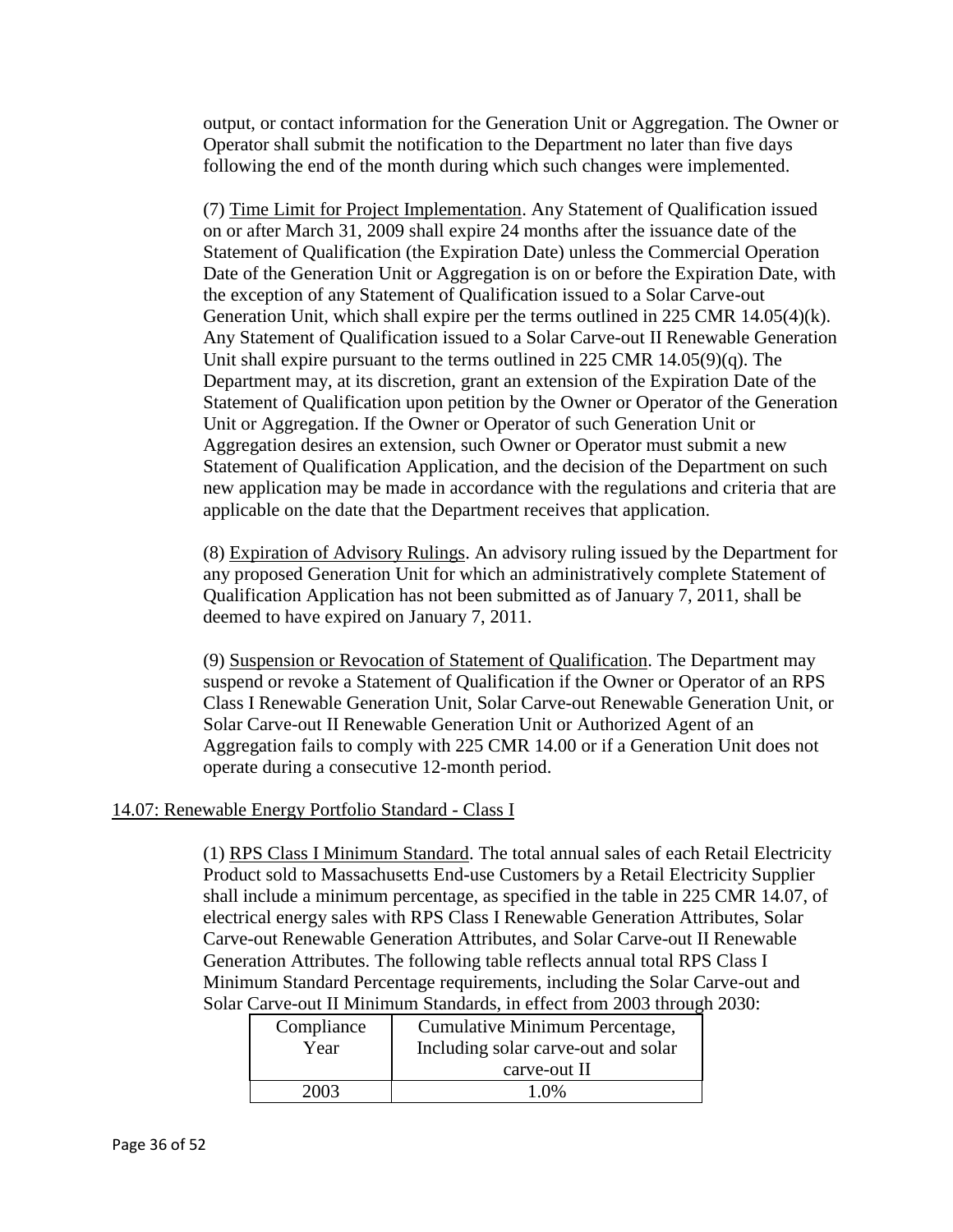| 2004 | 1.5%  |
|------|-------|
| 2005 | 2.0%  |
| 2006 | 2.5%  |
| 2007 | 3.0%  |
| 2008 | 3.5%  |
| 2009 | 4.0%  |
| 2010 | 5.0%  |
| 2011 | 6.0%  |
| 2012 | 7.0%  |
| 2013 | 8.0%  |
| 2014 | 9.0%  |
| 2015 | 10.0% |
| 2016 | 11.0% |
| 2017 | 12.0% |
| 2018 | 13.0% |
| 2019 | 14.0% |
| 2020 | 16.0% |
| 2021 | 18.0% |
| 2022 | 20.0% |
| 2023 | 22.0% |
| 2024 | 24.0% |
| 2025 | 26.0% |
| 2026 | 28.0% |
| 2027 | 30.0% |
| 2028 | 32.0% |
| 2029 | 34.0% |
| 2030 | 35.0% |
|      |       |

After 2030, the RPS Class I Minimum Standard shall increase by 1% in each subsequent Compliance Year unless modified by law.

(2) Solar Carve-out Minimum Standard. All references to kW or MW in 225 CMR 14.07(2) shall be measured on a nameplate capacity basis in direct current (DC).

(a) The total annual sales of each Retail Electricity Product sold to Massachusetts End-use Customers by a Retail Electricity Supplier shall include a minimum percentage of electrical energy sales with Solar Carve-out Renewable Generation Attributes. This percentage shall be a portion of the Supplier's obligation under 225 CMR 14.07(1) and not an additional obligation of the Supplier. For each Compliance Year, the Solar Carve-out Minimum Standard shall be calculated as the total Solar Carve-out compliance obligation (in MWh) as determined in 225 CMR 14.07(2)(b) and (c), divided by the total MWh of electrical energy sales by Retail Electricity Suppliers to End-use Customers in the Compliance Year two years prior, as such sales are defined in 225 CMR 14.09(2)(a). The following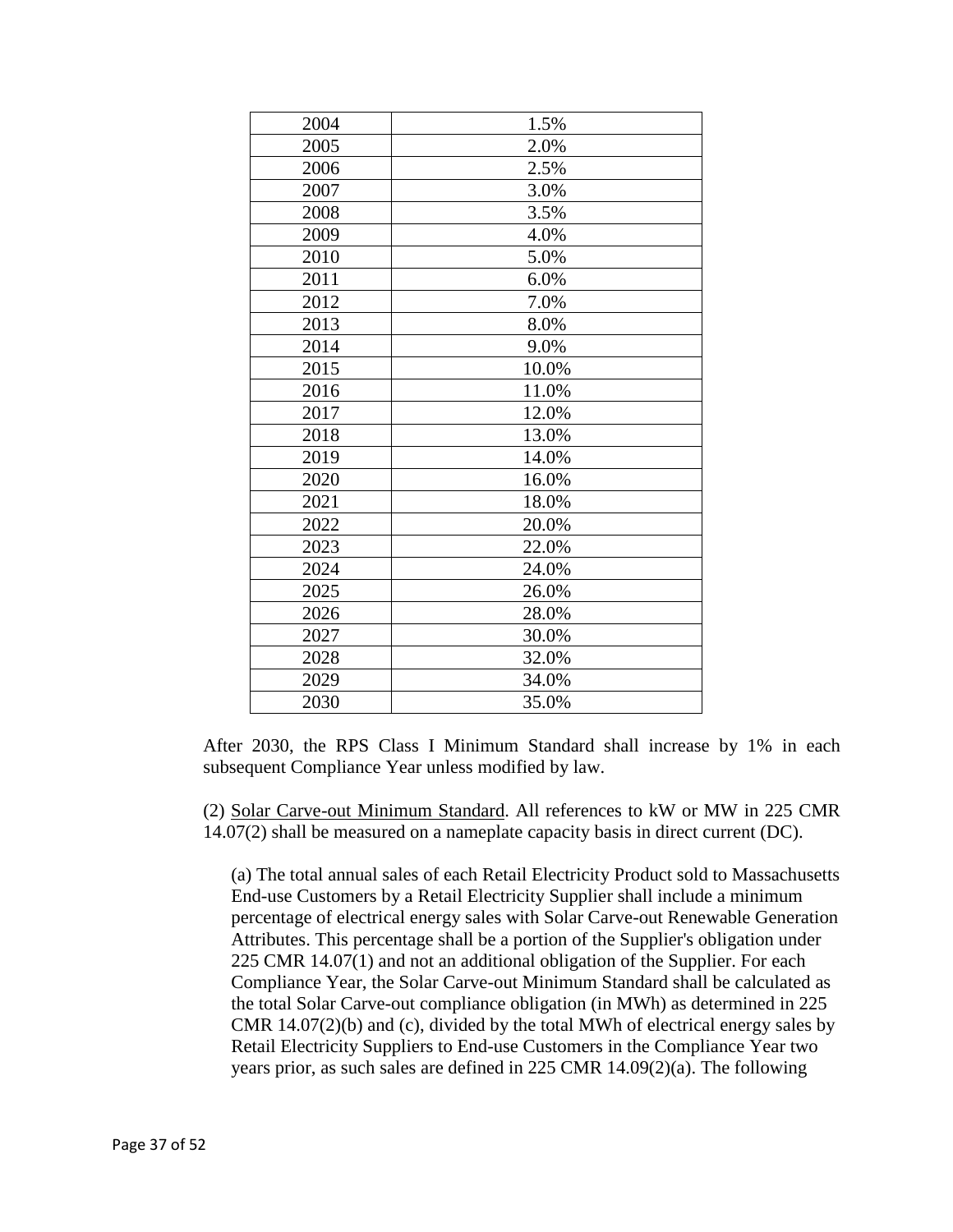| <b>Solar Carve-Out Minimum Standards</b> |                                       |                                   |
|------------------------------------------|---------------------------------------|-----------------------------------|
| Compliance<br>Year                       | <b>Retail Contract Execution Date</b> | <b>Minimum</b><br><b>Standard</b> |
| 2010                                     | N/A                                   | 0.0679%                           |
| 2011                                     | N/A                                   | 0.1627%                           |
| 2012                                     | N/A                                   | 0.1630%                           |
| 2013                                     | On or before $6/7/2013$               | 0.2744%                           |
|                                          | After 6/7/2013                        | 0.3833%                           |
| 2014                                     | N/A                                   | 0.9481%                           |
| 2015                                     | On or before $6/28/2013$              | 1.5359%                           |
|                                          | After 6/28/2013                       | 2.1442%                           |
| 2016                                     | On or before 6/28/2013                | 0.9801%                           |
|                                          | After 6/28/2013                       | 1.7568%                           |
|                                          | On or before $6/28/2013$              | 0.9861%                           |
| 2017                                     | After 6/28/2013                       | 1.6313%                           |
| 2018                                     | On or before $6/28/2013$              | 1.1411%                           |
|                                          | After 6/28/2013                       | 1.7903%                           |
| 2019                                     | On or before $6/28/2013$              | 1.0967%                           |
|                                          | After 6/28/2013                       | 1.7446%                           |

table reflects the Minimum Standards in effect from Compliance Years 2010 through 2019 by year and the execution date of a retail supply contract:

(b) For all Compliance Years subsequent to 2019, the Minimum Standards calculated for the Solar Carve-out, which shall be announced by the Department not later than August  $31<sup>st</sup>$  of the preceding Compliance Year, shall be determined by first calculating the compliance obligation and setting it to either:

1. the total Solar Carve-out Renewable Generation Attributes projected to be generated for the previous Compliance Year (CY-1); or

2. the total Solar Carve-out Renewable Generation Attributes projected to be generated for the previous Compliance Year (CY-1) minus the quantity of solar carve-out Alternative Compliance Credits used for the Compliance Year two years prior (CY-2), plus the number of Solar Carve-out Renewable Generation Attributes from the Compliance Year two years prior (CY-2) banked as provided under 225 CMR 14.08(2), plus the number of Solar Carve-out Renewable Generation Attributes from the Compliance Year two years prior (CY-2) deposited into the Solar Credit Clearinghouse Auction Account, whichever is greater.

(c) Minimum Standard for Retail Load Served under Contracts Executed on or Before June 28, 2013. The Solar Carve-out Minimum Standard applied to Retail Electric Suppliers for that portion of electrical energy sales that were subject to a contract executed or extended prior to June 28, 2013 shall be calculated based on a compliance obligation calculated per 225 CMR 14.07(2)(b) as if the Solar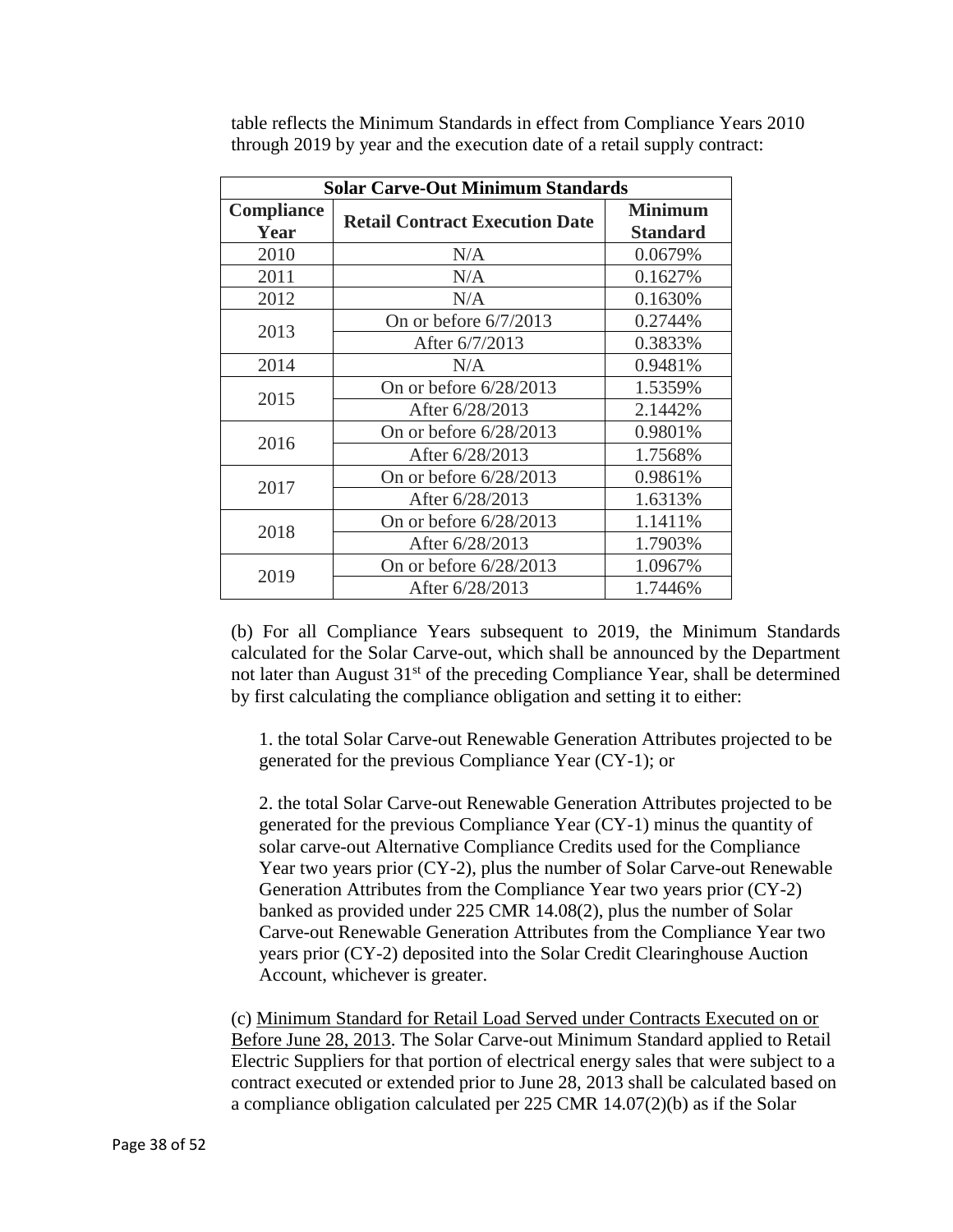Carve-Out Program Capacity Cap was 400 MW. 225 CMR 14.07(2)(c) applies only if the Retail Electric Supplier provides documentation, satisfactory to the Department, identifying the terms of such contracts including but not limited to, the execution and expiration dates of the contract and the annual volume of electrical energy supplied.

(d) In the instance the Solar Credit Clearinghouse Auction under 225 CMR 14.05(4)(g) does not clear, prior to conducting an auction under 225 CMR 14.05(4)(h), the Department shall recalculate the Solar Carve-out Minimum Standards for the Compliance Year two years following the Compliance Year in which the Solar Carve-out Renewable Generation Attributes deposited into the Solar Credit Clearinghouse Auction Account were generated by adding to the previously calculated total compliance obligations under 225 CMR 14.07(2)(b) and (c) the number of Solar Carve-out Renewable Generation Attributes deposited into the Solar Credit Clearinghouse Auction Account such that the number of Attributes deposited is counted twice.

(e) Compliance Year 2023 shall be the final Compliance Year of the Solar Carve-out program. In the event that a Solar Credit Clearinghouse Auction is held for Compliance Year 2022 or 2023 and creates Re-minted Auction Account Attributes that can be used for Compliance Years after 2023, the Department shall extend the final Compliance Year by one additional Compliance Year. The compliance obligation for this additional Compliance Year will be equal to the number of Solar Carve-out Renewable Energy Generation Attributes deposited into the Solar Credit Clearinghouse Auction Account plus the number of remaining Re-Minted Auction Account Attributes and banked Solar Carve-out Renewable Generation Attributes that have not been used for meeting any compliance obligation. The Solar Carve-out Minimum Standard shall be set to zero for the year after this additional Compliance Year.

(f) In the event that there is an additional Compliance Year added as a result of an Auction in the final Compliance Year, Solar Carve-out Renewable Energy Generation Attributes shall cease to exist as of the start of the additional Compliance Year, and all generation from qualified Solar Carve-out Generation Units shall produce RPS Class I Generation Attributes.

(g) In the event that there is no additional Compliance Year added as the result of an Auction in the final Compliance Year, the Department shall set the Solar Carve-out Minimum Standard to zero for the year after the final Compliance Year. From this time forward, Solar Carve-out Renewable Energy Generation Attributes shall cease to exist, and all generation from qualified Solar Carve-out Renewable Generation Units shall produce RPS Class I Renewable Energy Attributes.

(3) Solar Carve-out II Minimum Standard. All references to MW in 225 CMR 14.07(3) shall be measured on a nameplate capacity basis in direct current (DC).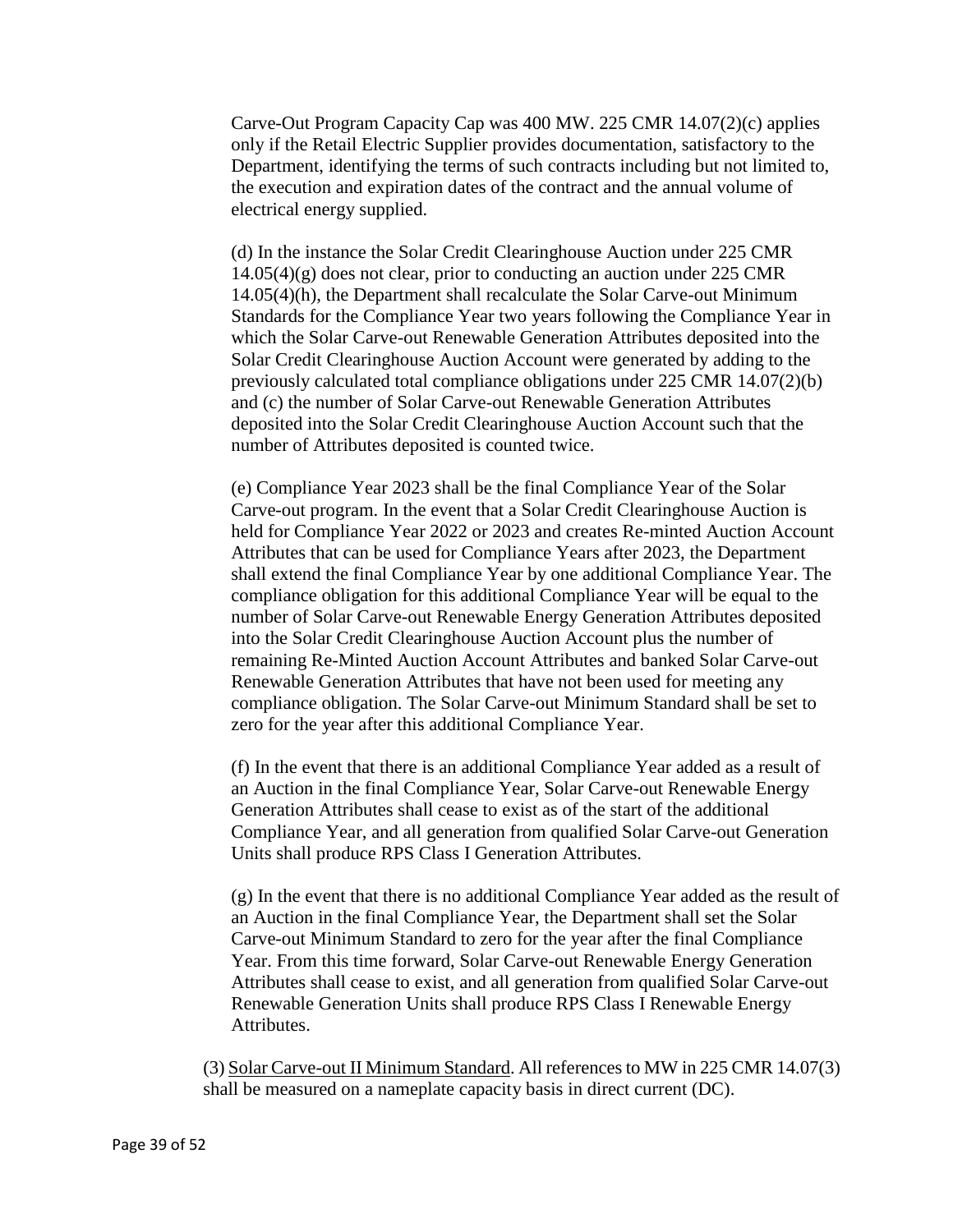(a) The total annual sales of each Retail Electricity Product sold to Massachusetts End-use Customers by a Retail Electricity Supplier shall include a minimum percentage of electrical energy sales with Solar Carve-out II Renewable Generation Attributes. This percentage shall be a portion of the Supplier's obligation under 225 CMR 14.07(1) and not an additional obligation of the Supplier. For each Compliance Year, the Department shall calculate the Solar Carve-out II Minimum Standard by dividing the total Solar Carve-out II compliance obligation (in MWh), as determined in 225 CMR 14.07(3)(b) and (c), by the total MWh of electrical energy sales by Retail Electricity Suppliers to End-use Customers in the Compliance Year two years prior, as such sales are defined in 225 CMR 14.09(2)(a). The following table reflects the Minimum Standards in effect from Compliance Years 2014 through 2019 by year and the execution date of a retail supply contract:

| <b>Solar Carve-Out II Minimum Standards</b> |                                                |                                   |
|---------------------------------------------|------------------------------------------------|-----------------------------------|
| Compliance<br>Year                          | <b>Retail Contract Execution Date</b>          | <b>Minimum</b><br><b>Standard</b> |
| 2014                                        | On or before 4/25/2014                         | 0.0000%                           |
|                                             | After 4/25/2014                                | 0.0843%                           |
| 2015                                        | On or before $4/25/2014$                       | 0.0000%                           |
|                                             | After 4/25/2014                                | 0.3288%                           |
|                                             | On or before $4/25/2014$                       | 0.0000%                           |
| 2016                                        | After 4/25/2014                                | 0.7851%                           |
| 2017                                        | On or before $4/25/2014$                       | 0.0000%                           |
|                                             | After $4/25/2014$ and on or before<br>5/8/2016 | 2.0197%                           |
|                                             | After 3/22/2017                                | 2.8628%                           |
|                                             | On or before 4/25/2014                         | 0.0000%                           |
| 2018                                        | After $4/25/2014$ and on or before<br>5/8/2016 | 2.7802%                           |
|                                             | After 3/22/2017                                | 4.1661%                           |
| 2019                                        | On or before $4/25/2014$                       | 0.0000%                           |
|                                             | After $4/25/2014$ and on or before<br>5/8/2016 | 2.3195%                           |
|                                             | After 3/22/2017                                | 3.9139%                           |

(b) For all Compliance Years subsequent to 2019 the Minimum Standard for the Solar Carve-out II shall be announced by the Department not later than August 31<sup>st</sup> of the preceding Compliance Year and shall be determined by the Department after calculating a compliance obligation as equal to the sum of the following quantities of generated and projected SREC IIs:

1. Installed SREC II Supply: For all Solar Carve-out II Renewable Generation Units installed at the time of the determination, the Department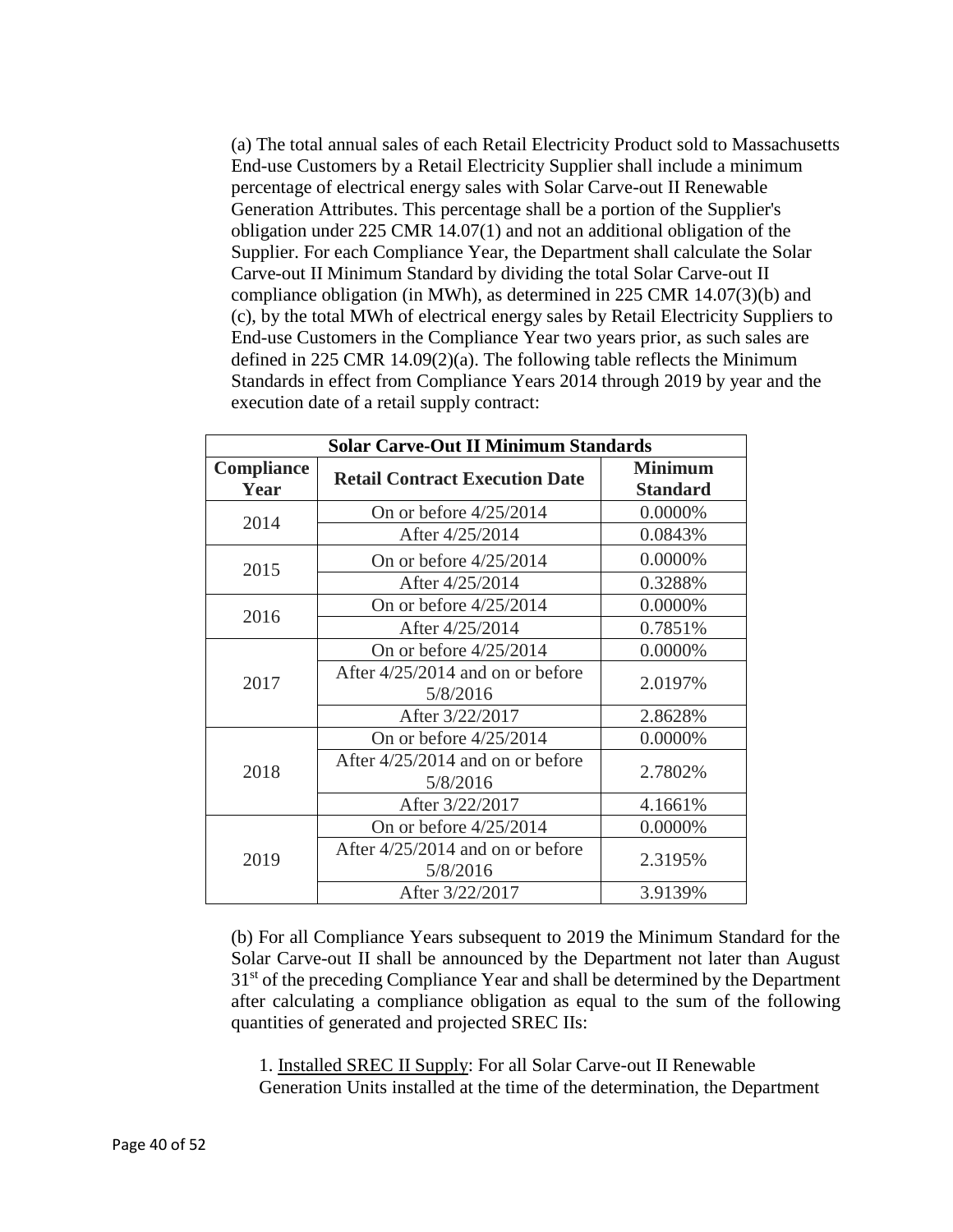shall project the Compliance Year generation of SREC IIs based on assigned SREC Factors.

2. Qualified but not Installed SREC II Supply: For all Solar Carve-out II Renewable Generation Units that have received Statements of Qualification as Solar Carve-out II Renewable Generation Units from the Department, but whose Commercial Operation Dates have not yet been reached, the Department shall project the Compliance Year generation of SREC IIs based on assigned SREC Factors and expected Commercial Operation Dates.

3. Projected New Supply: The Department shall provide a projection of SREC II supply in Compliance Year from new installations that have not yet received Statements of Qualification based on prior growth trends by market sectors and all other available information.

4. Rollover Volume: The volume of SREC IIs generated in the Compliance Year two and three years prior to the Compliance Year for which the compliance obligation is being calculated that remain available for compliance, including each of the following:

a. re-minted auction-II account Generation Attributes as established in 225 CMR  $14.05(9)(e)$  and  $(g)$ ; and

b. banked Solar Carve-out II Renewable Generation Attributes as allowed in 225 CMR 14.08(2).

5. Third Round Auction Volume Doubling. In the case of a third round Solar Credit Clearinghouse Auction-II under 225 CMR  $14.05(9)(g)$ , the volume of SREC IIs deposited into the Solar Credit Clearinghouse Auction II Account in the Compliance Year two years prior to the Compliance Year for which the compliance obligation is being calculated, as prescribed by 225 CMR  $14.07(3)(d)$ .

(c) Compliance Exemptions for Retail Load Served under Existing Contracts. The following methodologies will be used to calculate the compliance obligations and resulting Minimum Standards that apply to electrical energy sales that were subject to contracts executed or extended prior to certain dates as prescribed in 225 CMR  $14.07(3)(c)1$ . through 3. These provisions apply only if the Retail Electric Supplier provides documentation, satisfactory to the Department, identifying the terms of such contracts including but not limited to, the execution and expiration dates of the contract and the annual volume of electrical energy supplied.

1. Minimum Standard for Retail Load Served under Contracts Executed on or Before April 25, 2014. There shall be no Solar Carve-out II Minimum Standard applied to Retail Electric Suppliers for that portion of electrical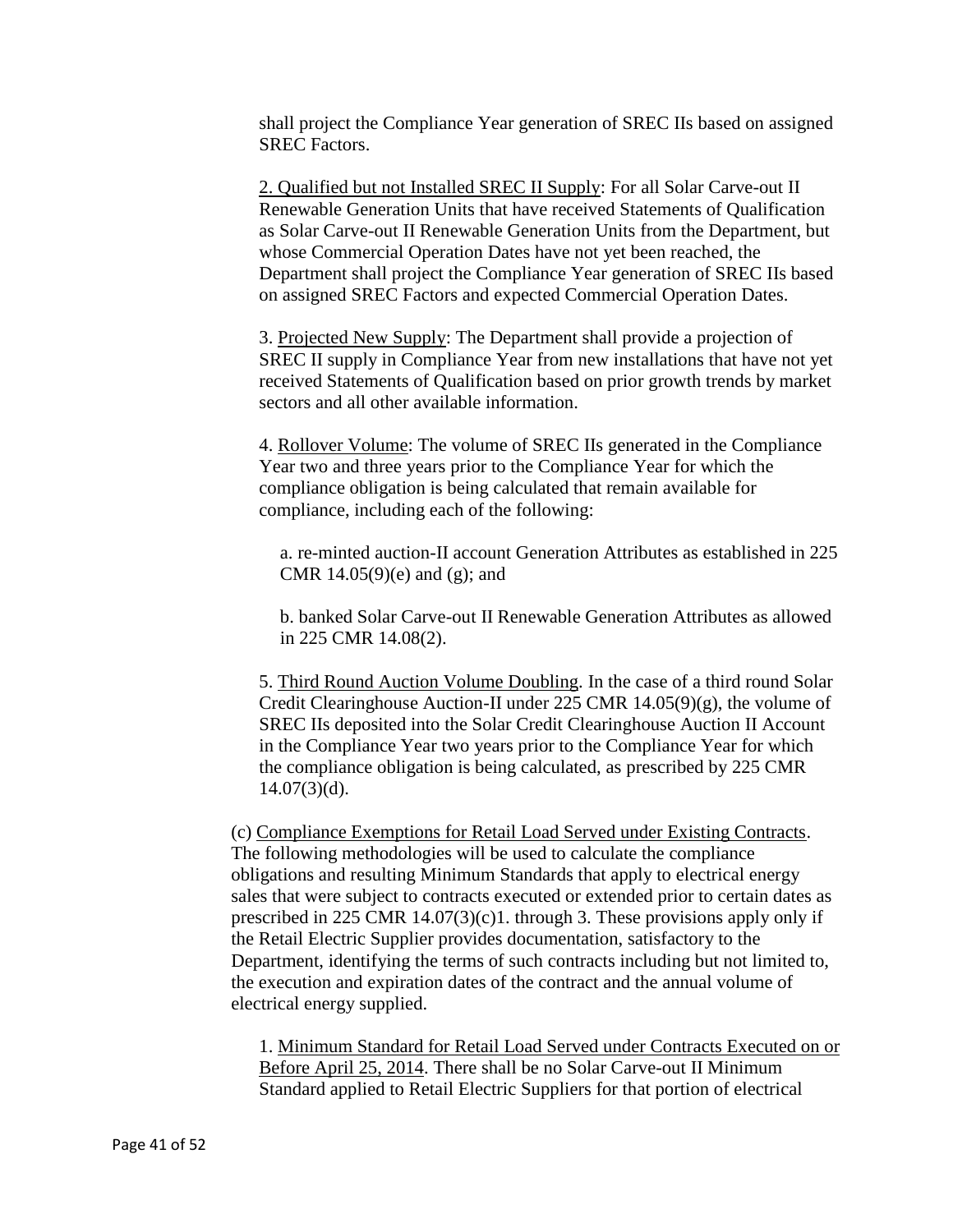energy sales that were subject to a contract executed or extended prior to April 25, 2014.

2. Minimum Standard for Retail Load Served under Contracts Executed After April 25, 2014 and on or Before May 8, 2016. The Solar Carve-out II Minimum Standard applied to Retail Electric Suppliers for that portion of electrical energy sales that were subject to a contract executed or extended after April 25, 2014 and on or before May 8, 2016 shall be calculated based on a compliance obligation calculated per 225 CMR 14.07(3)(b) as if the combined Solar Carve-out Program Capacity Cap and Solar Carve-out II Program Capacity Cap were 1,600 MW.

(d) In the instance the Solar Credit Clearinghouse Auction-II under 225 CMR 14.05(9)(g) does not clear, prior to conducting an auction under 225 CMR 14.05(9)(h), the Department shall recalculate the Solar Carve-out II Minimum Standard for the Compliance Year two years following the Compliance Year in which the SREC IIs deposited into the Solar Credit Clearinghouse Auction-II Account were generated. This recalculation shall add to the previously calculated total compliance obligation under 225 CMR 14.07(b)(e)1. through 4. the number of SREC IIs deposited into the Solar Credit Clearinghouse Auction-II Account.

(e) The Department shall publish on its website a Guideline that provides clear and precise methodologies by which it will calculate each of the quantities in 225 CMR 14.07(3)(b), and the compliance obligation. The Department shall maintain within this Guideline up-to-date publicly available data that serve as input into these calculations.

(f) Compliance Year 2027 shall be the final Compliance Year of the Solar Carveout II program. In the event that a Solar Credit Clearinghouse Auction-II is held for Compliance Year 2026 or 2027 and creates SREC IIs that can be used for Compliance Years after 2027, the Department shall extend the final Compliance Year by one additional Compliance Year to 2028 or 2029, respectively. The compliance obligation for any additional Compliance Year will be equal to the number of Solar Carve-out II Renewable Energy Generation Attributes deposited into the Solar Credit Clearinghouse Auction-II account plus the number of remaining SREC IIs and banked SREC IIs that have not been used for meeting any prior compliance obligation. The Solar Carve-out II Minimum Standard shall be set to zero for the year after this additional Compliance Year, unless a second additional Compliance Year is required.

(g) In the event that there is an additional Compliance Year added as a result of an auction in the final Compliance Year, Solar Carve-out II Renewable Energy Generation Attributes shall cease to exist as of the start of the additional Compliance Year, and all generation from qualified Solar Carve-out II Generation Units shall produce RPS Class I Generation Attributes only.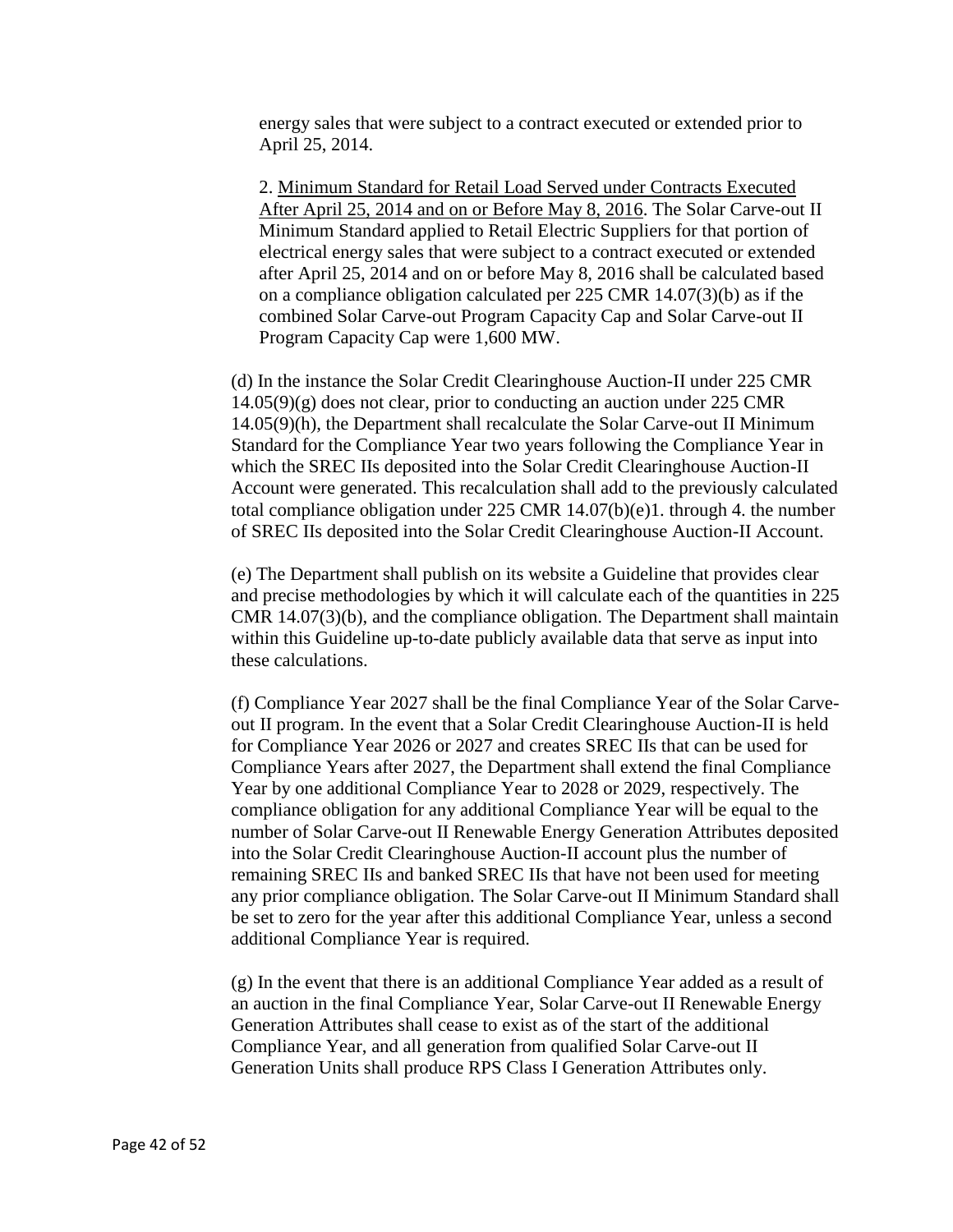(h) In the event that there is no additional Compliance Year added as the result of an auction in the final two Compliance Years, the Department shall set the Solar Carve-out II Minimum Standard to zero for the year after the final Compliance Year. From this time forward, Solar Carve-out II Renewable Energy Generation Attributes shall cease to exist, and all generation from qualified Solar Carve-out II Renewable Generation Units shall produce RPS Class I Renewable Energy Attributes only.

### 14.08: Compliance Procedures for Retail Electricity Suppliers

(1) Standard Compliance. Each Retail Electricity Supplier shall be deemed to be in compliance with 225 CMR 14.00 if the information provided in the Compliance Filing submitted pursuant to 225 CMR 14.09 is true and accurate and demonstrates compliance with 225 CMR 14.07. A Retail Electricity Supplier shall demonstrate to the satisfaction of the Department that RPS Class I Renewable Generation Attributes, Solar Carve-out Renewable Generation Attributes, or Solar Carve-out II Renewable Generation Attributes used for compliance have not otherwise been, nor will be, sold, retired, claimed, used or represented as part of electrical energy output or sales, or used to satisfy obligations in jurisdictions other than Massachusetts.

(2) Banked Compliance. A Retail Electricity Supplier may use RPS Class I Renewable Generation Attributes, Solar Carve-out Renewable Generation Attributes, or Solar Carve-out II Renewable Generation Attributes produced in one Compliance Year for compliance in either or both of the two subsequent Compliance Years, subject to the limitations in 225 CMR 14.08(2) and provided that the Retail Electricity Supplier is in compliance with 225 CMR 14.00 for all previous Compliance Years. In addition, the Retail Electricity Supplier shall demonstrate to the satisfaction of the Department that such Attributes:

(a) were in excess of the RPS Class I Renewable Generation Attributes, Solar Carve-out Renewable Generation Attributes, or Solar Carve-out II Renewable Generation Attributes needed for compliance in the Compliance Year in which they were generated, and that such excess Attributes have not previously been used for compliance with 225 CMR 14.00;

(b) do not exceed 30% of the RPS Class I Renewable Generation Attributes or do not exceed 10% of the Solar Carve-out Renewable Generation Attributes or Solar Carve-out II Renewable Generation Attributes needed by the Retail Electricity Supplier for compliance with the RPS Class I Minimum Standard, the Solar Carve-out Minimum Standard, or the Solar Carve-out II Minimum Standard, respectively, in the year they were generated, subject to 225 CMR  $14.09(2)(d)$ ;

(c) were produced during the Compliance Year in which they are claimed as excess by the generation of electrical energy sold to End-use Customers in the ISO-NE Control Area, by the generation of electrical energy on End-use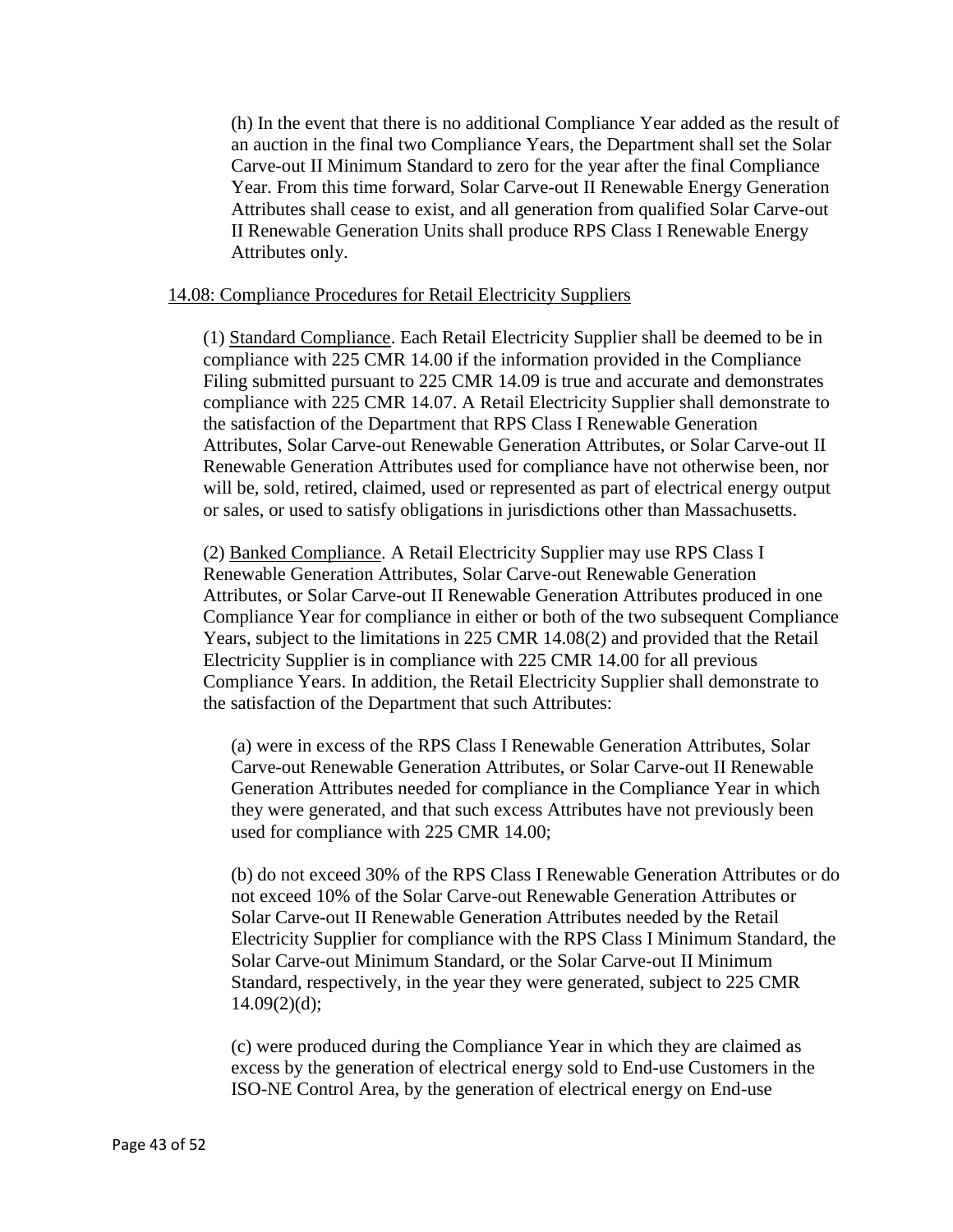Customers' sides of retail meters in the ISO-NE Control Area, or by the generation of electrical energy from Off-grid Generation Units in Massachusetts; and

(d) have not otherwise been, nor will be, sold, retired, claimed or represented as part of electrical energy output or sales, or used to satisfy obligations in jurisdictions other than Massachusetts.

(3) Alternative Compliance. A Retail Electricity Supplier may discharge its obligations under 225 CMR 14.07, in whole or in part, for any Compliance Year by making an Alternative Compliance Payment (ACP) to the MassCEC. Such funds shall be held in an account separate from other accounts of the MassCEC.

(a) RPS Class I Procedures. A Retail Electricity Supplier shall receive Alternative Compliance Credits from the Department, subject to the following:

1. The quantity of Alternative Compliance Credits, specified in MWhs, that can be applied to its obligations under 225 CMR 14.07(1) shall be determined by calculating the ratio of the total of ACPs paid for the Compliance Year to the ACP Rate for that Compliance Year.

2. The ACP Rate for the RPS Class I Minimum Standard shall be \$50 per MWh for Compliance Year 2003. For each subsequent Compliance Year, the Department shall publish the ACP Rate by January 31 of the Compliance Year. The ACP Rate shall be equal to the previous year's ACP Rate adjusted up or down according to the previous year's Consumer Price Index, but shall be \$70 per MWh beginning in 2020. The following table reflects the ACP Rates in effect from 2003 through 2019:

| <b>Compliance Year</b> | <b>ACP Rate per MWh</b> |
|------------------------|-------------------------|
| 2003                   | \$50.00                 |
| 2004                   | \$51.41                 |
| 2005                   | \$53.19                 |
| 2006                   | \$55.13                 |
| 2007                   | \$57.12                 |
| 2008                   | \$58.58                 |
| 2009                   | \$60.92                 |
| 2010                   | \$60.93                 |
| 2011                   | \$62.13                 |
| 2012                   | \$64.02                 |
| 2013                   | \$65.27                 |
| 2014                   | \$66.16                 |
| 2015                   | \$67.07                 |
| 2016                   | \$66.99                 |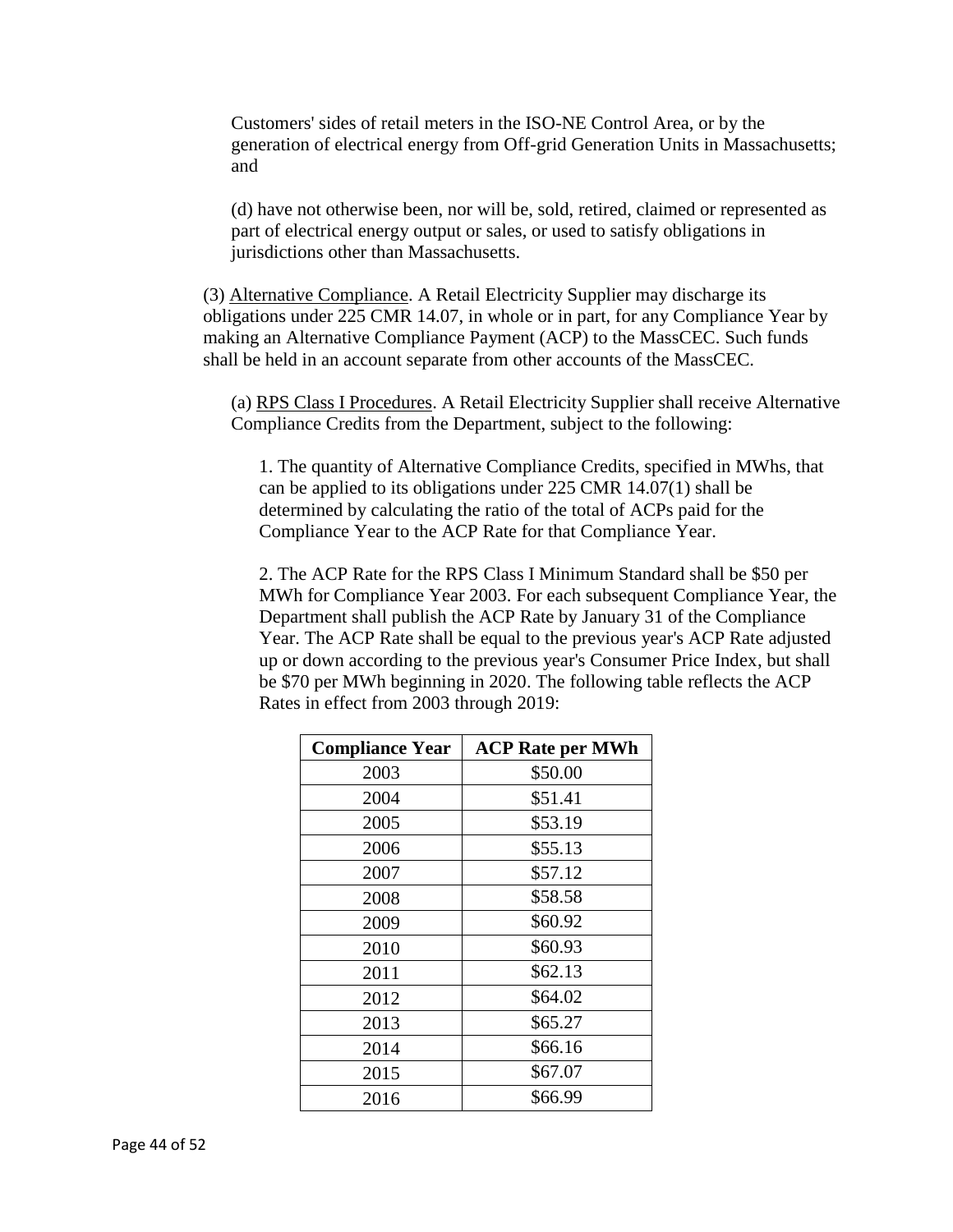| 2017 | \$67.70 |
|------|---------|
| 2018 | \$68.95 |
| 2019 | \$70.44 |

3. Beginning in 2025 and every five years thereafter, the Department shall conduct a review of the ACP Rate and, following stakeholder review and input, may modify the rate for the following five years.

4. The Retail Electricity Supplier shall include with its Annual Compliance Filing copies of any ACP receipt(s) for ACPs made to the MassCEC for the Compliance Year.

(b) Solar Carve-out Renewable Generation Procedures. A Retail Electricity Supplier shall receive solar carve-out Alternative Compliance Credits from the Department, subject to the following:

1. The quantity of solar carve-out Alternative Compliance Credits, specified in MWhs, that can be applied to its obligations under 225 CMR 14.07(2) shall be determined by calculating the ratio of the total of solar carve-out ACPs paid for the Compliance Year to the solar carve-out ACP Rate for that Compliance Year.

| <b>Compliance Year</b> | <b>ACP Rate per MWh</b> |
|------------------------|-------------------------|
| 2010                   | \$600                   |
| 2011                   | \$550                   |
| 2012                   | \$550                   |
| 2013                   | \$550                   |
| 2014                   | \$523                   |
| 2015                   | \$496                   |
| 2016                   | \$472                   |
| 2017                   | \$448                   |
| 2018                   | \$426                   |
| 2019                   | \$404                   |
| 2020                   | \$384                   |
| 2021                   | \$365                   |
| 2022                   | \$347                   |
| 2023                   | \$330                   |
| 2024 (if necessary)    | \$330                   |
| 2025 (if necessary)    | \$330                   |

2. The ACP Rate for the Solar Carve-out Minimum Standard shall be set annually according to the following schedule:

3. The Retail Electricity Supplier shall include with its Annual Compliance Filing copies of any ACP receipt(s) for solar carve-out ACPs made to the MassCEC for the Compliance Year.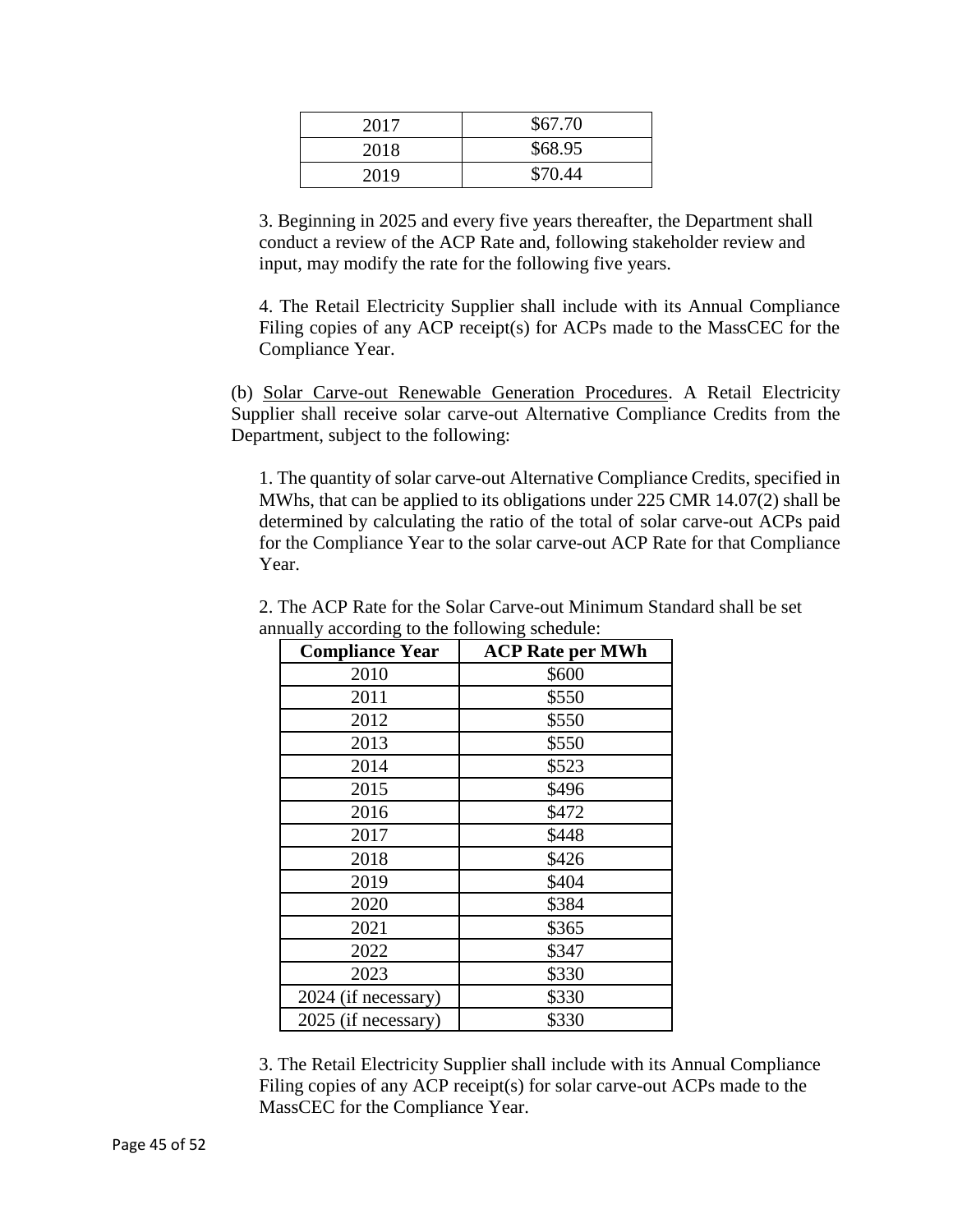(c) Solar Carve-out II Renewable Generation Procedures. A Retail Electricity Supplier shall receive solar carve-out II Alternative Compliance Credits from the Department, subject to the following:

1. The quantity of solar carve-out II Alternative Compliance Credits, specified in MWhs, that can be applied to its obligations under 225 CMR 14.07(3) shall be determined by calculating the ratio of the total of solar carve-out II ACPs paid for the Compliance Year to the solar carve-out II ACP Rate for that Compliance Year.

| <b>Compliance Year</b> | <b>ACP Rate per MWh</b> |
|------------------------|-------------------------|
| 2014                   | \$375                   |
| 2015                   | \$375                   |
| 2016                   | \$350                   |
| 2017                   | \$350                   |
| 2018                   | \$350                   |
| 2019                   | \$333                   |
| 2020                   | \$316                   |
| 2021                   | \$300                   |
| 2022                   | \$285                   |
| 2023                   | \$271                   |
| 2024                   | \$257                   |
| 2025                   | \$244                   |
| 2026                   | \$232                   |
| 2027                   | \$220                   |
| 2028 (if necessary)    | \$209                   |
| 2029 (if necessary)    | \$199                   |

2. The ACP Rate for the Solar Carve-out II Minimum Standard shall be set annually according to the following schedule:

(d) Use of Funds. The Department shall oversee the use of ACP funds by the MassCEC, so as to:

1. further the commercial development of RPS Class I Renewable Generation Units, Solar Carve-out Renewable Generation Units, and Solar Carve-out II Renewable Generation Units; or

2. promote projects or activities that reduce greenhouse gas emissions or ratepayer costs through electric load reduction, peak demand reduction, or strategic electrification.

(4) Financial Security Requirements for Retail Electricity Suppliers. A Retail Electricity Supplier that is not a Distribution Company must provide annually by January  $31<sup>st</sup>$  evidence of financial security that: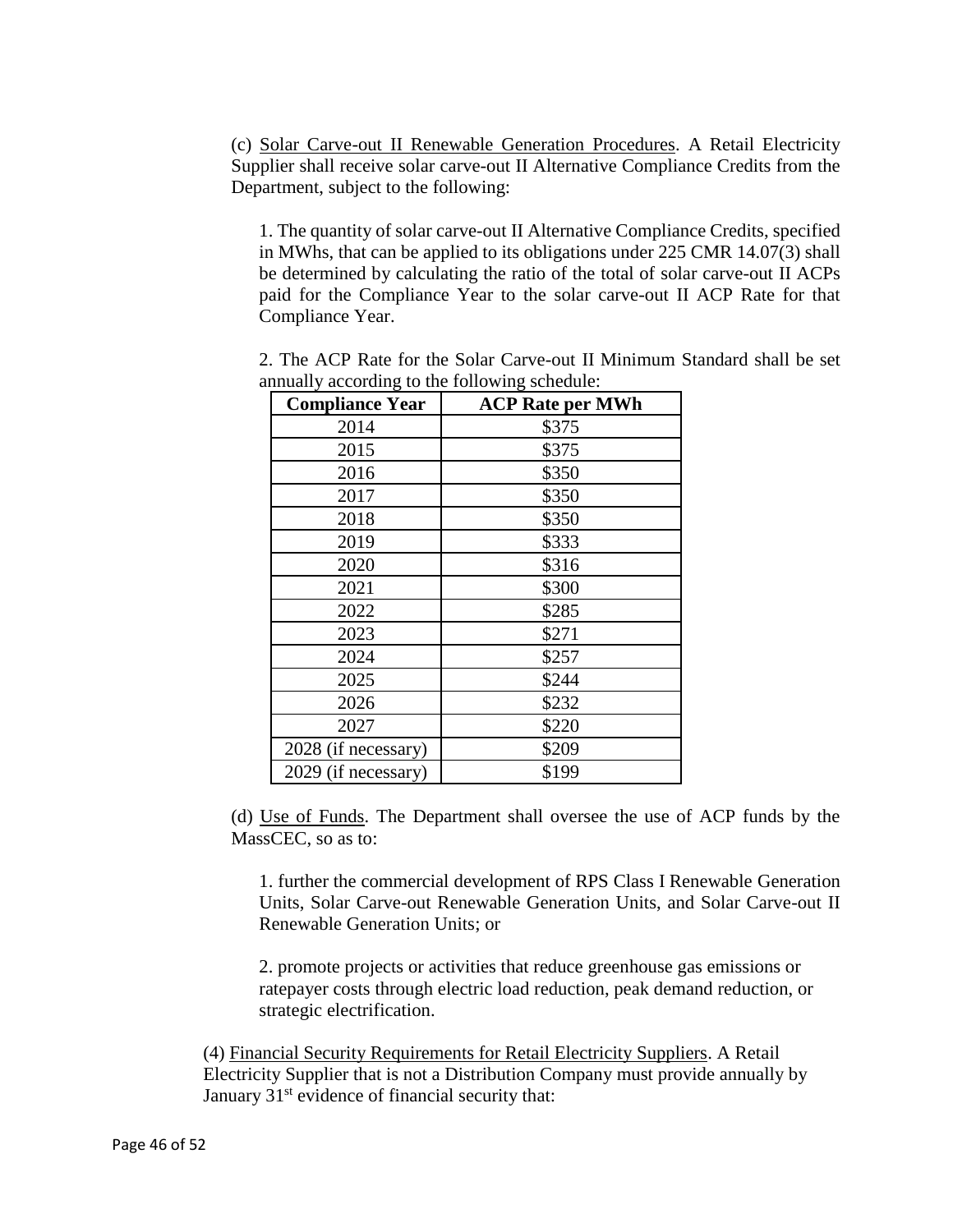(a) is in the form of a surety bond or other financial instrument showing evidence of liquid funds, such as a certificate of deposit, an irrevocable letter of credit, a line of credit, a loan or a guarantee;

(b) is the greater of:

1. \$100,000;

2. 20% of the Retail Electricity Supplier's estimated gross receipts for its first full year of operation; or

3. 20% of the Retail Electricity Supplier's actual gross receipts for the preceding year of operation, not including revenue from the provision of basic service, for any year after the first year of operation;

(c) does not exceed \$1,000,000;

(d) names the Department as beneficiary, obligee, or guaranteed party, as applicable and specifies that a notice of default issued under 225 CMR 14.12(5) or 225 CMR 15.12(5) shall be sufficient grounds to withdraw or obtain funds from the surety;

(e) has an expiration date not less than one year; and

(f) shall be adjusted annually, if based upon actual or estimated gross receipts, under 225 CMR 14.08(4)(b)1. or 2.

### 14.09: Annual Compliance Filings for Retail Electricity Suppliers

(1) Date of Annual Compliance Filing. For each Compliance Year, the Retail Electricity Supplier annually shall file an annual Compliance Filing with the Department no later than the first day of July, or the first Business Day thereafter, of the subsequent Compliance Year.

(2) Contents of Annual Compliance Filing. For each Retail Electricity Product, the Filing shall document compliance with the provisions of 225 CMR 14.07 and 14.08 to the satisfaction of the Department and shall include, but not be limited to, the following:

(a) Total Electrical Energy Sales to End-use Customers. Documentation of the total MWhs of electrical energy allocated by the Retail Electricity Supplier to End-use Customers in the Compliance Year. Such allocation is defined as the total quantity of the Supplier's Certificates Obligation that the Supplier correctly allocated or should have allocated to all of the Supplier's Massachusetts retail subaccounts in the NEPOOL GIS, in compliance with all relevant provisions of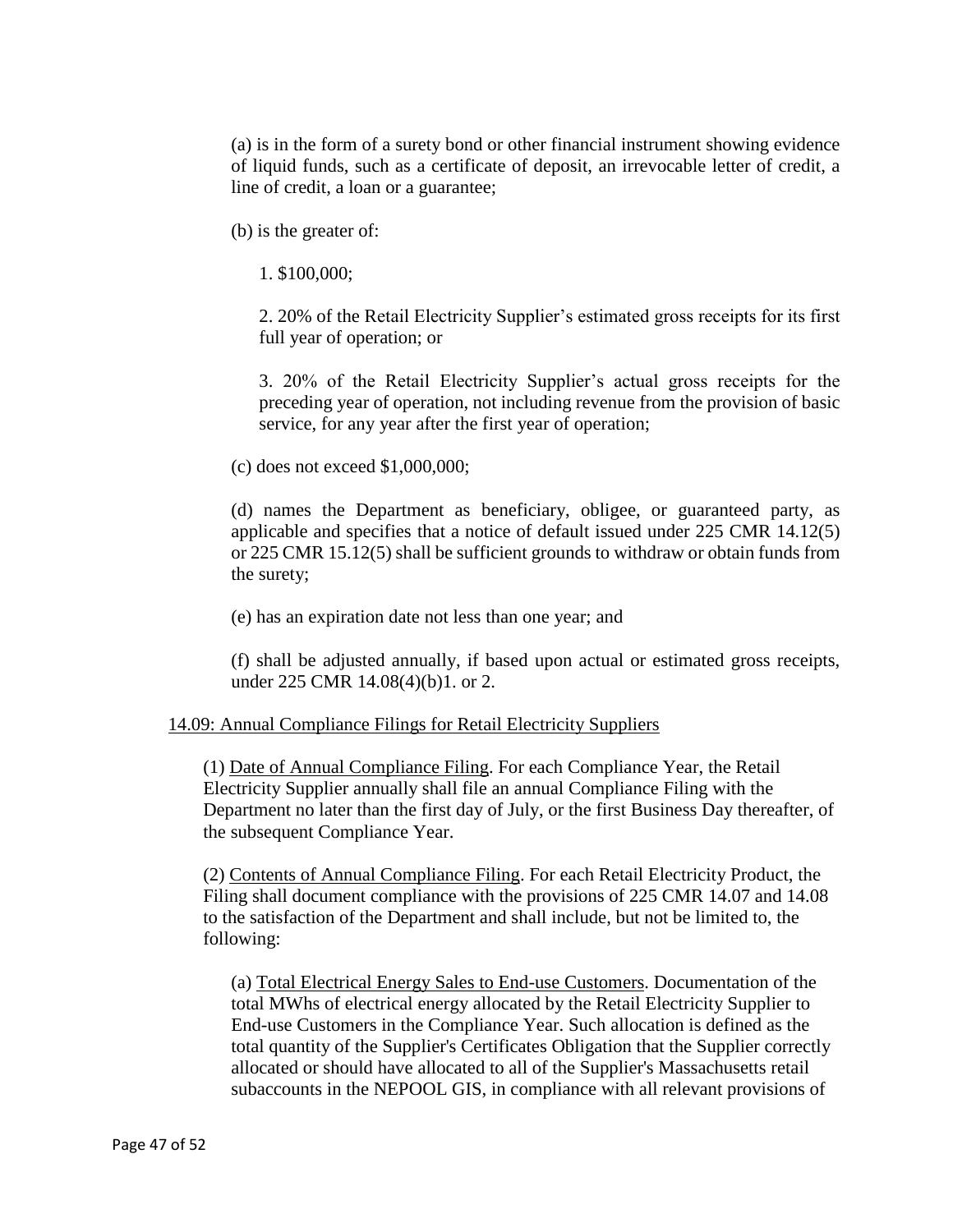Part 4 of the NEPOOL GIS Operating Rules, or any successor rules, as specified in the Guideline on the Determination of Sales to End-use Customers.

(b) Electrical Energy Sales to End-use Customers by Product. Documentation of the total MWhs of each Retail Electricity Product allocated to End-use Customers in the Compliance Year, verified by an independent third party satisfactory to the Department, consistent with the Guidelines. Such allocation is defined as the quantity of the Supplier's Certificates Obligation that the Supplier correctly allocated or should have allocated to each of the Supplier's Massachusetts retail subaccounts at the NEPOOL GIS, in compliance with all relevant provisions of Part 4 of the NEPOOL GIS Operating Rules, or any successor rules, as specified in the Guideline on the Determination of Sales to End-use Customers. The Department shall keep product information confidential to the extent permitted by law.

(c) Attributes Allocated from the Compliance Year. Documentation of the total MWhs of each Retail Electricity Product allocated to End-use Customers that were derived from RPS Class I Renewable Generation, Solar Carve-out Renewable Generation, and Solar Carve-out II Renewable Generation during the Compliance Year, and which may include electrical energy generated on End-use Customers' sides of retail meters in the ISO-NE Control Area or by Off-grid Generation Units in Massachusetts in the Compliance Year, as follows:

1. For electrical energy transactions included in the ISO-NE Settlement Market System, the Compliance Filings shall include documentation from the NEPOOL GIS administrator of the Retail Electricity Supplier's ownership of GIS Certificates representing RPS Class I Renewable Generation, Solar Carve-out Renewable Generation, and Solar Carve-out II Renewable Generation during the Compliance Year.

2. For electrical energy transactions not included in the ISO-NE Settlement Market System, but for which the Retail Electricity Supplier has secured GIS Certificates from the NEPOOL GIS, the Compliance Filings shall include documentation from the NEPOOL GIS of the Retail Electricity Supplier's ownership of GIS Certificates representing RPS Class I Renewable Generation, Solar Carve-out Renewable Generation, and Solar Carve-out II Renewable Generation during the Compliance Year.

(d) Attributes Allocated from Banked Compliance. Allocation by Retail Electricity Product of any quantity of RPS Class I Renewable Generation Attributes banked from one or both of the two previous years pursuant to 225 CMR 14.08(2) that are used to demonstrate compliance with the RPS Class I Minimum Standard in the current Compliance Year, and allocation by Retail Electricity Product of any quantity of Solar Carve-out Renewable Generation Attributes banked from one or both of the two previous years pursuant to 225 CMR 14.08(2) that are used to demonstrate compliance with the Solar Carve-out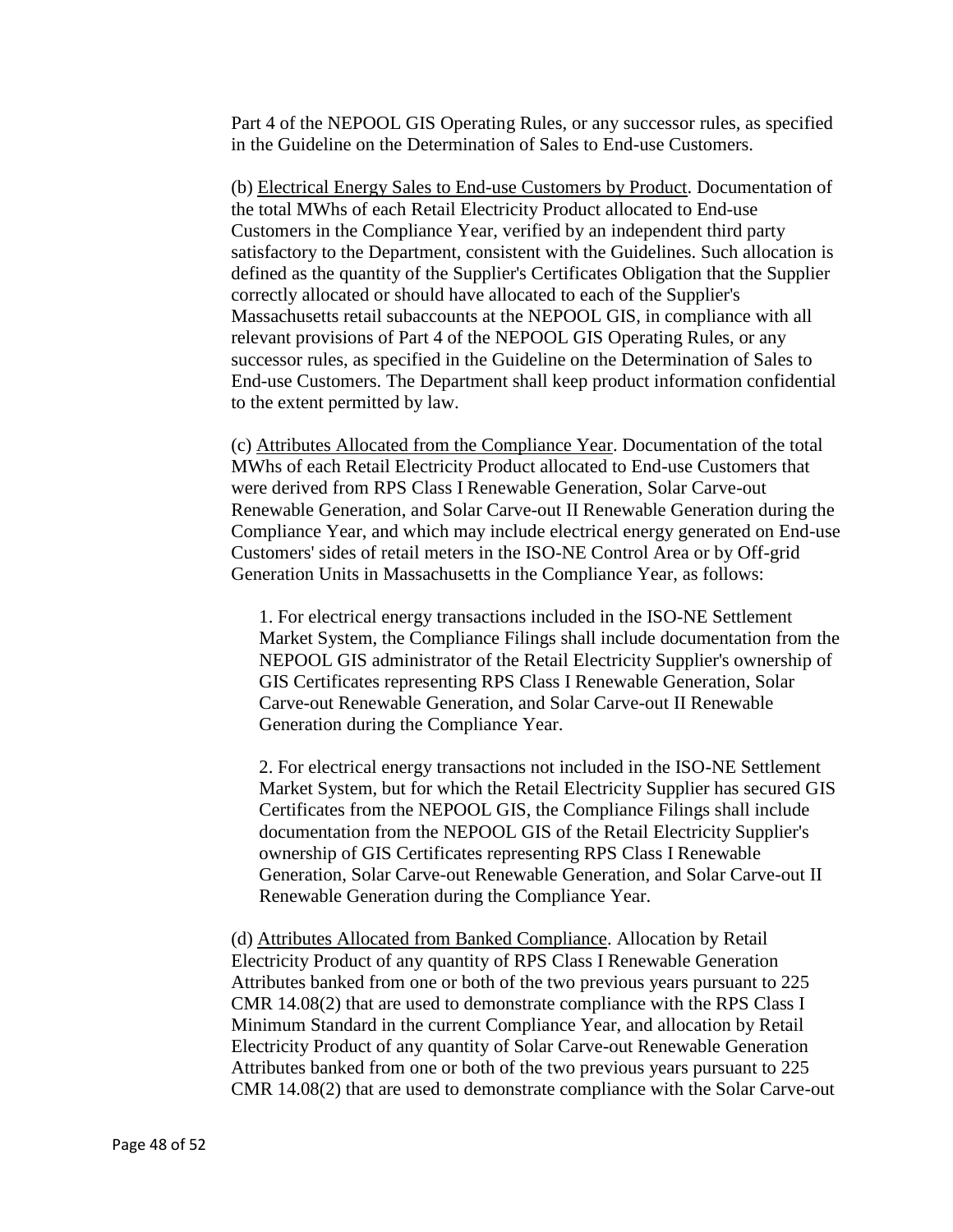Minimum Standard or the RPS Class I Minimum Standard in the current Compliance Year, and allocation by Retail Electricity Product of any quantity of Solar Carve-out II Renewable Generation Attributes banked from one or both of the two previous years pursuant to 225 CMR 14.08(2) that are used to demonstrate compliance with the Solar Carve-out II Minimum Standard or the RPS Class I Minimum Standard in the current Compliance Year;

(e) Alternative Compliance Credits. Allocation by Retail Electricity Product of any Alternative Compliance Credits claimed pursuant to 225 CMR 14.08(3)(a), along with a copy of any Alternative Compliance Payment receipt(s), and allocation by Retail Electricity Product of any solar carve-Out Alternative Compliance Credits claimed pursuant to 225 CMR 14.08(3)(b), along with a copy of any solar carve-out Alternative Compliance Payment receipt(s), and allocation by Retail Electricity Product of any Solar Carve-out II Alternative Compliance Credits claimed pursuant to 225 CMR 14.08(3)(c), along with a copy of any Solar Carve-Out II Alternative Compliance Payment receipt(s); and

(f) Attributes Banked for Future Compliance. Identification of any quantity of Attributes from RPS Class I Renewable Generation, Solar Carve-out Renewable Generation, or Solar Carve-out II Renewable Generation, that the Retail Electricity Supplier anticipates claiming for purposes of Banked Compliance in subsequent years under the Banked Compliance provisions of 225 CMR 14.08(2).

(g) Contracts Subject to Lower ACP Rate under 225 CMR 14.08(3)(b)(3). Identification of any contract for a specific term of years that was executed before January 1, 2010, and its terms, including but not limited to, the execution and expiration dates of the contract and the annual volume of electrical energy supplied. Contracts eligible for the Lower ACP Rate shall include only those contracts that were executed by a retail End-use Customer.

#### 14.10: Reporting Requirements

(1) Certification. Any person required by 225 CMR 14.00 to submit documentation to the Department shall provide:

(a) the person's name, title and business address;

(b) the person's authority to certify and submit the documentation to the Department; and

(c) the following certification: "I hereby certify, under the pains and penalties of perjury, that I have personally examined and am familiar with the information submitted herein and based upon my inquiry of those individuals immediately responsible for obtaining the information, I believe that the information is true, accurate, and complete. I am aware that there are significant penalties, both civil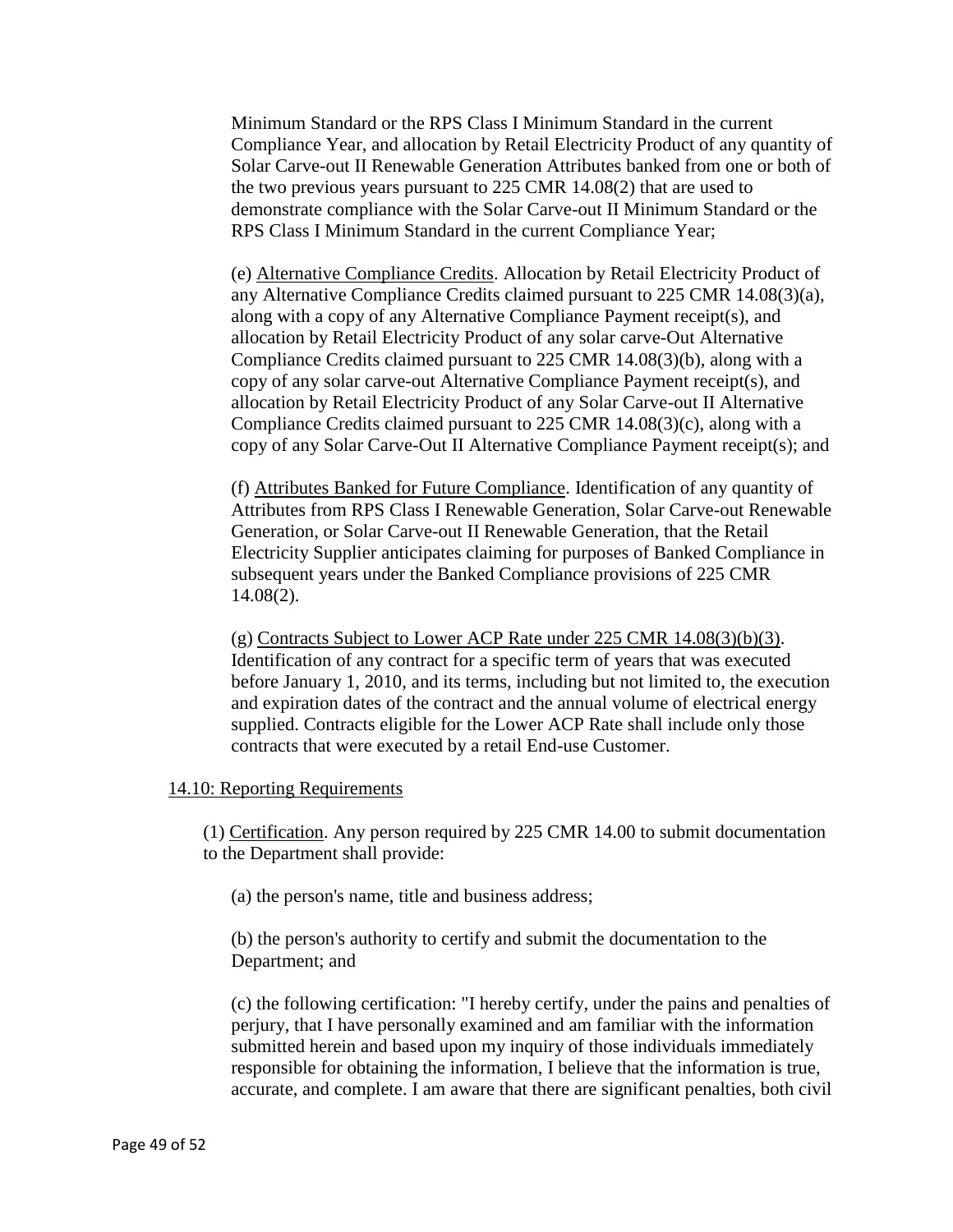and criminal, for submitting false information, including possible fines and imprisonment."

(2) Annual Renewable Energy Resource Report. The Department shall produce and make available to the public an annual report that summarizes information submitted to the Department by Retail Electricity Suppliers in the Annual Compliance Filings submitted to the Department pursuant to 225 CMR 14.09(2). Such report shall include non-confidential data that provides the following:

(a) the extent to which the Retail Electric Suppliers complied with the RPS Class I Minimum Standard, the Solar Carve-out Minimum Standard, and Solar Carveout II Minimum Standard, both separately and combined; and

(b) the extent to which the Retail Electric Suppliers used Standard Compliance, Banked Compliance, and Alternative Compliance in meeting the Minimum Standards.

(3) Identification of Renewable Generation Units, RPS Class I Generation Units, Solar Carve-out Renewable Generation Units, and Solar Carve-out II Renewable Generation Units. The Department shall inform the NEPOOL GIS administrator which Generation Units should be designated as Renewable Generation Units, RPS Class I Generation Units, Solar Carve-out Renewable Generation Units, and Solar Carve-out II Renewable Generation Units pursuant to 225 CMR 14.00.

### 14.11: Inspection

(1) Document Inspection. The Department may audit the accuracy of all information submitted pursuant to 225 CMR 14.00. The Department may request and obtain from any Owner, Operator or Authorized Agent of an RPS Class I Renewable Generation Unit or a Solar Carve-out Renewable Generation Unit or a Solar Carveout II Renewable Generation Unit, including Aggregations, supplier of Eligible Biomass Fuel, and from any Retail Electricity Supplier information that the Department determines necessary to monitor compliance with and enforcement of 225 CMR 14.00.

(2) Audit and Site Inspection. Upon reasonable notice to a Retail Electricity Supplier, supplier of Eligible Biomass Fuel, or to an RPS Class I Renewable Generation Unit, Solar Carve-out Renewable Generation Unit, or Solar Carve-out II Renewable Generation Unit Owner, Operator or Authorized Agent, the Department may conduct audits, which may include inspection and copying of records and/or site visits to an RPS Class I Renewable Generation Unit, Solar Carve-out Renewable Generation Unit, Solar Carve-out II Renewable Generation Unit, supplier of Eligible Biomass Fuel, or a Retail Electricity Supplier's facilities, including, but not limited to, all files and documents that the Department determines are related to compliance with 225 CMR 14.00.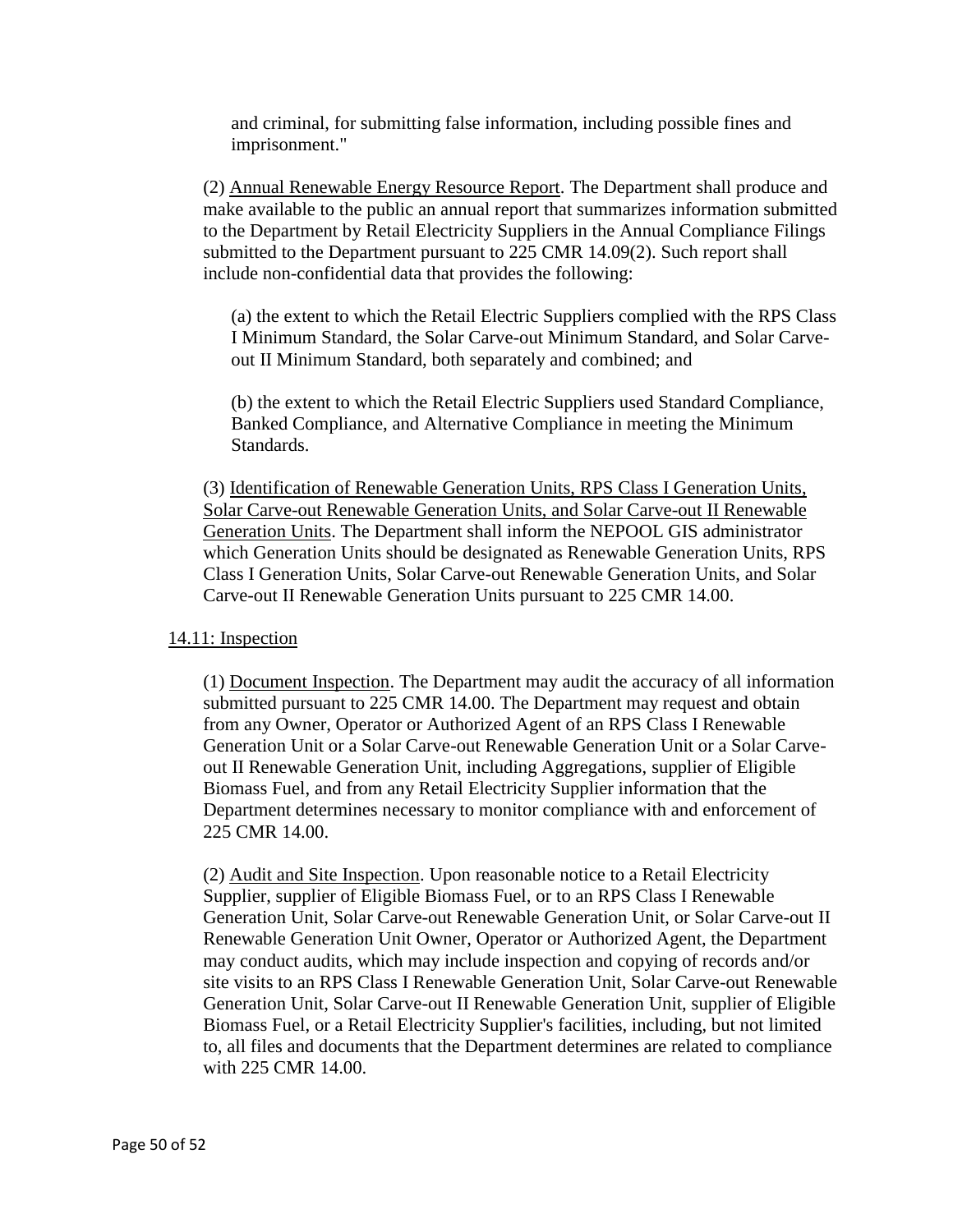### 14.12: Non-compliance

Any Retail Electricity Supplier or Owner, Operator or Authorized Agent of a RPS Class I Renewable Generation Unit, Solar Carve-out Renewable Generation Unit, Solar Carveout II Renewable Generation Unit or Aggregation that fails to comply with the requirements of 225 CMR 14.00 shall be subject to the provisions in 225 CMR 14.12(1) through (4).

(1) Notice of Non-compliance. A failure to comply with the requirements of 225 CMR 14.00 shall be determined by the Department. A written Notice of Noncompliance shall be prepared and delivered by the Department to any Retail Electricity Supplier or Owner, Operator or Authorized Agent of an RPS Class I Renewable Generation Unit, Solar Carve-out Renewable Generation Unit, or Solar Carve-out II Renewable Generation Unit or Aggregation that fails to comply with the requirements of 225 CMR 14.00. The Notice of Non-compliance shall describe the Requirement(s) with which the Retail Electricity Supplier, Owner, Operator or Authorized Agent failed to comply and the time period of such non-compliance.

(2) Publication of Notice of Non-compliance. A Notice of Non-compliance may be published on the Department's website and in any other media deemed appropriate by the Department. Such publication may remain posted until the Retail Electricity Supplier or Owner, Operator or Authorized Agent returns to compliance as determined by the Department.

(3) Planning Requirement. A Retail Electricity Supplier that fails to meet the requirements of 225 CMR 14.07 during a Compliance Year shall submit a plan for achieving compliance for the subsequent three years. The plan shall be filed with the Department no later than the first day of September of the Compliance Year subsequent to the Compliance Year for which the Retail Electricity Supplier was out of compliance or such date as the Department may specify.

(4) Suspension or Revocation of License. The Department shall refer its findings of noncompliance to the Massachusetts Department of Public Utilities. A Retail Electricity Supplier that fails to comply with 225 CMR 14.00 may be subject to the Massachusetts Department of Public Utilities Licensure Action under 220 CMR  $11.07(4)(c)1.$ 

(5) Collection of Financial Security. In the event that a Retail Electricity Supplier fails to discharge its annual obligation by September  $1<sup>st</sup>$  under 225 CMR 14.07, 225 CMR 15.07, or 225 CMR 16.07 by the means described in 225 CMR 14.08(1) through (3), 225 CMR 15.08(1) through (4), or 225 CMR 16.08(1) through (3), the Department will notify the Retail Electricity Supplier that it must provide the Department with a payment using the financial security of which it provided evidence the prior January  $31<sup>st</sup>$ , pursuant to 225 CMR 14.08(4), unless a Retail Electricity Supplier has an approved alternative payment plan to discharge its annual obligations in full that has been approved by the Department prior to September  $1<sup>st</sup>$ .